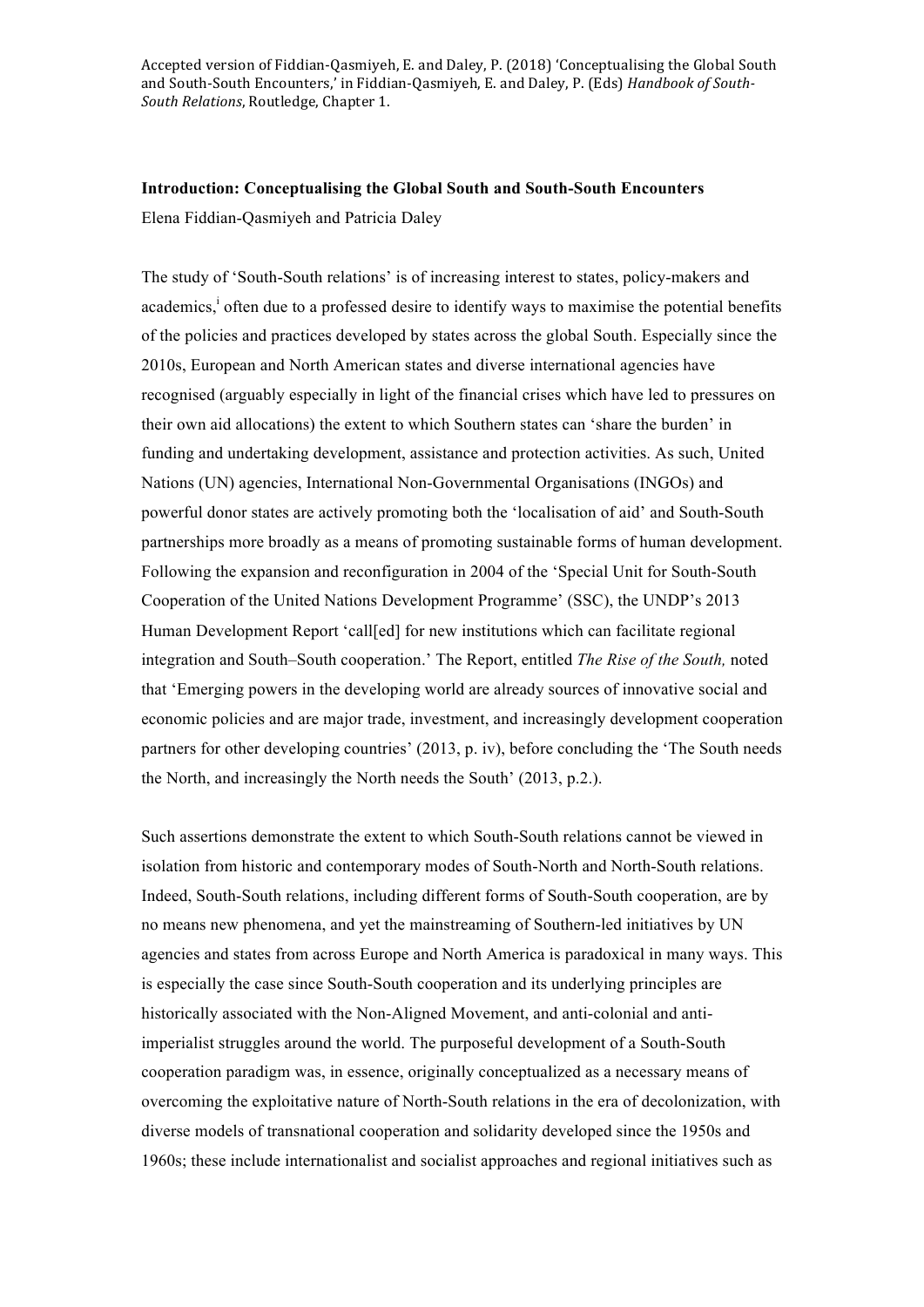Pan-Arabism and Pan-Africanism.

Importantly, in their chapter in this volume Thomas Muhr and Mário Luiz Neves de Azevedo make the distinction between South-South Cooperation - dating back to the 1950s and representing solidarity against imperialism -, and forms of 'triangular cooperation' and 'triangular collaboration' that have been actively promoted by Northern actors since the 1990s under neoliberalism. Indeed, neoliberal globalization and technological innovations have helped usher in transformations in the nature of political mobilization and the intensification of population mobility in the global South. Commonalities of experience across the global South have led to new forms of regional and transnational activism, a trend towards new social movements (including between women, feminists, LGBTQI and youth) and individual mobility across wide geographical areas, including for employment, education and health. There is a need to understand these new forms of cooperation to unpack whether they represent the continuation of older forms of South-South cooperation that sought to break with the dominance of the global North or a reconfiguration of North-South interactions based on links with members of diasporas situated in the North, or are being used to promote Northern 'best practice transfer' between global South countries as debated by Thomas Muhr and Mario Luiz Neves de Azevedo (this volume). These new forms of cooperation have become targets for Northern development interventions, as multilateral development agencies and aid donor countries in the global North attempt to guide the nature of the interactions through what they term 'triangular cooperation.' In this context, 'triangular cooperation/collaboration' - a development policy intervention – is viewed by critics as instrumentalizing and co-opting South-South Cooperation and hence depoliticizing potential sources of resistance to the North's neo-liberal hegemony.

Against this backdrop, it is clear that the paradoxes of contemporary attempts to promote the mobilisation of Southern states to fulfil goals delineated by Northern and Northern-led actors are indeed manifold. This is simultaneously because such efforts are antithetical to the history and foundations of South-South cooperation, and also inconsistent with the longstanding determination to develop ways of understanding and responding to and in the world that challenge, rather than reify, global structures of inequality, 'domination, exploitation, subalternization, and peripherization' (Ndlovu-Gatsheni and Tafira, this volume).

Indeed, long before the institutional interest in 'engaging with', and ostensibly mobilising and co-opting actors from across the global South, rich, critical literatures have been published in diverse languages around the world, demonstrating the urgency of developing and applying theoretical and methodological frameworks that can be posited as Southern, anticolonial,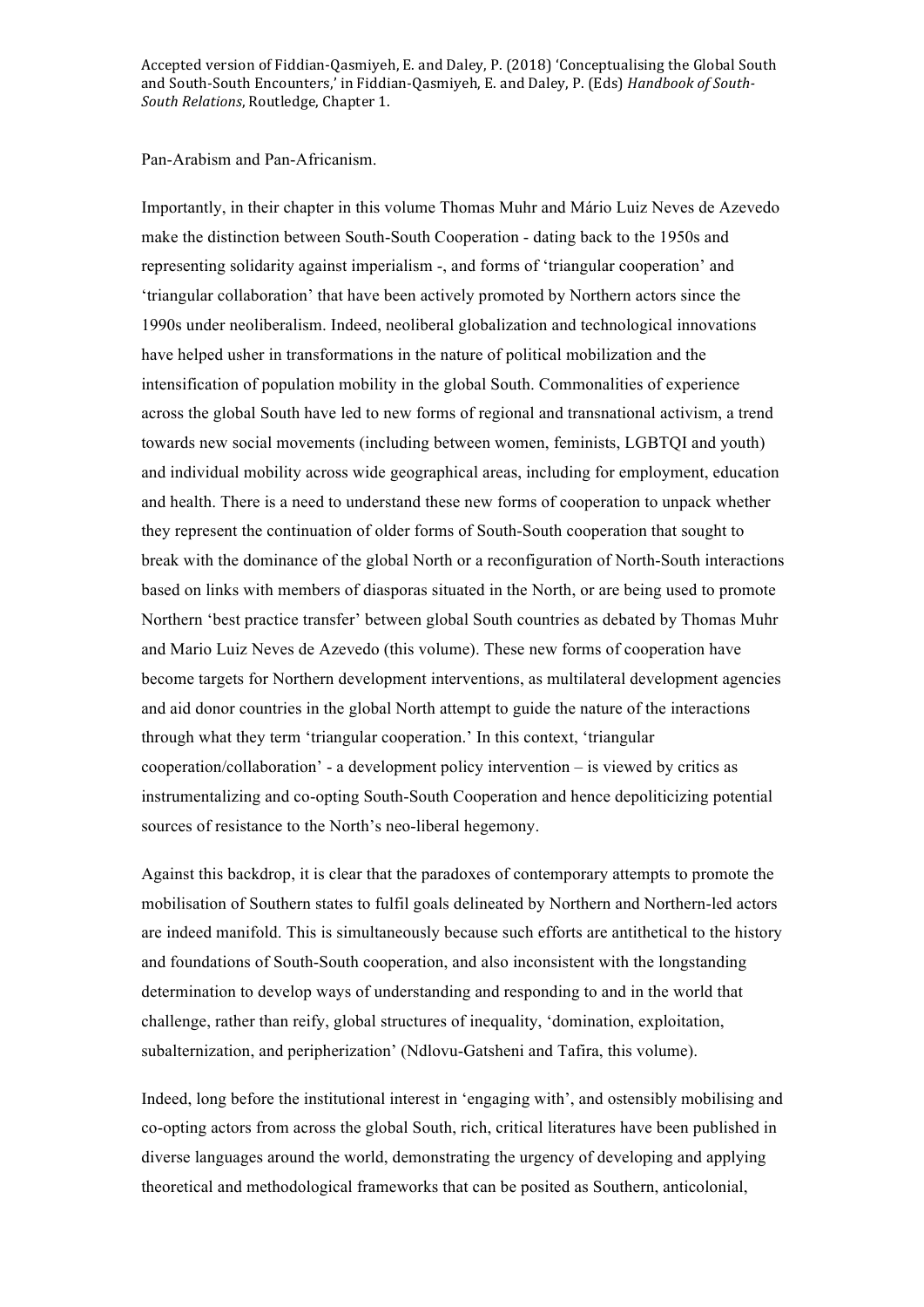postcolonial and/or decolonial in nature (i.e. Anzaldúa 1987, Chakrabarty 2007, Connell 2007, Grosfoguel 2011, Kwoba et al 2018, Ndlovu-Gatsheni 2013, Mignolo 2000, Quijano 1991, 2007, Said 1978, Smith 1999, de Souza Santos 2014, Spivak 1988, Sundberg 2014, wa Thiong'o 1986, Trinh T. Minh-ha 1989, Wynter 2003). These and other approaches have traced and advocated for diverse ways of knowing and being in a pluriversal world characterised (and constituted) by complex relationalities and unequal power relations, and equally diverse ways of resisting these inequalities - including through historical and contemporary forms of transnational solidarities.

Of course, the very term 'South' which is included not once but twice in the title of this volume, is itself a debated and diversely mobilised term, as exemplified in the different usages and definitions proposed (and critiqued) across the following chapters. For instance, a number of official, institutional taxonomies exist, including those which classify (and in turn *interpellate*) different political entities as 'being' from and of 'the South' or 'the North.' Such classifications have variously been developed on the basis of particular readings of a state's geographical location, of its relative position as a (formerly) colonised territory or colonising power, and/or of a state's current economic capacity on national and global scales.<sup>ii</sup> In turn, Medie and Kang define 'countries of the global South' as 'countries that have been marginalised in the international political and economic system' (2018, pp. 37-38). Indeed, Connell (2007) builds upon a long tradition of critical thinking to conceptualise the South and the North respectively through the lens of the periphery and the metropole, as categories that transcend fixed physical geographies. And of course, as stressed by Sabelo Ndlovu-Gatsheni and Kenneth Tafira in this volume, such geographies have never been either static nor defined purely through reference to physical territories and demarcations: 'imperial reason and scientific racism were actively deployed in the invention of the geographical imaginaries of the Global South and the Global North.'

Through conceptualising the South and North through the lenses of the periphery and metropole, Connell argues that there are multiple souths in the world, including 'souths' (and southern voices) within powerful metropoles, as well as multiple souths within multiple peripheries. As Sujata Patel notes, it is through this conceptualisation that Connell subsequently posits that 'the category of the south allows us to evaluate the processes that permeate the non-recognition of its theories and practices in the constitution of knowledge systems and disciplines' (Patel, this volume) It enables, and requires us, to examine how, why and with what effect certain forms of knowledge and being in the world come to be interpellated and protected as 'universal' while others are excluded, derided and suppressed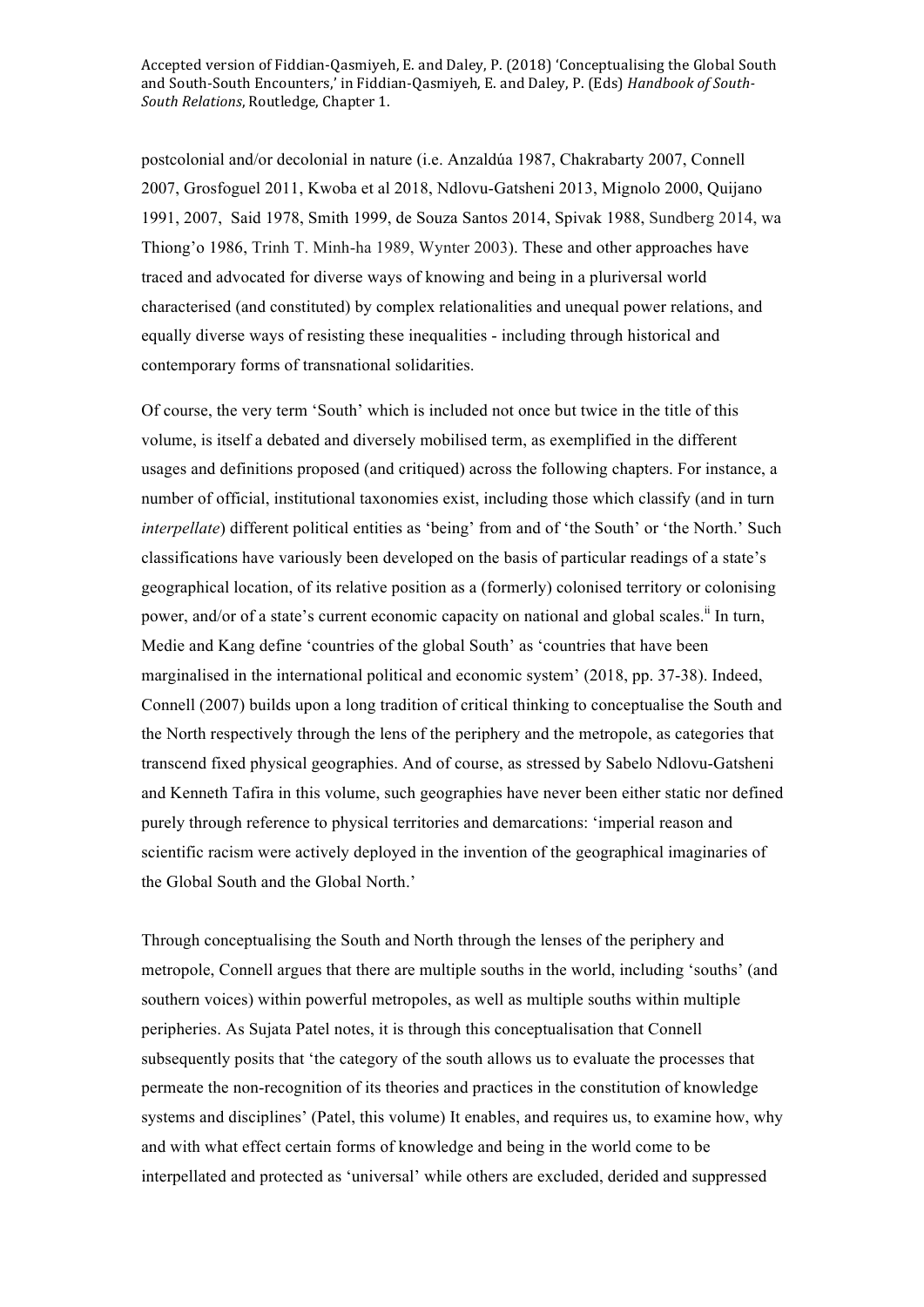'as' knowledge or recognisable modes of being (also see Mignolo 2000, and Dabashi 2015). Indeed, in her chapter in this volume Patel follows both Connell (2007) and de Souza Santos (2014) in conceptualising 'the South' as 'a metaphor' that 'represents the embeddedness of knowledge in relations of power.'

In turn, Dominic Davies and Elleke Boehmer centralise the constitutive *relationality* of the South by drawing on Grovogu (2011, p. 177), who defines 'the term 'Global South' not as an exact geographical designation, but as 'an idea and a set of practices, attitudes, and relations' that are mobilized precisely as 'a *disavowal* of institutional and cultural practices associated with colonialism and imperialism'' (cited in Davies and Boehmer, this volume - emphasis added). Viewing the South, or souths, as being constituted by and mobilising purposeful resistance to diverse exploitative systems, demonstrates the necessity of a contrapuntal reading of, and through, the South.

As such, as Ndlovu-Gatsheni and Tafira powerfully argue in this Handbook, 'the global South was not only invented from outside by European imperial forces but it also invented itself through resistance and solidarity building.' In this mode of analysis, the South has been constituted through a long history of unequal encounters with, and diverse forms of resistance to, different structures and entities across what can be variously designated the North, West or specific imperial and colonial powers. An analysis of the South therefore necessitates a simultaneous interrogation of the contours and nature of 'the North' or 'West', with Mignolo arguing that 'what constitutes the West more than geography is a linguistic family, a belief system and an epistemology' (2015, p. xxv, cited in Ndlovu-Gatsheni and Tafira, this volume).

Indeed, the acknowledgement of the importance of relationality and such mutually constitutive dynamics provides a useful bridge between these rich theoretical and conceptual engagements of, with and from 'the South' on the one hand, and empirically founded studies of the institutional interest in 'South South cooperation' as a mode of technical and political exchange for 'international development' on the other. In effect, as noted by Urvashi Aneja in this volume, diverse policies, modes of political interaction and 'responses' led by political entities across the South and the North alike 'can thus be said to exist and evolve in a mutually constitutive relationship,' rather than in isolation from one another.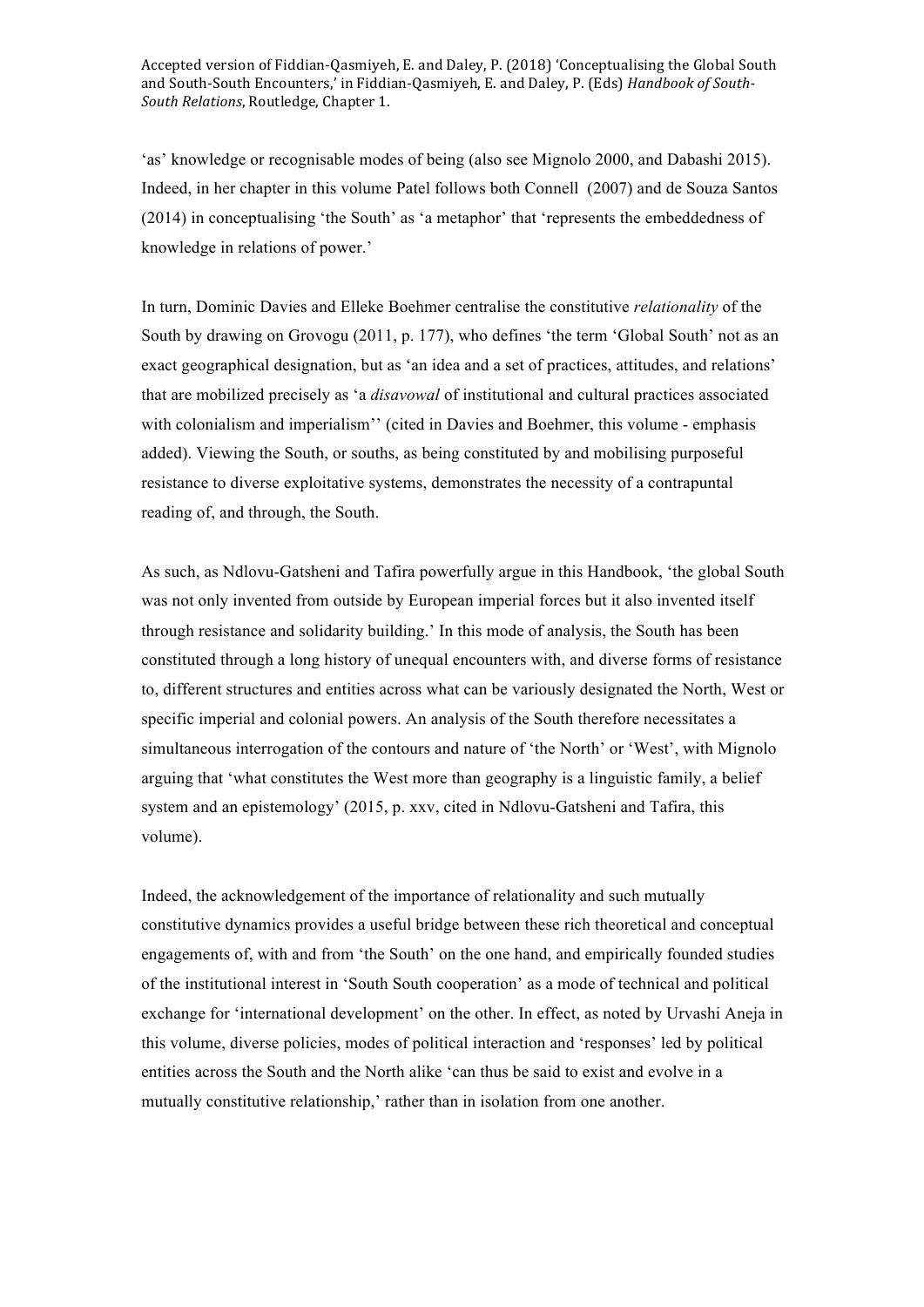An important point to make at this stage is that it is not our aim to propose a definitive definition of the South or to propose how the South should be analysed or mobilised for diverse purposes – indeed, we would argue that such an exercise would be antithetical to the very foundations of the debates we and our contributors build upon in our respective modes of research and action. Nonetheless, a common starting point for most, if not all, of the contributions in this Handbook is a rejection of conceptualizations of the South as that which is 'non-Western' or 'non-Northern'. As noted by Fiddian-Qasmiyeh (2015 and this volume), it is essential to continue actively resisting negative framings of the South as that which is not of or from 'the West' or 'the North' – indeed, this is partly why the (still problematic) South/North binary is often preferred over typologies such as Western and non-Western, First and Third World, or developed and un(der)developed countries, all of which 'suggest both a hierarchy and a value judgment' (Mawdsley 2012, p. 12).

In effect, as Fiddian-Qasmiyeh argues in this volume (drawing on Brigg 2002), such modes of negative framing risk 'maintaining rather than disrupting the notion that power originates from and operates through a unidirectional and intentional historical entity.' She - like other contributors to this volume addressing the relationships between theoretical, conceptual and empirical dynamics and modes of analysis, response and action -, advocates for us to 'resist the tendency to reconstitute the power of 'the North' in determining the contours of the analysis,' whilst simultaneously acknowledging the extent to which 'many Southern-led responses *are* purposefully positioned as alternatives and challenges to hegemonic, Northernled systems.' This is, in many ways, a 'double bind' that persists in many of our studies of the world, including those of and from the South: our aim not to re-inscribe the epistemic power of the North, while simultaneously acknowledging that diverse forms of knowledge and action are precisely developed *as* counterpoints to the North.

As noted above, in tracing this brief reflection on conceptualisations of the South it is not our intention to offer a comprehensive definition of 'the South' or to posit a definitive account of Southern approaches and theories. Rather, the Handbook aims to trace the debates that have emerged about, around, through and from the South, in all its heterogeneity (and not infrequent internal contradictions), in such a way that acknowledges the ways that the South has been constructed in *relation* to, *with, through* but also *against* other spaces, places, times, peoples, modes of knowledge and action. Such processes are, precisely, modes of construction that resist dependence upon hegemonic frames of reference; indeed, this Handbook in many ways exemplifies the collective power that emerges when people come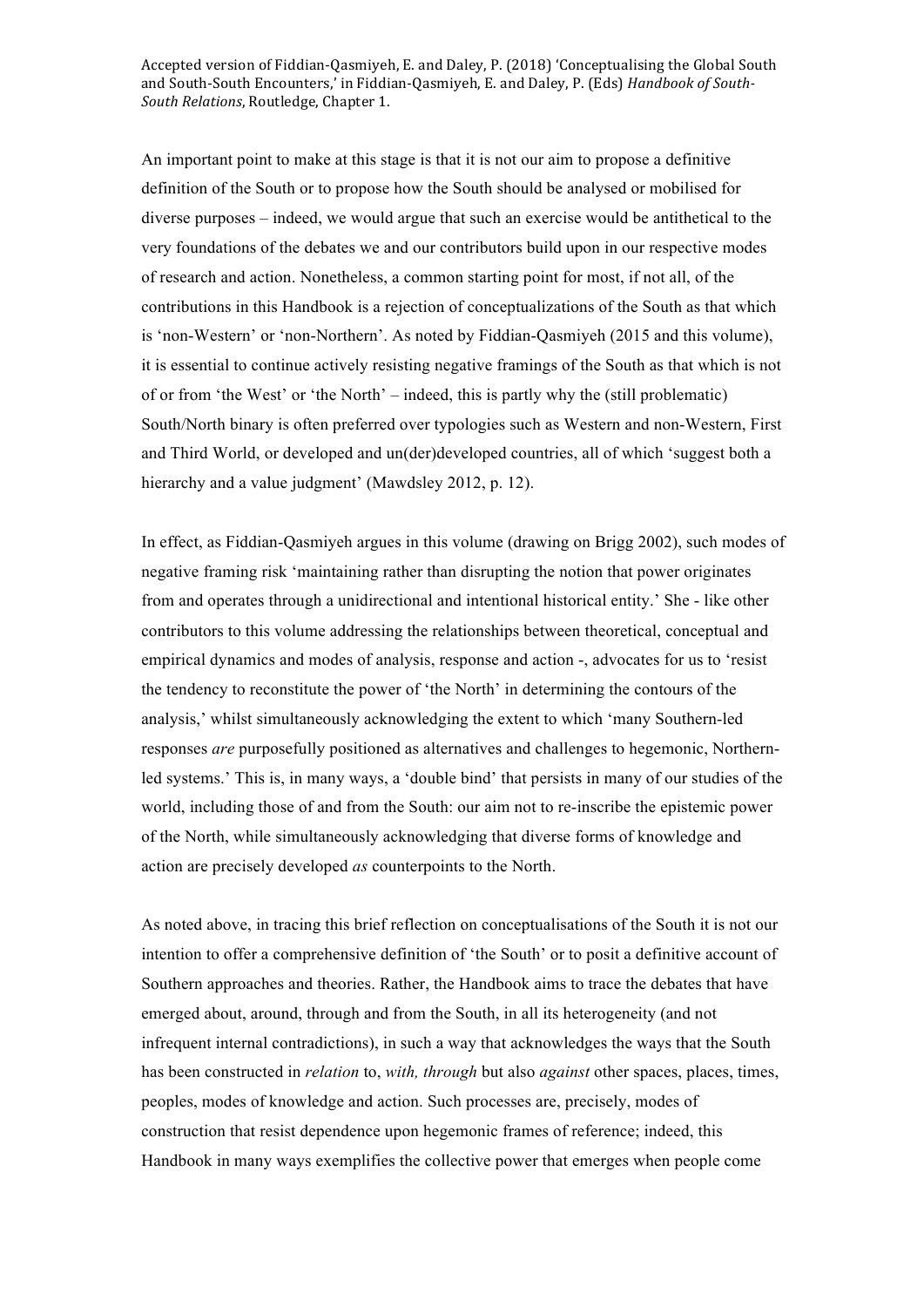together to cooperate and trace diverse 'roots and routes' (following Gilroy 2003) to knowing, being and responding to the world - all with a view to better understanding and finding more nuanced ways of responding to diverse encounters within and across the South *and* the North.

At the same time as we recognise internal heterogeneity within and across the South/souths, and advocate for more nuanced ways of understanding the South and the North that challenge hegemonic epistemologies and methodologies, Ama Biney's chapter in this volume reminds us of another important dynamic which underpins the work of most, perhaps all, of our contributors. While Biney is writing specifically about Pan-Africanism, we would argue that the approach she delineates is essential to the critical theoretical perspectives and analyses presented throughout this Handbook: 'Pan-Africanism does not aim at the external domination of other people, and, although it is a movement operating around the notion of being a race conscious movement, it is not a racialist one.... In short, Pan-Africanism is not anti-white but is profoundly against all forms of oppression and the domination of African people.' While it is not our aim to unequivocally idealise or romanticise decolonial, postcolonial, anticolonial or Southern theories, or diverse historical or contemporary modes of South-South cooperation and transnational solidarity, - such processes are complex, contradictory and at times are replete of their own forms of discrimination and violence - we would nonetheless posit that this commitment to challenging and resisting all forms of oppression and domination, of all peoples, is at the core of our collective endeavours.

## **Aims and Structure of the Handbook**

With such diverse approaches to conceptualising 'the South' (and its counterpoint, 'the North' or 'the West'), precisely how we can explore 'South-South relations' thus becomes, first, a matter of how and with what effect we 'know,' 'speak of/for/about' and (re)act in relation to different spaces, peoples and objects around the world; subsequently, it is a process of tracing material and immaterial connections across time and space, such as through the development of political solidarity and modes of resistance, and the movement of aid, trade, people, and ideas. It is with these overlapping sets of debates and imperatives in mind, that this Handbook aims to explore a broad range of questions regarding the nature and implications of conducting research in and about the global South, and of applying a 'Southern lens' to such a wide range of encounters, processes and dynamics around the world.<sup>iii</sup>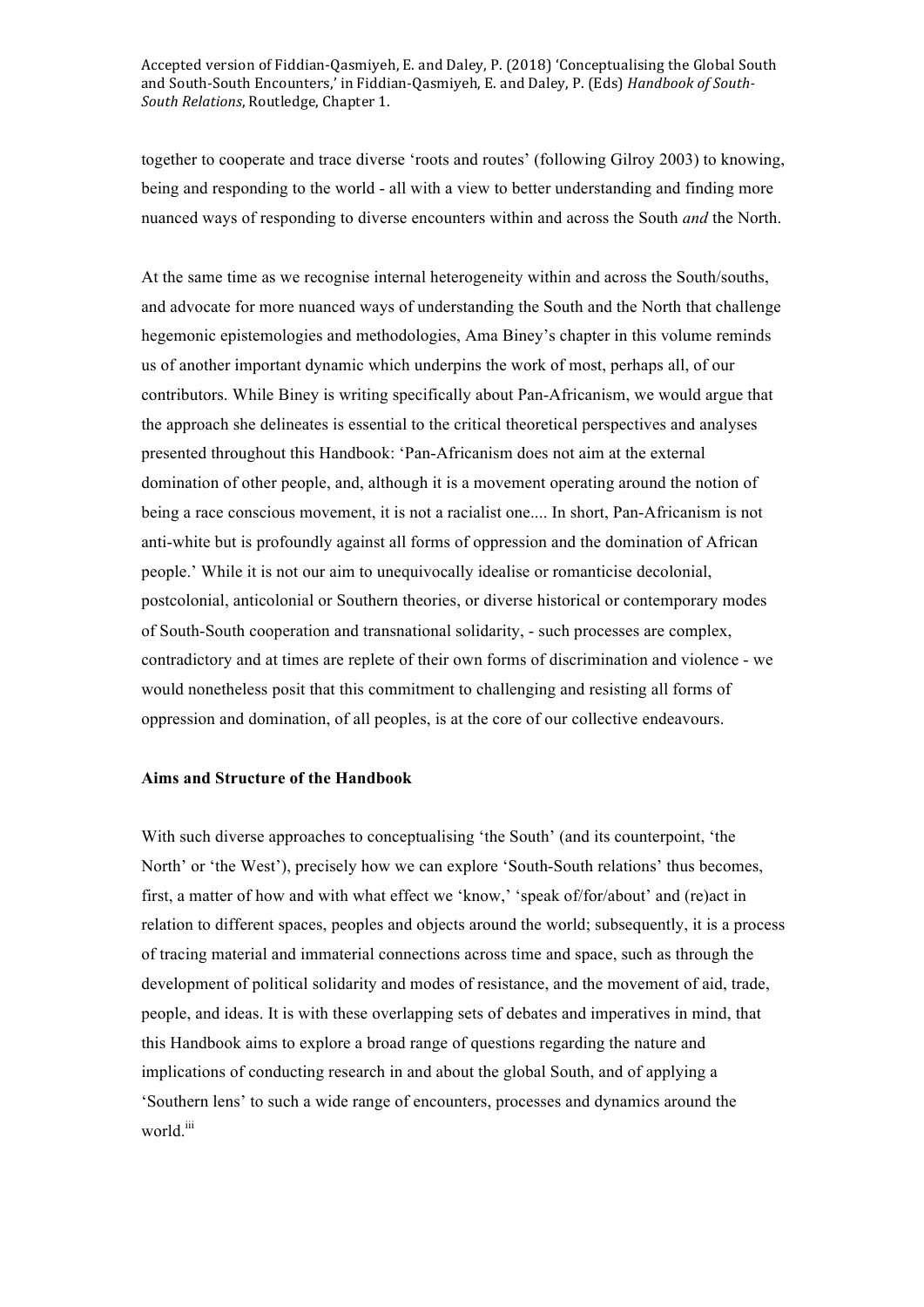To this end, and building upon the perspectives outlined above, the contributions in the first Part of this Handbook critically explore diverse and critical ways of conceptualising, researching and developing new forms of knowledge from and about 'the South' and 'South-South relations,' highlighting ways of resisting rather than (re)producing unequal power relations and modes of exploitation. With these modes of analysis in mind, Part Two then examines past, present and future opportunities and challenges of different models of South-South cooperation and solidarity, including internationalism, Pan-Arabism and Pan-Africanism. In turn, Part Three explores key debates vis-à-vis South-South cooperation in the field of international development, while Part Four analyses Southern-led responses and modes of engagement in processes of displacement, security and peace. Part Five brings the previous discussions and debates to bear on a diverse range of connections and modes of exchange, including South-South feminist activism, the position of youth in diverse transnational settings, and the migration of people (including for education and health) and of art across the South.

## **Part One: Conceptualising and Studying South-South Relations**

The contributions in this first part of the Handbook trace multiple ways of studying, knowing and responding to a diverse range of encounters within, across and beyond the global South, whilst simultaneously delineating and critically analysing the very constitution, and contestation, of the contours and content(s) of 'the South' itself. We start from the premise that intellectual, political, social, economic and cultural dynamics are simultaneously permeated in and yet have the potential to resist and overcome diverse forms of structural inequalities and marginalisation. Indeed, we propose that it is through critical modes of analysis that are historically-situated and attentive to a multiplicity of positionalities, spatialities and directionalities of engagement that it becomes possible to more meaningfully understand, and respond to, a myriad challenges and opportunities in the  $21<sup>st</sup>$  Century.

The seven chapters in Part One set out key theoretical, (inter)disciplinary and methodological approaches to the study both of the South and of diverse relationalities between people across and beyond the South. It opens with Sujata Patel's chapter on the prospect of developing 'global theories' of knowledge that are 'relevant, inclusive, pluralistic and diverse.' Entitled 'Sociology through the 'South' prism', Patel's chapter engages in a dynamic conversation with Raewyn Connell's field-defining *Southern Theory,* to offers key insights into the aims of and relationships between decolonial, postcolonial and indigenous perspectives to research. Throughout the chapter, Patel critically traces the tensions and potentialities of approaches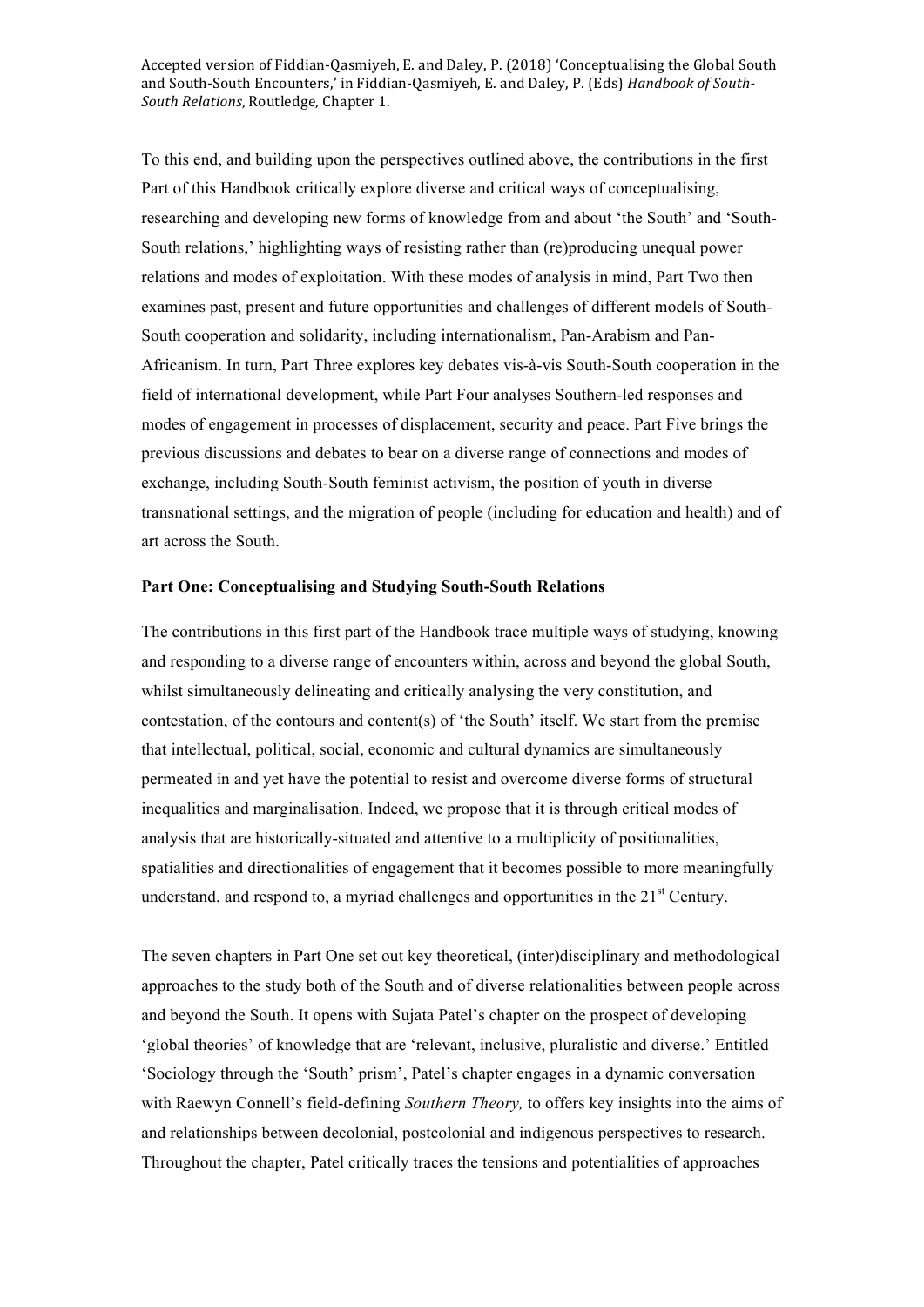which variously aim (in the case of decolonialists) to 'create create alternate universal theories, concepts and practices moored in a non-Eurocentric episteme' and those which 'focus their gaze on the academic production of knowledge.' The latter include postcolonialists aiming to 'reconceptualise perspectives within the Northern academy' and proponents of the importance of recognizing indigenous knowledge and developing locallyand/or regionally-specific modes of analysis. Patel concludes by stressing 'a need to simultaneously combine strategies from different intellectual locations (as these have been constituted in the  $19<sup>th</sup>$  and  $20<sup>th</sup>$  centuries) to organize global social theories and perspectives and to communicate these across localities, regions and language groupings.' While framed around the prospect of developing inclusive forms of Sociology from the South, Patel's chapter provides invaluable insights which are relevant far beyond the remit of one particular discipline.

The second chapter, by Dominic Davies and Elleke Boehmer, echoes and builds upon Patel's discussions by focusing intently on the history and aims of postcolonial theories, both with regards to its position within Northern (and in particular Anglo-American) academia, and as a theoretical approach which is simultaneously based upon and critiques the constitution of the world into 'the west' and 'the rest'. In addition to critically tracing postcolonial conceptualisations of 'the South' (and highlighting the parallels between the ascension of both), Davies and Boehmer argue that through its commitment both to incorporating 'subaltern' voices and form of knowledge, and of resisting the structural barriers that have historically led to their exclusion, postcolonial theories are quintessentially modes of exploring and promoting South-South intellectual and political encounters. Postcolonialism, they posit, is not beholden to the Northern academy (where it maintains a 'radical' rather than an 'assimilated' position), but rather is itself constituted by a 'practice of constantly seeking to interrogate global cartographic categories and structures of power, precisely by forging links 'amongst' and 'between' others.' This means, they conclude, that 'The postcolonial aim, in other words, is for practitioners and critics to be in intellectual partnership with epistemologies grounded in 'South-South relations', sharing conceptual ground whilst also reflecting critically upon them.' Where Patel focuses primarily on sociology and the social sciences more broadly, throughout their chapter, Davies and Boehmer highlight the significance of postcolonial approaches within the field of comparative literature and the humanities. Crucially, they also centralise the importance of (self-)critical methodologies through which scholars may be able to destabilise hierarchies of power and systems of exclusion while simultaneously being within and re-constituting those same systems.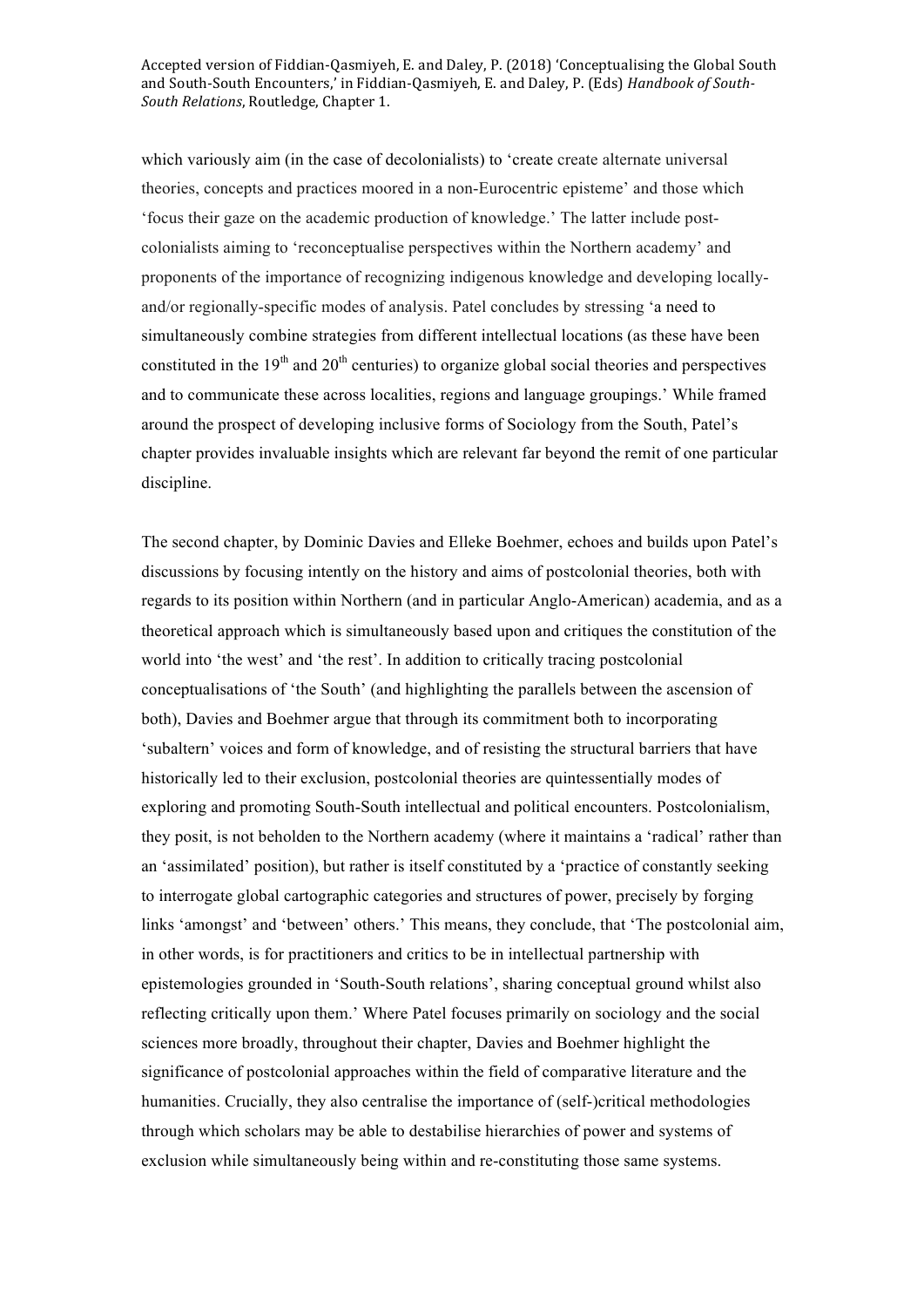The third chapter, by Amber Murrey, pushes us further by positing that, although a focus on Southern and postcolonial theories may enable us to 'shift the gaze' towards hitherto marginalised and excluded speakers and thinkers, they are incomplete since they do not directly tackle the colonial racial hierarchies that sustain these very processes of marginalisation and exclusion. As such, Murrey argues that it is only through a 'feminist decolonial orientation' which pivots on a critical evaluation of racial and geographical inequalities that it becomes possible to truly overturn the 'coloniality of knowledge.' Tracing historical and contemporary projects to decolonise knowledge – including the wide-spread invocation to decolonise curricula and universities tout court -, Murrey powerfully evokes the need to develop modes of both North-South and South-South collaborations and solidarities that directly counter 'an academic silencing of racial inequality in the scholarship on southern theories.' Not confronting such silencing, she argues, 'risks contributing and reconsolidating (rather than effectively challenging) the centrality of the white gaze in global critical theory.' Drawing on Mignolo (2000) and De Sousa Santos (2007), she concludes that 'Pluriversality and the ecology of knowledge are frames for imagining beyond, against and outside of oppositional North-South paradigms,' proposing that 'rather than South-South or North-South partnerships, friendship might be more fundamental for anti-racist theories from and with the South $(s)$ .'

Just as Murrey reflects on the 'politics of the mundane in the academy' - including questions such as authorship, citation patterns, the language of publication and politics of career development and everyday encounters in the academy - so too do these questions come to the fore in the following two chapters, by Sari Hanafi and Gordon Mathews.

Focusing respectively on knowledge production and collaboration in the fields of Sociology in the Middle East and North Africa and Anthropology in South Asia, Hanafi and Mathews powerfully trace the nature and limits of South-South academic relations in these regions. In his chapter, Hanafi 'provide<sup>[5]</sup> a critique of postcolonial scholars and knowledge producers that overstate the role of imperialism and generate an oppositional binary with the West', arguing that in regions such as the Middle East and North Africa it is essential to complement postcolonialism with what he refers to as a 'post-authoritarian approach.' He advocates for the development of a post-authoritarian approach as 'a political project concerned with reconstructing and reorienting local knowledge, ethics and power structures,' By focusing on 'the development and social and intellectual changes inside of the Arab world,' Hanafi argues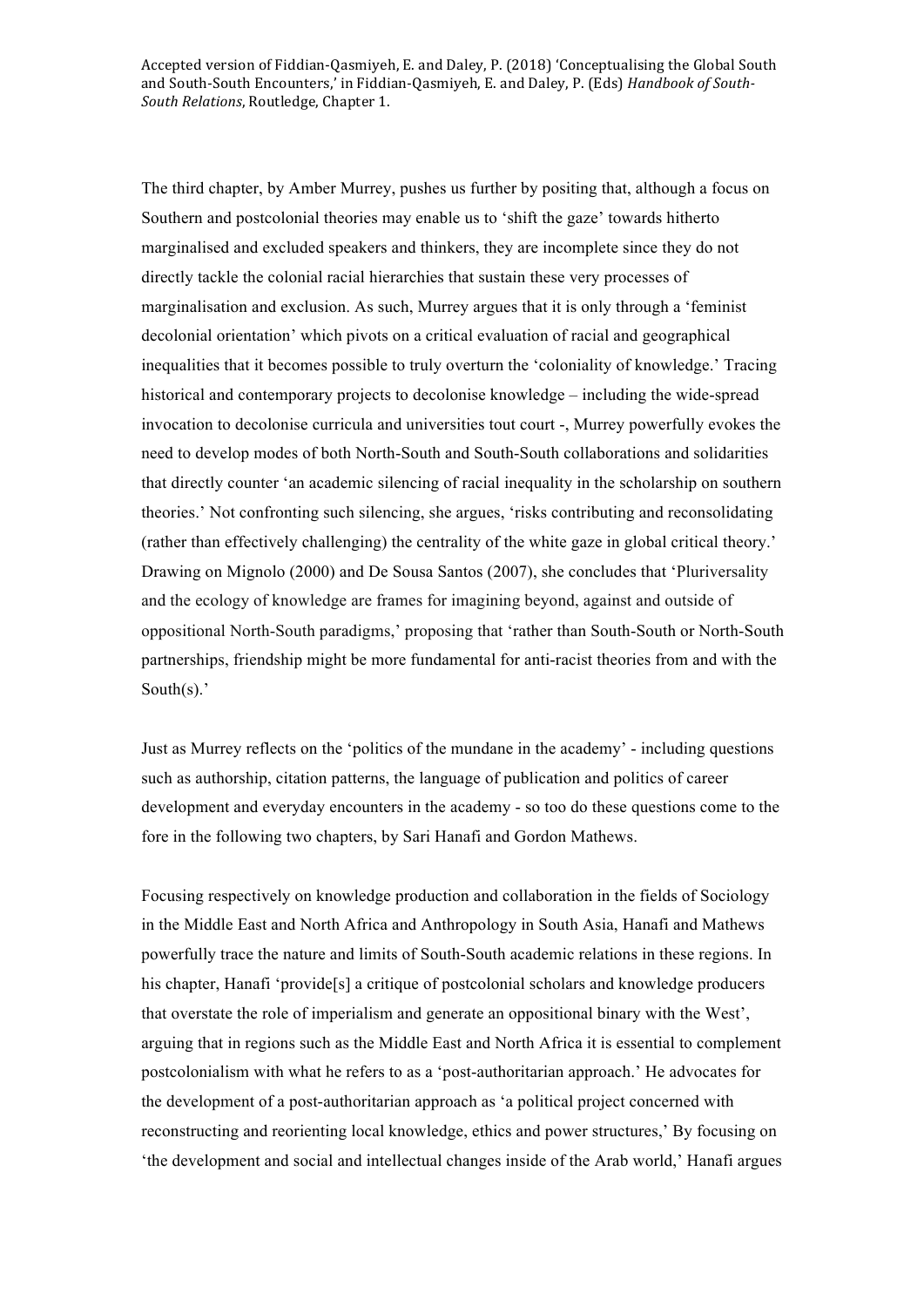that a series of major challenges remain in the local and regional arena of knowledge production, including a need to more rigorously trace the relationships between social phenomena and the political economy of specific Arab states, and the multifaceted forms of self-censorship performed by scholars in the region. By highlighting the combination of a lack of academic freedom for scholars living under conditions of authoritarianism, and scholars' decisions not to prioritise production and publication of knowledge in their local language (in this case, Arabic), Hanafi in turn sets out to propose ways to develop 'not only new epistemologies but also healthy working conditions conducive to dynamic and critical research practices.'

Further analysing 'the intellectual and academic world of South-South relations,' Mathews carefully, and (self-) critically, examines the extent to which anthropology –which 'throughout the twentieth century remained, to put the matter crudely, as a discipline through which mostly rich white people studied poor black and brown people' – has taken steps to become 'increasingly global.' Through a focus on the roles of the World Council of Anthropological Associations and subsequently the World Anthropology Union, Mathews traces the development of contemporary forms of Southern and/or 'South-South' anthropologies. With contemporary anthropology 'consisting not just of the Global North studying the Global South, but rather of everyone studying everyone else,' however, Mathews notes the restrictions still faced, and at times embraced, by anthropologists from across the global South, who find that they 'must intellectually imitate the ways of the Global North in order to survive.' Echoing but transcending Hanafi's focus on local scholars and epistemologies, Mathews argues that 'for anthropology of the Global South to overcome its current Anglo-American straitjacket, it cannot only focus on the local in its own local language, but must, at least to some extent address the Global South as a whole and the world as a whole, even if the only language in which this can be done today is English.' By highlighting one of the key paradoxes underpinning such an approach – 'the language of the Global North's intellectual Anglo-American core enabling the Global South to transcend that Anglo-American core' – Mathews prompt the urgency of continuing to explore and enact ways of knowing, and writing, about the world in ways that transcend entrenched power inequalities in all areas.

With Hanafi and Mathews having set out the significance of both local and global modes of knowledge production through a particular focus on two regions, in the subsequent chapter Thomas Muhr advocates for the application of socio-spatial methodologies to help us better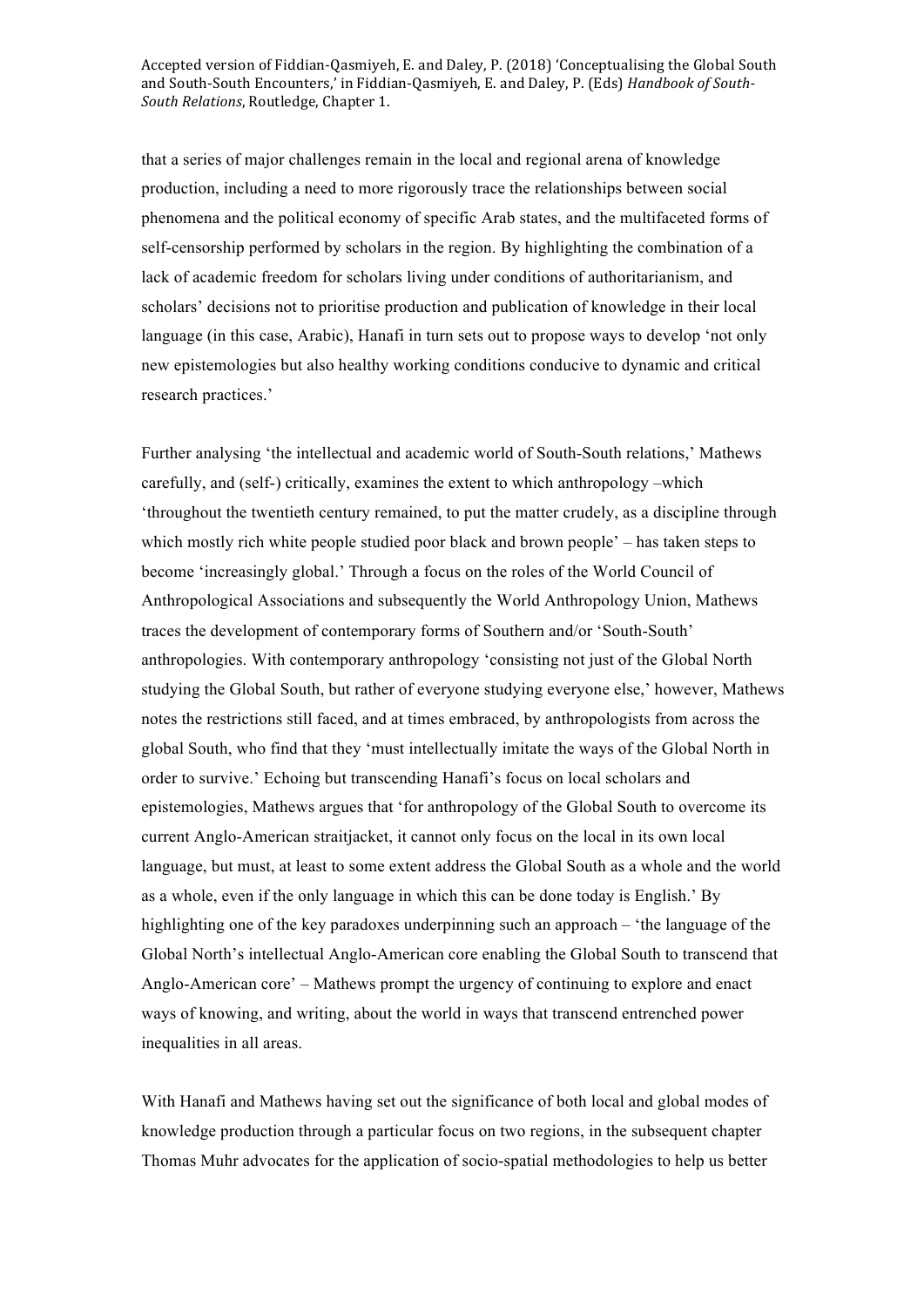understand the particularities of and relationalities between particular 'regions' and regional projects of South-South cooperation. Muhr's chapter, which focuses on the geographies of regionalisms and cooperation in and across the Latin America-Caribbean space, enables us to revisit the question of the role of geography in demarcating particular territories as 'belonging' or 'being' of (specific parts of) the South. By proposing a socio-spatial methodology embedded within a political economy approach, Muhr brings insights from Human Geography to critique the 'methodological territorialism and methodological nationalism, through which co-existing generations of regionalisms become deterministically construed as ideologically separate, incompatible and/or conflicting projects.' Instead of fixed and static conceptualisations, Muhr centralises the importance of relational ontologies and of focusing on 'transnational processes and relations among political and social forces (state and non-state actors) in the construction and reconstruction of regions in/through space/time.' In so doing, his aim is both to highlight the 'greater commonality, interrelatedness and convergence among different regionalisms in the geographical area than is commonly assumed,' and, precisely, to propose the need to apply critical theoretical insights and critical methodologies to challenge 'mainstream' forms of knowledge.

In the final chapter in this opening Part of the Handbook, Jeanette Habashi further explores the contours, and limits of diverse ways of studying people and places situated in what is currently denominated 'the South.' As noted by all of the preceding authors, concrete attempts have long been made to challenge Western/Northern forms of knowledge, including through the development of Southern, postcolonial, decolonial and anti-racist theories, through examining the limits and opportunities of knowledge production from the South, and through setting out methodologies derived from critical theoretical standpoints. In her chapter, however, Habashi sets out 'not to find a method to decolonize research but to articulate the impossibilities for such an intention.' Through a careful articulation of the nature and implications of the continued occupation of Palestine, Habashi argues that 'the current indigenous discourse is a remnant of oppression' and that, 'in reality, decolonizing methodology creates an imaginary supremacy of an alternative research methodology that is very much seeded in traditional Western episteme.' Like Hanafi, who focuses on scholars working in authoritarian settings, Habashi's focus on the nature of knowledge production in contexts of ongoing oppression and occupation leads her to stress the complex realities faced by such scholars as 'individuals in the academy' and as 'members of the academy.' She pushes this further to acknowledge the paradoxes, both for indigenous scholars and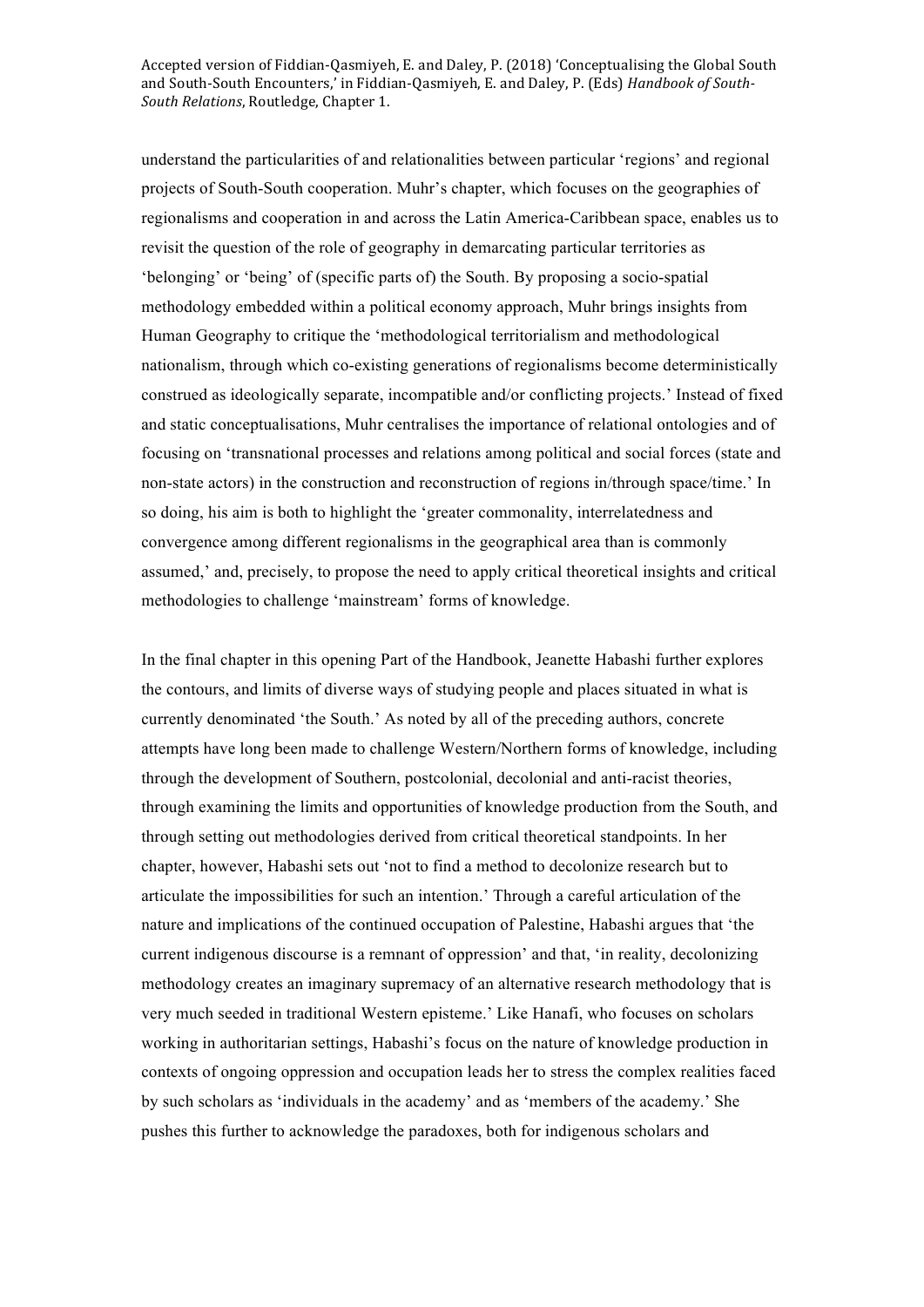proponents of decolonizing research, of 'claiming individual ownership for collective knowledge.'

In her chapter, Habashi powerfully rejects the foundation of the (re)quest for academics within and across the South, and in particular those living under conditions of oppression, to seek solutions to deeply entrenched power inequalities. She argues that 'Encouraging indigenous scholars to search for a solution is part of a colonialist ideology that maintains the illusion that we have choices and power. Therefore, any proposed research alternative from other oppressed scholars or myself is deeply intersected with colonial discourse.' This is not to negate the possibility of finding ways of resisting oppression and inequalities, but rather to recognise the nature – and histories - of diverse constraints, and to move away from individualised attempts to 'seek solutions' and rather to focus on developing collective understandings and modes of action which, through dialogue and friendship (to echo Murrey, in this volume), may lead to the constructive articulation of new research methodologies.

Together, the chapters in Part One concertedly provide pivotal entry points, and ways to read and navigate the multi-layered philosophies, ontologies and epistemologies of the South. They also remind us of the ongoing significance, and co-presence, of diverse temporalities, including the extent to which the 'postcolonial' coexists with (rather than following, or replacing) the colonial, with decolonisation being far from complete for the peoples of nonself governing territories and those peoples and territories under explicit and implicit forms of occupation and control.

### **Part Two: South-South Cooperation: Histories, Principles and Practices**

The Handbook's second part expands upon this commitment to historically-grounded analysis by turning to specific models, approaches and principles of South-South relations, including a historically-informed introduction to notions and principles of South-South cooperation and competition, and to the Non-Aligned Movement, the Bandung Conference and the Tricontinental. Individual chapters are dedicated to key models of South-South cooperation including Internationalism, Pan-Arabism and Pan-Africanism. Together, these chapters trace the histories and ongoing significance of these approaches to inter- and intra-regional relations and diverse forms of mobilisations around the world, initially and persistently against global North domination and more recently for reciprocal social, economic, environmental and cultural development.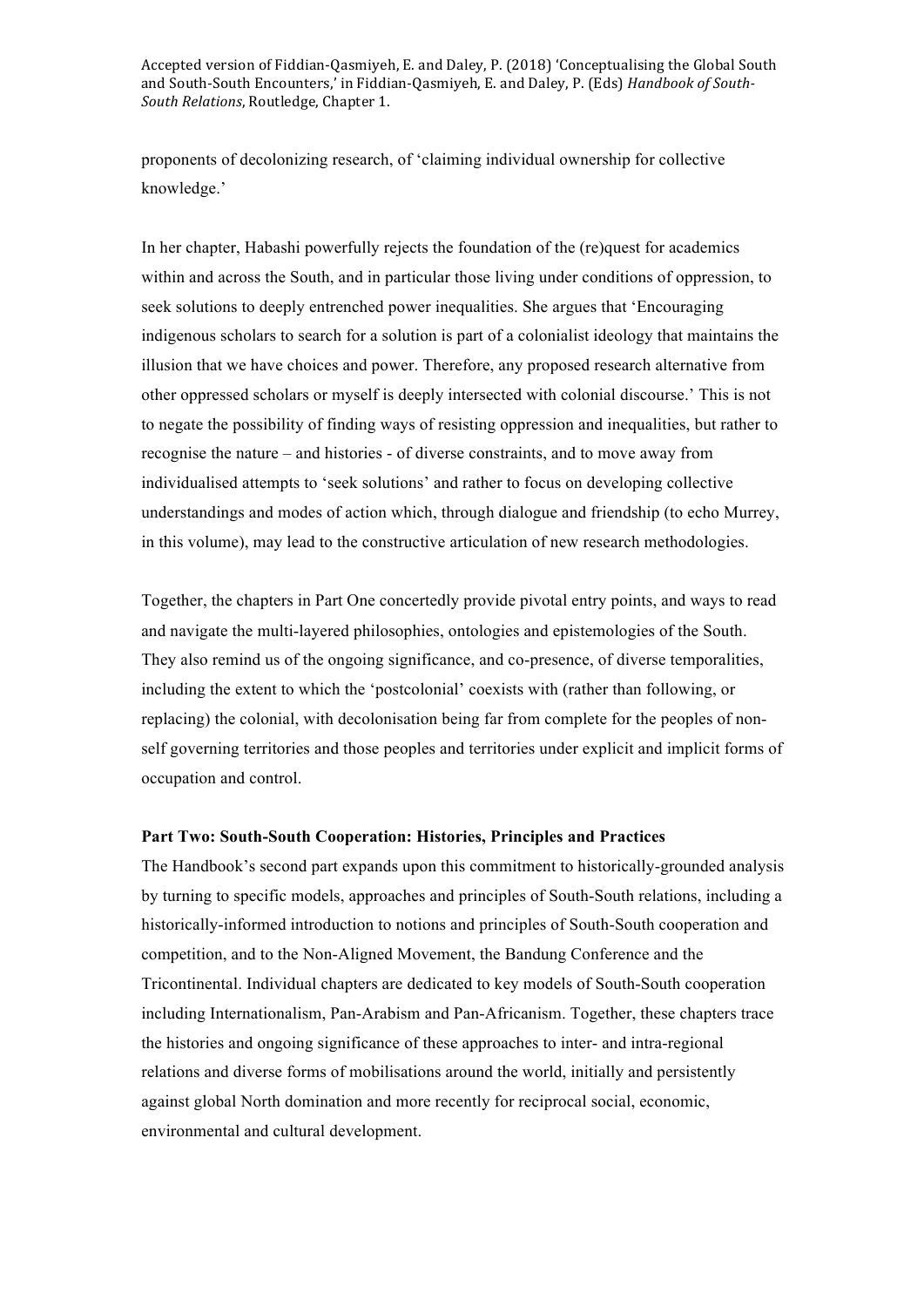This part of the Handbook opens with a chapter by Sabelo Ndlovu-Gatsheni and Kenneth Tafira, who restate the invention of the global South in relation to the global North, before summarising the unfolding of resistance against European colonialism and economic and cultural domination through diverse approaches to South-South solidarity. Ndlovu-Gatsheni and Tafira historicise the invention of the 'geographical imaginaries' of the global South as being predicated on a paradigm of difference that began with the European Renaissance and Enlightenment. To illustrate, they evidenced the processes (military expeditions, exploitation, enslavement of non-Europeans, economic domination, and masculinized and racialized hierarchies) that promoted Europe as 'the centre of the world' and subjected the other parts of the world to 'subalternization, and peripherization.'

By documenting the histories of South-South encounters over the long duree, Ndlovu-Gatsheni and Tafira's chapter – and the Handbook as a whole - demonstrates that 'The most resilient politics in the modern world is that of transforming the world system, its global order and economic system of domination, exploitation, subalternization, and peripherization' (Ndlovu-Gatsheni and Tafira, this volume). While recognizing the quest for freedom beginning with European encounters in the  $15<sup>th</sup>$  century, they depict the Haitian Revolution of 1791 to 1804 as 'the ideal beginning of resistance and solidarity politics of self-invention'. They argue that the Revolution – the successful slave revolt in the French Caribbean colony of St Domingue - 'not only paradigmatically challenged racism, enslavement and colonialism but built solidarity among the enslaved black peoples.' Since the Haitian revolution preceded the French Revolution (1789-1799), a decolonial reading of its history would present it as the first modern revolutionary movement for emancipation and recognition of the rights of human beings in the global North, and correct its neglect in the intellectual history of the global North. Ndlovu-Gatsheni and Tafira historically situate the Haitian Revolution as 'form[ing] an important base from which to articulate resistance and black solidarity-building as part of self-invention within a context of racism, imperialism, colonialism and racial capitalism.'

This resistance is articulated in Pan-Africanism - a movement that started in the 1890s amongst the African diaspora in the global North to campaign for the liberation of African peoples worldwide from all forms of domination and for recognition of the humanity of African peoples (Adi, 2018). Pan-Africanism connected people of African-descent globally as a concept and a movement, and Biney, later in this volume, examines the ways that pan-Africanism has evolved historically with multiple definitions and tendencies, whilst still retaining its core objectives: its vision of the principles of dignity, freedom, liberation,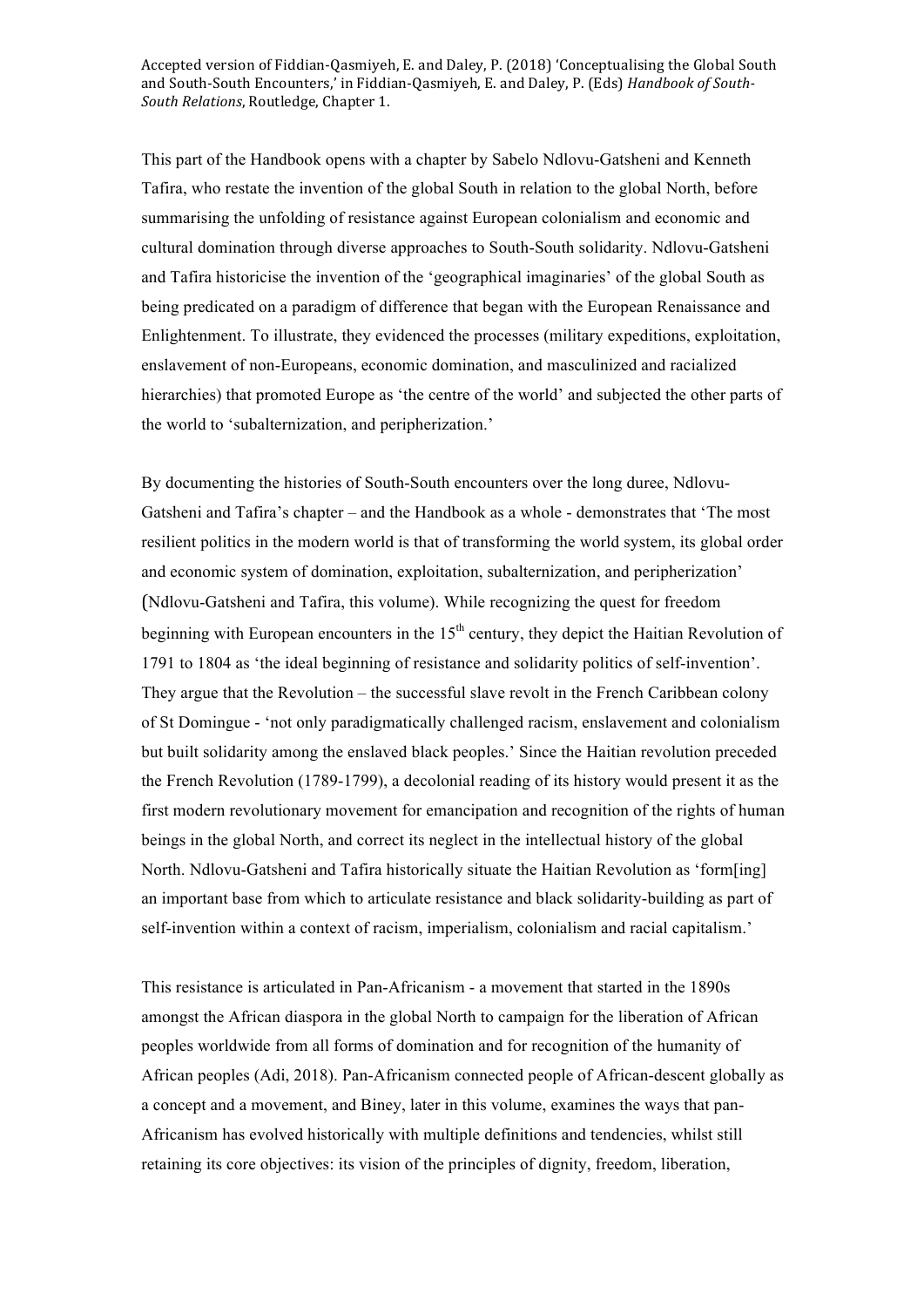equality and justice for people of African descent. These objectives seem paradoxical in the context of a Euro-North American modernity that positions its liberal values as universal.

It is with this historical context in mind that Ndlovu-Gatsheni and Tafira can argue that 'the global South was not only invented from outside by European imperial forces but it also invented itself through resistance and solidarity building'. Crucially, as Urvashi Aneja notes in the second chapter in this Part of the Handbook, 'the principles of solidarity, sovereign equality, and mutual assistance came to define the parameters for South-South Cooperation'. By tracing the history of institutional modes of South-South Cooperation, Aneja points out that development cooperation between Southern states 'is a form of solidarity rooted in common historical experiences rather than an obligation stemming from a history of economic exploitation under colonial rule.' In their chapters, Aneja, and in turn Isaac Saney, trace the range of state-based attempts to promote solidarity based on mutuality, complementary and common colonial histories that manifested in launch of the Non-Aligned Movement at Bandung in 1955 and the Tricontinental in 1966. The latter, as Saney shows in his chapter, was an attempt to build anti-imperialist alliances across three continents (Latin America, Africa and Asia) aimed at overthrowing 'the international global order.'

It is, of course, debatable the extent to which these principles continue to be reflected in contemporary modes of South-South cooperation among new economic groupings, such as the BRICS, that have emerged with globalization, or whether these principles exist purely at the level of rhetoric. In effect, the saliency of these blocs is being questioned from several fronts, and Aneja has encouraged states such as India to 'build alliances and institutions that cut across the binary lens of the North-South divide and to find a balance between its immediate economic and strategic interests and its larger global responsibilities' (Aneja, in this volume).

Indeed, as explored by Mohammad-Mahmoud Ould Mohamedou in the fourth chapter in this part of the Handbook, regional groupings such as the League of Arab States, which was built upon Pan-Arabism as a discourse and a practice, have often been limited precisely by virtue of their inability to develop connections beyond their specific geopolitical region. Mohamedou's chapter traces the development of the ideology of Pan-Arabism from the middle of the nineteenth century onwards, examining the ways in which it acted as a 'mobilising force' throughout and after the 1970s, and was pursued politically through the League of Arab States. However, he notes that it ultimately persisted 'more as a sentiment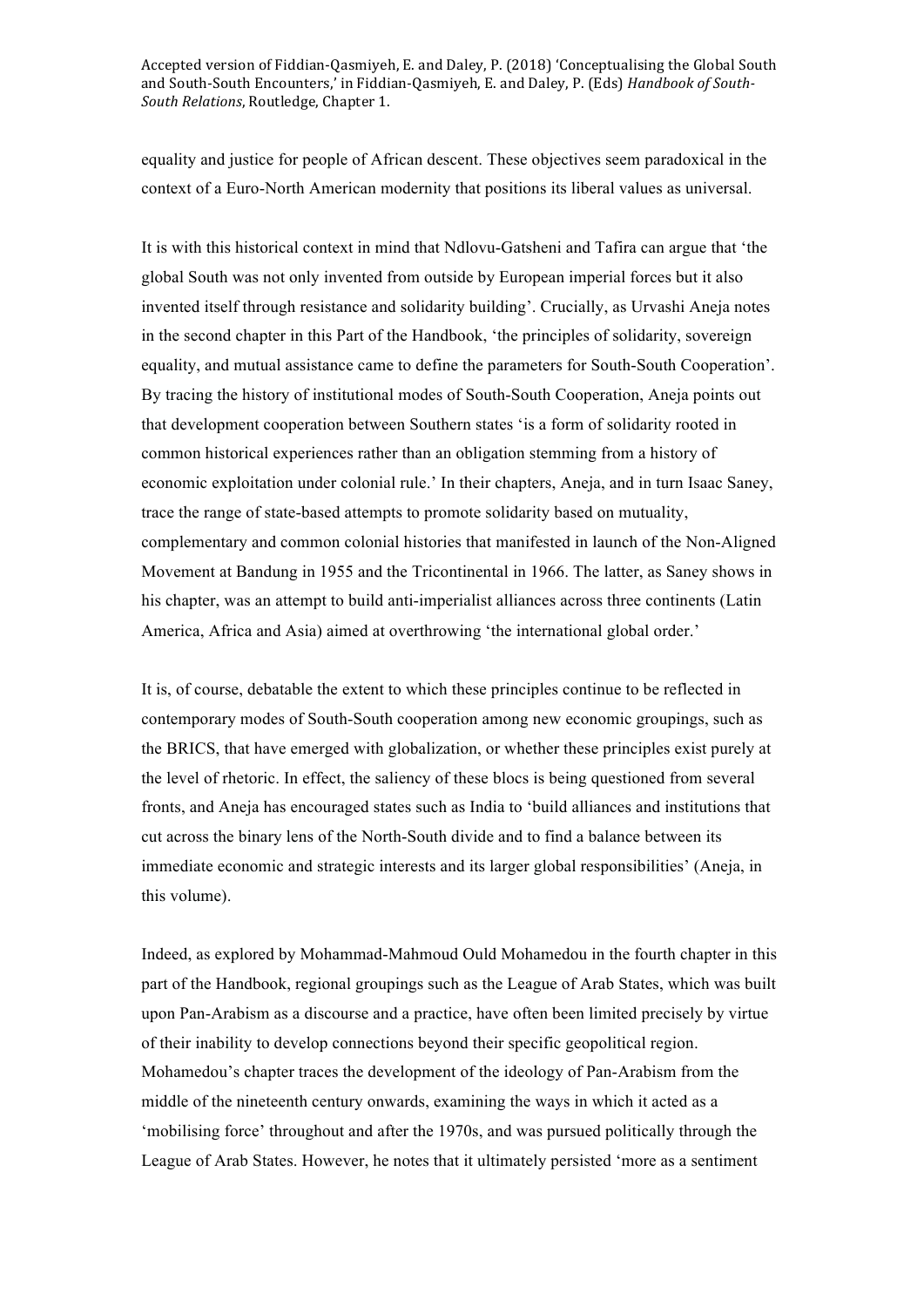than an actual project,' arguing that Pan-Arabism was never 'politically-viable', 'was ultimately inconclusive and remains elusive.' In so doing, Mohamedou examines the ways that Pan-Arabism 'was able to grab sporadically the imagination of Arab societies', including in a transmuted form during the so-called 2011 Arab Spring. While having been a significant force at different historical junctures, Mohameou concludes by focusing on the limitations of Pan-Arabism, arguing that 'the most evident limitation of its manifestation as a South-South project' was Pan-Arabism's inability to 'make significant political connections beyond the Middle East and North Africa.'

Where Pan-Arabism remained, or remains focused on/within the MENA region, Pan-Africanism is intimately related to the roles and relationship within and between 'diaspora' and 'continental' Africans. As the next chapter by Ama Biney demonstrates, Pan-Africanism is 'simultaneously, a movement, idea and ideology', with its roots in the African diaspora opposition to late  $19<sup>th</sup>$  century colonialism in Africa. Pan-Africanism has thrived on solidarity between people of African descent, as they assert their common humanity in the context of histories of racialization, white supremacy, and colonial and neo-colonial domination, and expressed through the concept of *ubuntu* - a term translated as 'I am a human being through others.' Biney points to the continued relevance of Pan-Africanism in the  $21<sup>st</sup>$  century, as reflected in the increasingly popularity of the concept of 'global Africans,' now used to unite people of African ancestry irrespective of where they are in the world, whether in Asia, the Americas and/or Africa. Indeed, in many ways, Pan-Africanism complicates common understandings of North-South, South-North, and South-South relationships.

#### **Part Three: South-South Cooperation: Re-viewing International Development**

Building upon the preceding discussions of the history and principles of South-South Cooperation (SSC), the four chapters in Part Three examines SSC by firstly, examining key debates and examples of South-South Cooperation for development and aid, followed by three chapters focusing in on Southern approaches to the environment, climate change, and agriculture. These chapters in turn lay the foundations for, and are complemented by, the following two Parts of the Handbook which focus (in Part Four) on humanitarian settings including those characterised by displacement, violence and conflict – and subsequently (in Part Five) on diverse forms of connections which are also frequently positioned within the remit of 'international development': feminism and gender, youth, migration, health, and education.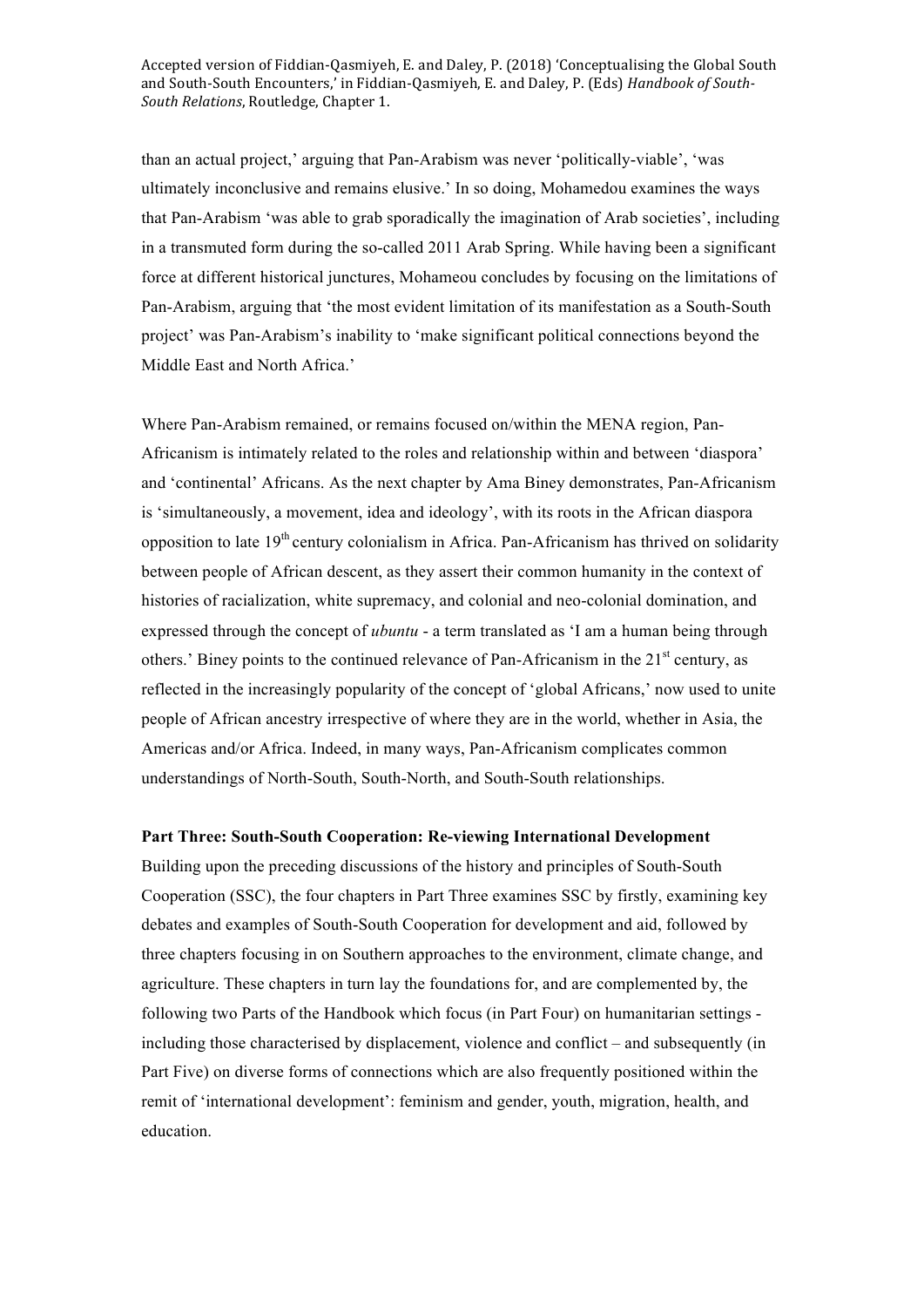This focus on South-South Cooperation for 'international development' is particularly important because Northern development trajectories have been key vehicles for the epistemological and geographical framing of the relationship between the global North and South since World War Two. In effect, the South is invariably imagined as underdeveloped, catching-up, developing or emerging. Within such a framing, international development agencies and Northern aid donors have organized and supervised tutelage for countries on the path to development: pursued relentlessly, and with limited success, such that development has been perceived (or perhaps 'recognised'?) as an ideology (Amin 1985, Crush 1995, Escobar 2011). 'International development' has been extensively criticised for being unidirectional, with aid and knowledge flowing from North to South, maintaining Southern states and societies in an unequal, supplicatory, and exploitative neo-colonial relationship that espouses global North historical trajectories as universal, desirable, and beneficial.

However, as noted by Emma Mawdsley in the first chapter in this part of the Handbook, this Northern hegemony and South-South binary, which has persisted since the 1950s, is being destabilized as the  $21<sup>st</sup>$  century has brought profound changes in the 'geographies of wealth and poverty, inequality and precarity.' Economic transformation in some global South countries has resulted in the emergence of new global South aid donors and has unsettled the global consensus as to who are the givers and receivers, as well as altering the modalities of aid - whether development (see Mawdsley, this volume) or humanitarian (as discussed in Part Four). As a result, Northern donors have often attempted to socialize Southern donors into 'how to do development properly' (Mawdsley, this volume), a process that has typically been characterised by Northern indifference to the principles of South-South cooperation which remain 'neglected in policy and scholarly circles.' However, Mawdsley aims to 'make the case that many Northern donors have moved further 'South' than Southern partners have moved 'North.'' Through her analysis of three main areas - ethical framing, poverty/growth, and aid/development finance – Mawdsley traces ways in which 'Southern actors are ''socialising' the North'.' In effect, while acknowledging numerous caveats – including an interrogation of what is lost from view when we continue to equate 'Southern actors' with 'Southern *states' –* Mawdsley highlights a number of significant ways in which Northern donors and institutions are emulating certain Southern approaches to development assistance.

Planetary transformations arising from climate change, evident in the promotion of the Anthropocene as a new human-induced geological age (Steffen et al 2011, Purdy 2015), are also forcing a rethink of the Northern development trajectory as a universal model, as well as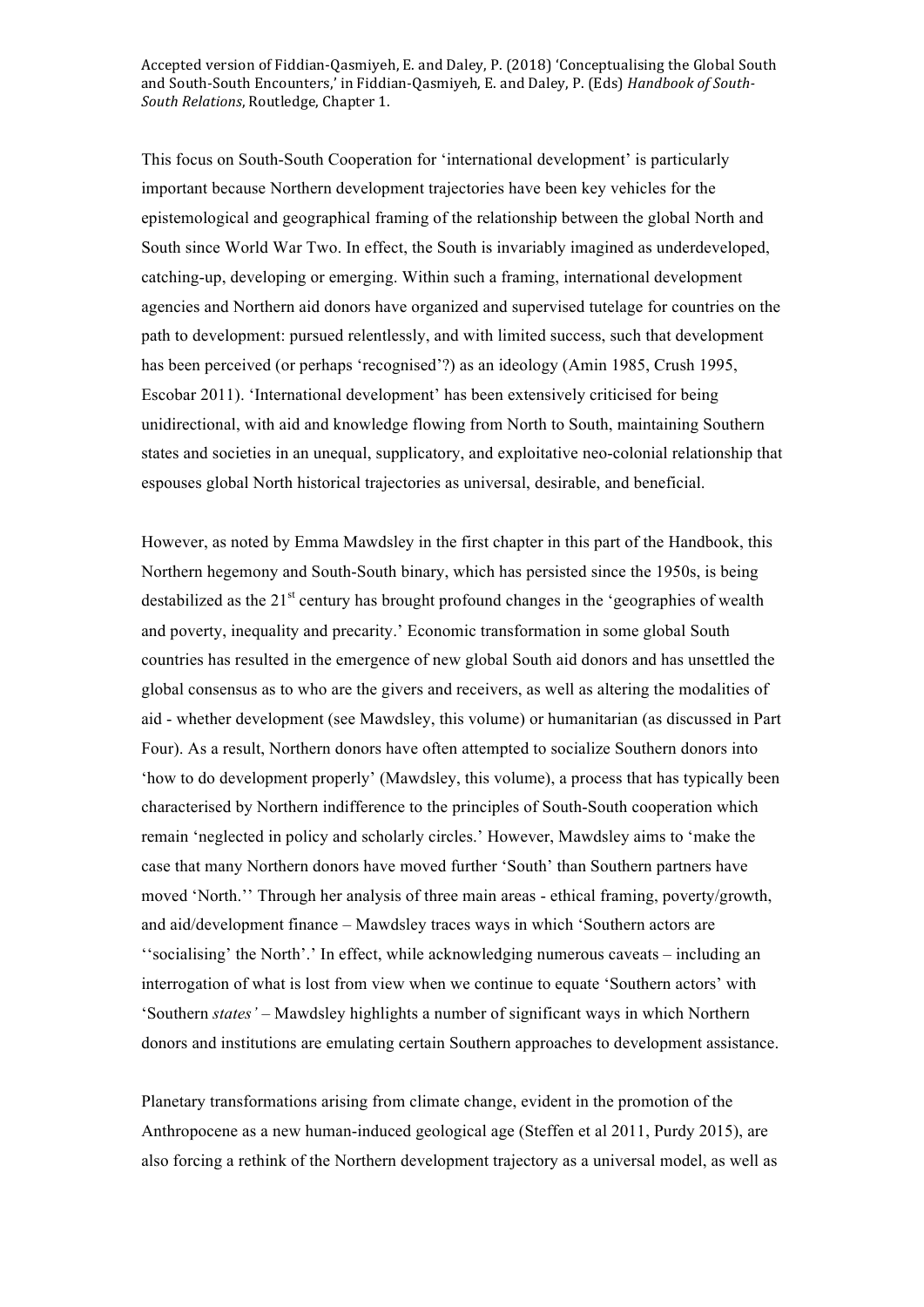its future sustainability. On a practical and policy level, the discourse on the environmental impact of capitalist development illustrates the contrasting perspectives between the global North and global South (Bassey 2012). Eberhard Weber and Andreas Kopf, in the second chapter in this part of the Handbook, consider 'how the South constructs environment and climate issues as a function of development and is able to speak with a common voice, even when the South is not only internally diverse but is constantly diversifying'. The impacts, and contested discourse, of climate change pose two important challenges for the global South. First the most vulnerable communities, particularly small island states, are based in the global South and are likely to suffer disproportionately from rises in sea level and average temperatures. Indeed, in the third chapter in this part of the Handbook, Kevon Rhiney examines the significant threat of climate change to agriculture and food security in Caribbean states, to the extent that it makes climate change a national security issue in the region. Second, Weber and Kopf note that as countries in the global South have sought to develop economically and to raise their citizens' quality of life, they are increasingly arguing that global 'environmental protection can compromise their right' to follow a similar development trajectory as the global North; this is especially the case since they bear little responsibility for the current challenge of human-induced climate change. Consequently, Weber and Kopf show how assemblages of state and non-state actors in the global South, using development as leverage, have been able 'to play an increasingly important role in negotiations about the solution to environmental and climate challenges'. In addition, as Rhiney argues, addressing climate change has led to the 'forging [of] strategic and mutually beneficial partnerships and collaborations in research, technology transfer and regional advocacy.'

While these strategic state partnerships and regional alliances are vital to immediate survival, scholars have also started to reconceptualise the foundations of human-nature relationships in the context of a future affected by climate change, and to trace ways for humans to inhabit the planet without further destruction. In the fourth chapter in this Part of the Handbook, Lidia Cabral examines the way that these different development approaches play out in Brazil's provision of aid to countries across Sub-Saharan Africa. In this paradigm, the Brazilian state is seen to continue promoting the extant development model of large-scale farming, whilst 'Brazilian non-state actors have worked with their peers in Africa to contest the promotion in SSC of a model of large-scale commodity production for export markets, while demanding alternative forms of cooperation that would strengthen food sovereignty and agroecology.'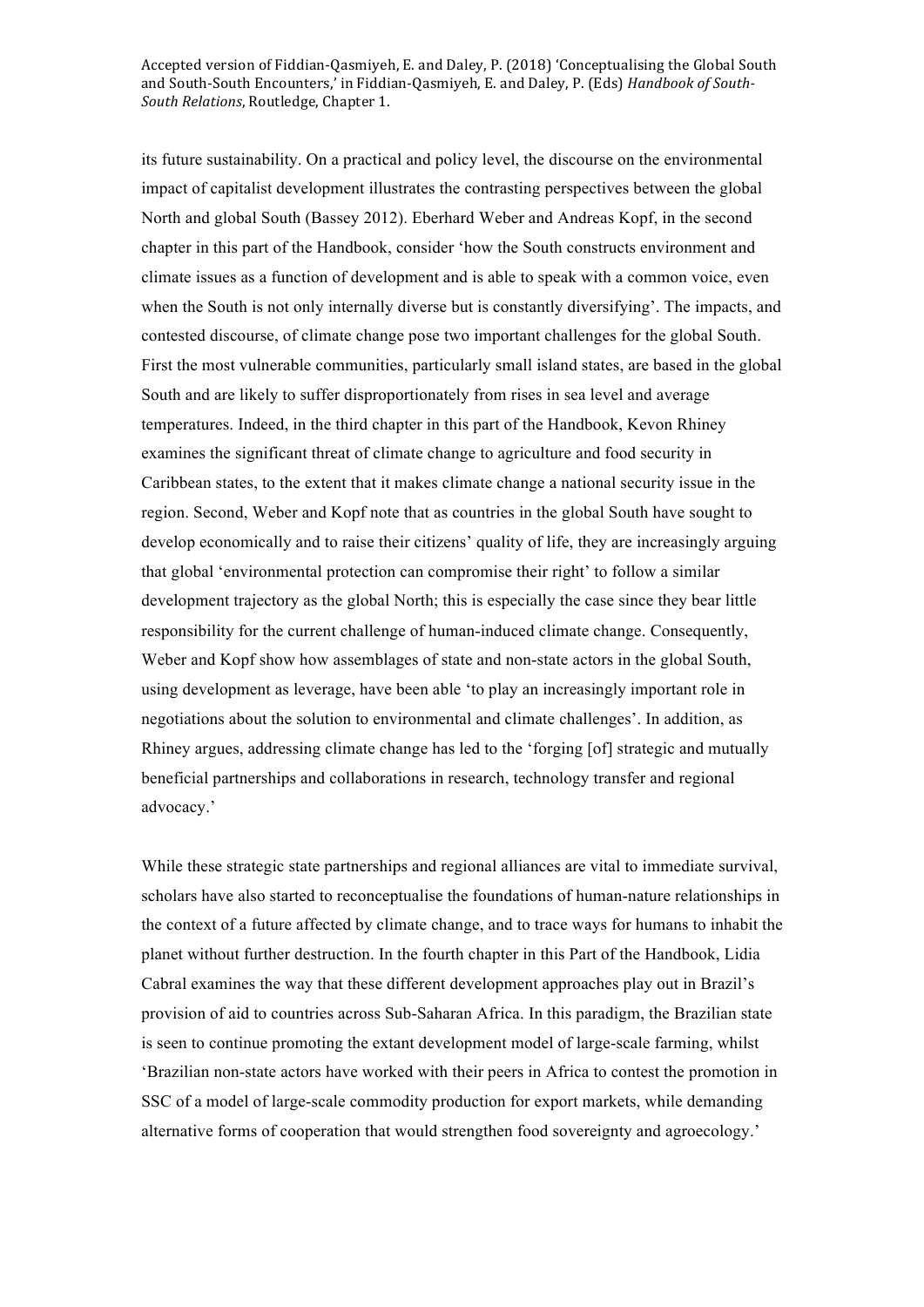This is a clear example that state-led South-South Cooperation does not necessarily involve a more ecologically sustainable or social justice-directed development model than that emanating from the North. Nevertheless, South-South solidarity, whether in the form of peasant and food sovereignty movements, such as *la via campesina*, or environmental and social justice movements, have created a political ecology of the global South that has challenged hegemonic global North environmental narratives about the relationship between people, development, and the environment (Bailey and Byrant 1997, Peet and Watts 2005, Sundberg 2007, Neumann 2014). Furthermore, the amplification of the need for more environmentally sustainable development arising from climate change and the threat of planetary destruction has led scholars from the global North to look carefully to the ontologies of indigenous and communities in the global South (Latour 2006, Escobar 1998) for solutions to how to live more sustainably. Indeed, unlike the hegemonic Judeo-Christian capitalist culture of the global North, many cultures in the global South have philosophical traditions that do not dichotomize the relationship between human:nature, and subject:object (Folks 2005), and thus have ecological knowledge that could operate synergistically with global environmental science.

#### **Part Four: South-South Cooperation in Displacement, Security and Peace**

In contrast to the extensive literature examining the role of South-South Cooperation in international development, Part Four aims to fill a longstanding gap of research into the actual and potential significance of South-South Cooperation in contexts of displacement, security and peace. In particular, the seven chapters in this Part develop detailed analyses of the historical and contemporary significance of Southern actors, and principles of South-South relations through 'humanitarian' contexts across the Middle East and North Africa (chapters by Fiddian-Qasmiyeh and Carpi), Sub-Saharan Africa (examined by Omata and Daley), China (in Reeves' chapter), the Caribbean and the Americas (explored in chapters by Fiddian-Qasmiyeh, Cantor and Campbell). Overall, the section considers the power imbalances redressed, reproduced and/or reconstituted through Southern-led initiatives in diverse contexts of displacement, conflict and both slow-onset and accelerated forms of socio-economic and political change.

The first chapter, by Elena Fiddian-Qasmiyeh, examines how, why and with what effect the rich history of Southern-led responses to disaster-induced and conflict-induced displacement has been marginalized from view by analysts, policy-makers and practitioners, or, indeed delegitimised as not truly 'being' worthy of being identified as 'humanitarian' responses at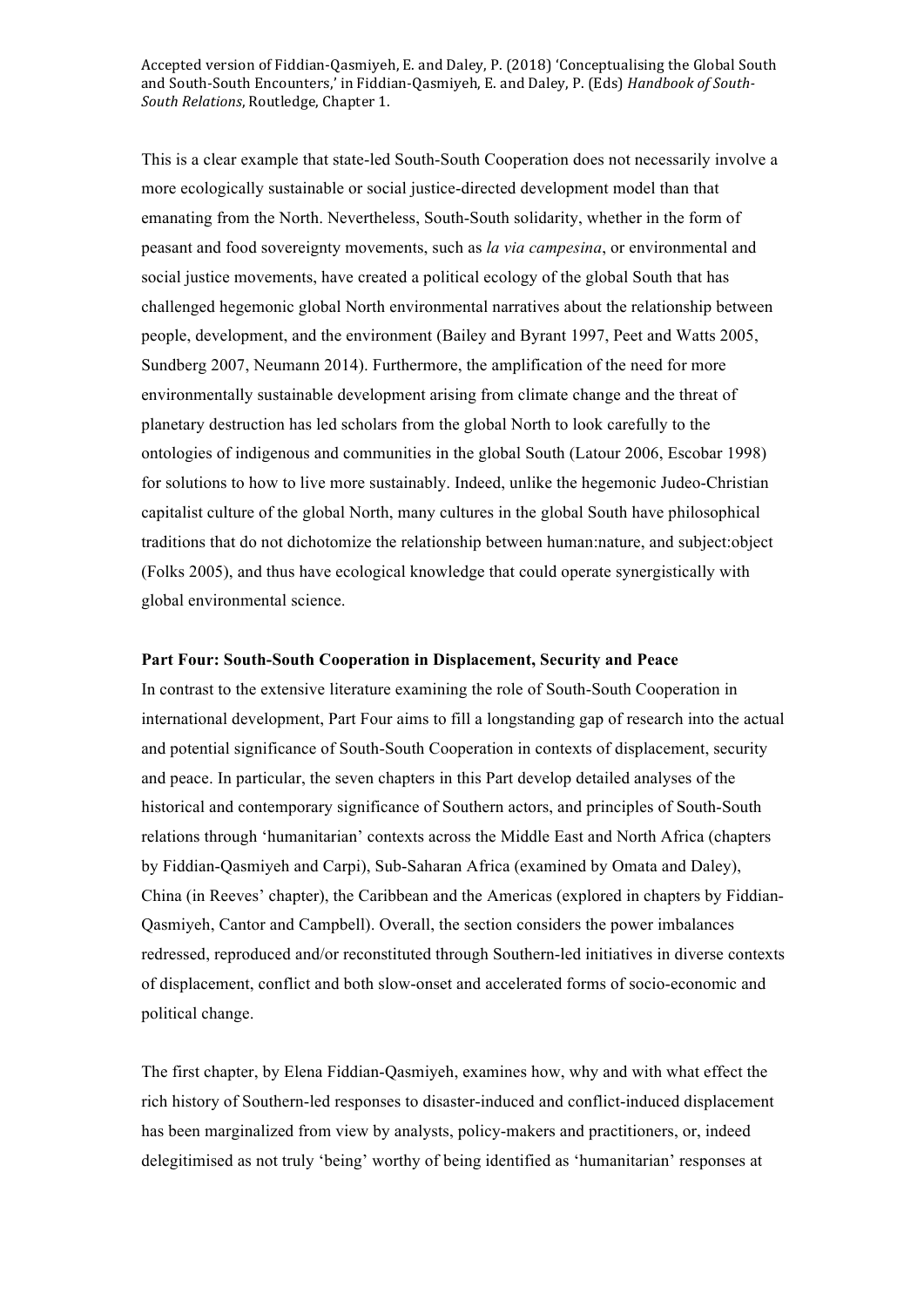all. In particular, she draws on her research into Southern-led responses to conflict-induced displacement in the Middle East and North Africa to examine both the multiplicity of *state*led responses undertaken within an institutional framework of South-South Cooperation (SSC) *and* community-based responses which are less clearly related to the official principles of SSC. Noting the extent to which Southern actors have often resisted, rejected and developed alternatives to the hegemonic aid regime, she then examines why, and with what effect, specific Southern actors have at times been actively mobilised by the 'international humanitarian community.' Specifically, she focuses on the proposed incorporation of Southern national and regional level actors into the international aid system, as part of the (post-2016) 'localisation of aid agenda,' while community- and neighbourhood-level responses -including those developed by refugees themselves- continue to be marginalized and excluded. By focusing on both formal and informal, and state- and community-led responses in relation to the localization of aid agenda, Fiddian-Qasmiyeh argues that exploring diverse *principles* of South-South Cooperation -rather than promoting the incorporation of specific Southern *actors* into the 'international humanitarian system'- offers a critical opportunity for studies of and responses to displacement. She concludes by highlighting the need, firstly, for further research into the diverse modalities, spatialities, directionalities, relationalities, and conceptualisations of Southern-led responses to displacement; and, secondly, of continuing to trace, resist and challenge the diverse structural barriers that prevent the development of meaningful responses that meet individual and collective needs and rights around the world.

In her chapter, Caroline Reeves then examines the long history of China's approach to statecentric philanthropy, and the early years of the Red Cross Society of China in the 1900s. In so doing, Reeves' chapter contextualizes and makes a case for the importance of developing a more nuanced understanding both of a particular approach to 'state-civic collaborative aid' and a well-established model of state-centric humanitarianism. In addition to drawing on her historical analysis to challenge the commonly-made assertion that China and other Southern humanitarian actors are 'new' or 'non-traditional' responders,**iv** Reeves also challenges the extent to which development practitioners and humanitarians in the global North have vocally critiqued and rejected Chinese aid interventions specifically, as well as being critical of stateled responses developed by Southern political actors more broadly. Echoing the analysis developed by Fiddian-Qasmiyeh, Reeves stresses that humanitarians in the global North often promote a vision of humanitarianism that is dominated by the figure of the non-governmental organization (NGO) which is guided by supposedly internationally recognised and universal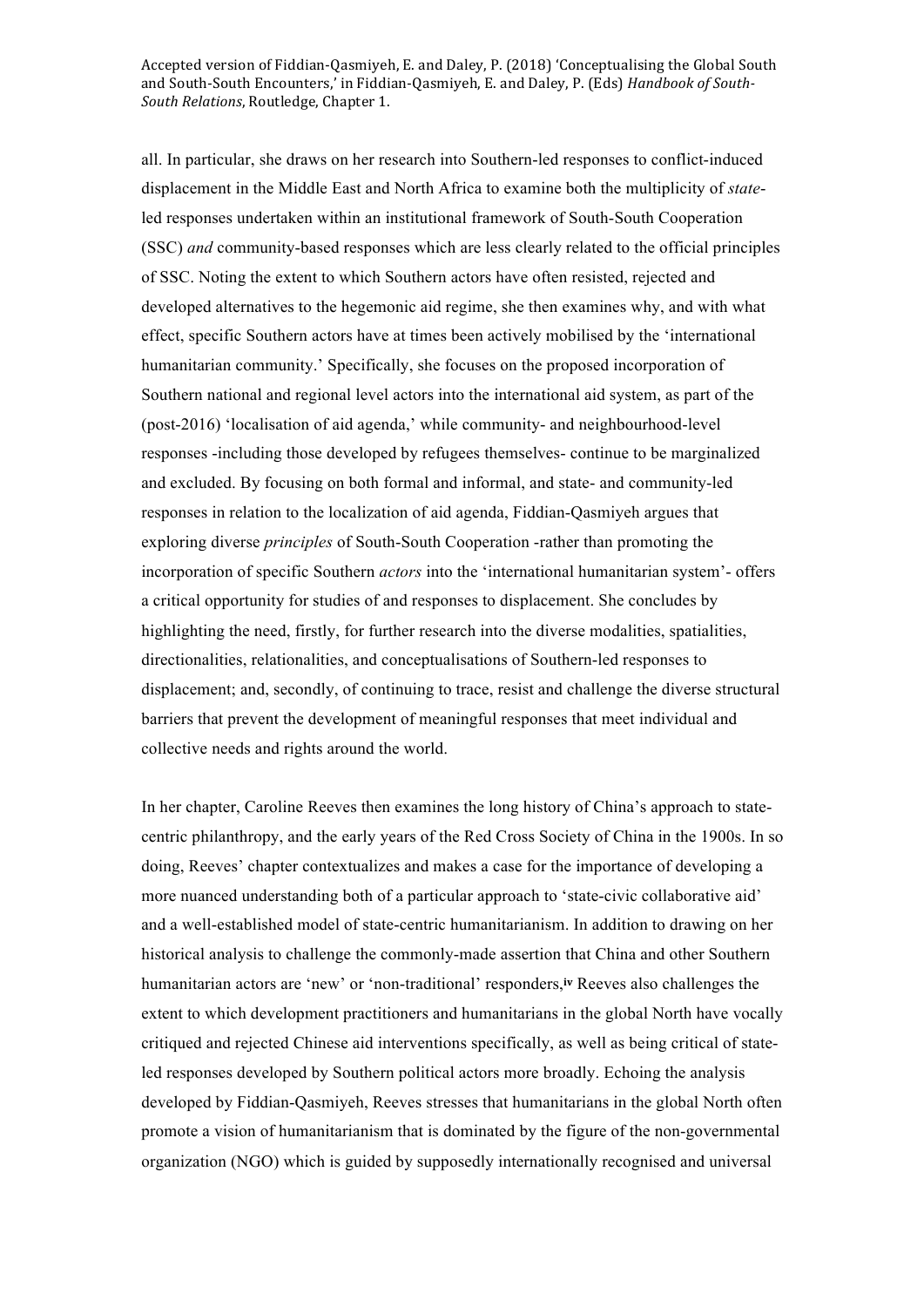humanitarian principles of neutrality, impartiality and independence. However, Reeves (joined by Fiddian-Qasmiyeh, and Carpi, both in this volume) argues that the international humanitarian system's rejection of such forms of state-led responses, on the premise that these are politically motivated rather than 'truly humanitarian,' is a fallacy – not least, this is because, under neo-liberalism, the states of the global North have increasingly funded humanitarian interventions and have even developed forms of 'military humanitarianism' (Weiss 2004).

Building upon Fiddian-Qasmiyeh's and Reeves' historically-grounded analyses of diverse forms of humanitarianism and philanthropy across different scales (also see Frost, 2017), the following two chapters focus on the roles played by international organisations – including UN agencies and regional organisations – to promote the development of international, regional and national legal frameworks to protect refugees and internally displaced people (IDPs). In the first of these, Naohiko Omata draws on his experience of having worked with the UN Development Programme (UNDP) and with the UN High Commissioner for Refugees (UNHCR), to develop a comparative analysis of the way that South-South Cooperation has been conceptualised in different international organisations and implemented through their assistance activities. With particular reference to West African examples, Omata argues that the applicability of SSC differs among UN organisations depending on their institutional mandates, noting the extent to which SSC is often presumed to be essential for development partnerships, but ultimately incompatible with 'humanitarian' situations. Furthermore, while South-South partnerships are increasingly being 'extensively promoted' on the international agenda to 'address common challenges facing the global South,' Omata notes that 'there is a paucity of research that systematically investigates the concept and implementation of South-South cooperation within these organisations.' His chapter sheds light precisely on the potential, but also 'the limitations and risks of over-emphasising the value of South-South cooperation in certain domains,' including in refugee protection.

Focusing more intently on regional legal frameworks for refugee protection, David Cantor in turn examines the ways that governments in Latin America and the Caribbean have worked together to proactively 'review new challenges facing refugees in the region and to define a common framework of principles, plans and programmes in response.' Building upon the 1984 *Cartagena Declaration on Refugees* – itself developed a few years after the African Unity's 1967 *Convention Governing the Specific Aspects of Refugee Problems in Africa*, precisely aiming to fill gaps remaining within the so-called 'international' 1951 Geneva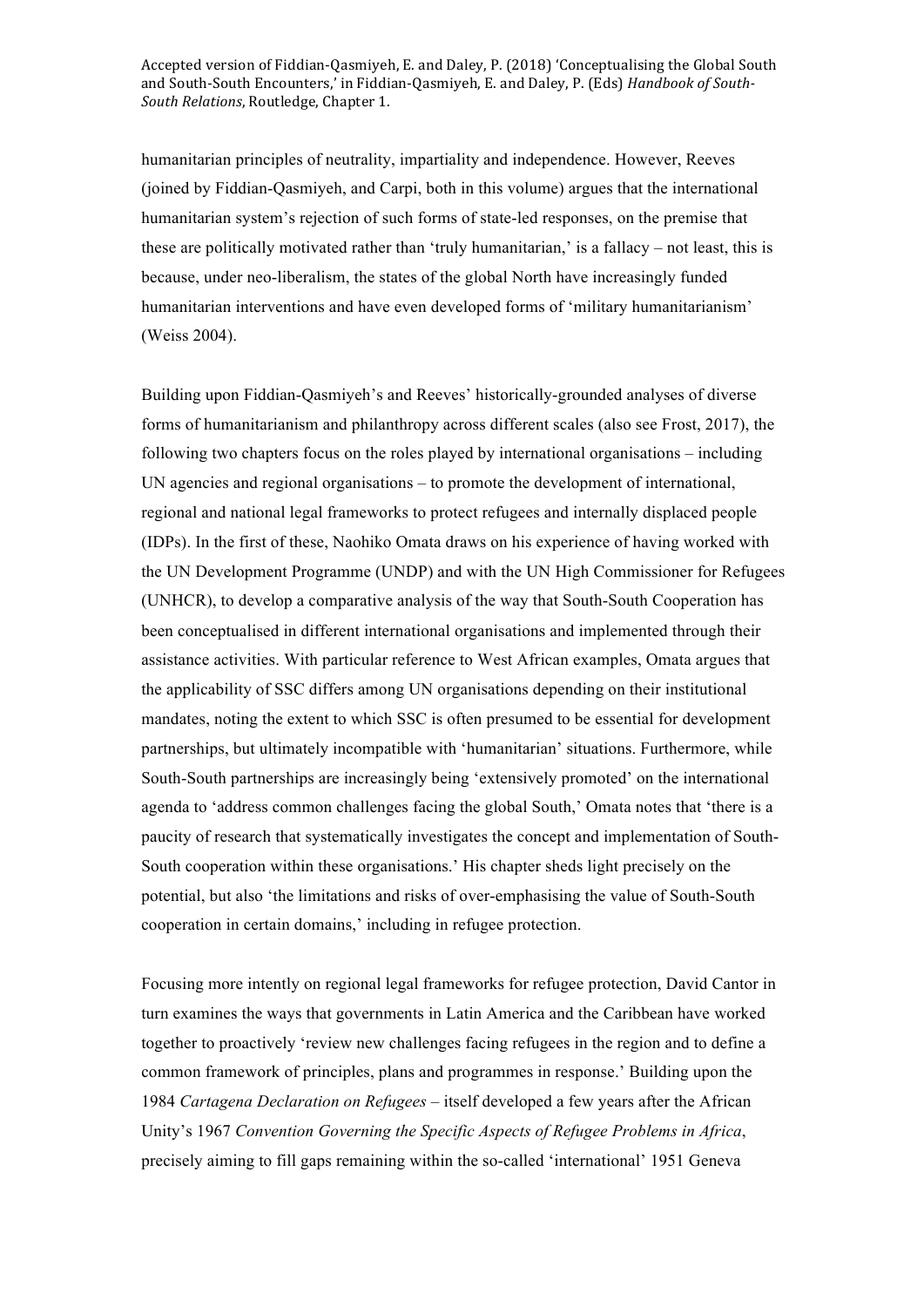Convention pertaining to refugees -, Cantor notes that the processes undertaken within and across Latin America and the Caribbean 'represent an unparalleled example of regional Statebased humanitarian cooperation in the refugee field.' By tracing the development – both historical and conceptual – of the post-1984 Cartagena framework, Cantor carefully delineates 'distinctive components of this unique model of humanitarian cooperation on refugees.' While acknowledging the pivotal role played by the Cartagena framework and process and this highly-visible example of inter-State cooperation on refugees, however, Cantor concludes by reflecting on the complexities and limitations of such an approach, arguing that 'its contribution to our understanding of South-South approaches is not without complexities.'

Moving away from a focus on the roles played by, and the relationship between, Southern states, regional organisations, civil society networks and key 'international' UN agencies, in the next chapter Estella Carpi examines both 'the actual' and 'imaginary' 'encounters between humanitarian providers and their [local citizen and refugee] beneficiaries' in Lebanon. Based on her long-standing ethnographic research in Beirut and Akkar, Carpi examines 'the attitudes and thinking that have characterised the Lebanese humanitarian economy during the Israel-Lebanon July 2006 war and the Syrian refugee influx into Lebanon from 2011.' In particular, she explores the tension between the humanitarian aid system's 'philanthropic spirit' as it is enacted in the South, and local (including refugee) responses to what she denominates 'Southism.' Carpi proposes Southism, 'both as a concept and a mode of analysis which indicates a structural *relationship* between different sets of providers and beneficiaries, rather than a mere act of assisting the South with a philanthropic spirit.' Inter alia, she examines how the North 'captures' the South as a key form of capital and (echoing Fiddian-Qasmiyeh's earlier chapter) constitutes the South as a space requiring 'appropriate' forms of intervention. Simultaneously, and in line with many conceptualisations of 'the South' outlined above,<sup>v</sup> she also demonstrates how 'the Southist intent' to care for 'the South' 'partially transcends physical geographies,' including through the role of 'local' (in this context, Lebanese/Middle Eastern) humanitarian workers. Through this 'de-geographicised notion of Southism', Carpi argues that 'Southism does not merely make the global South, or Southern elements in the North, its special *place* – as [Edward] Said does with the Orient – but it is, rather, employed by Northern and Southern actors to reassert, solidify, and legitimise the Northern humanitarian presence and actions.'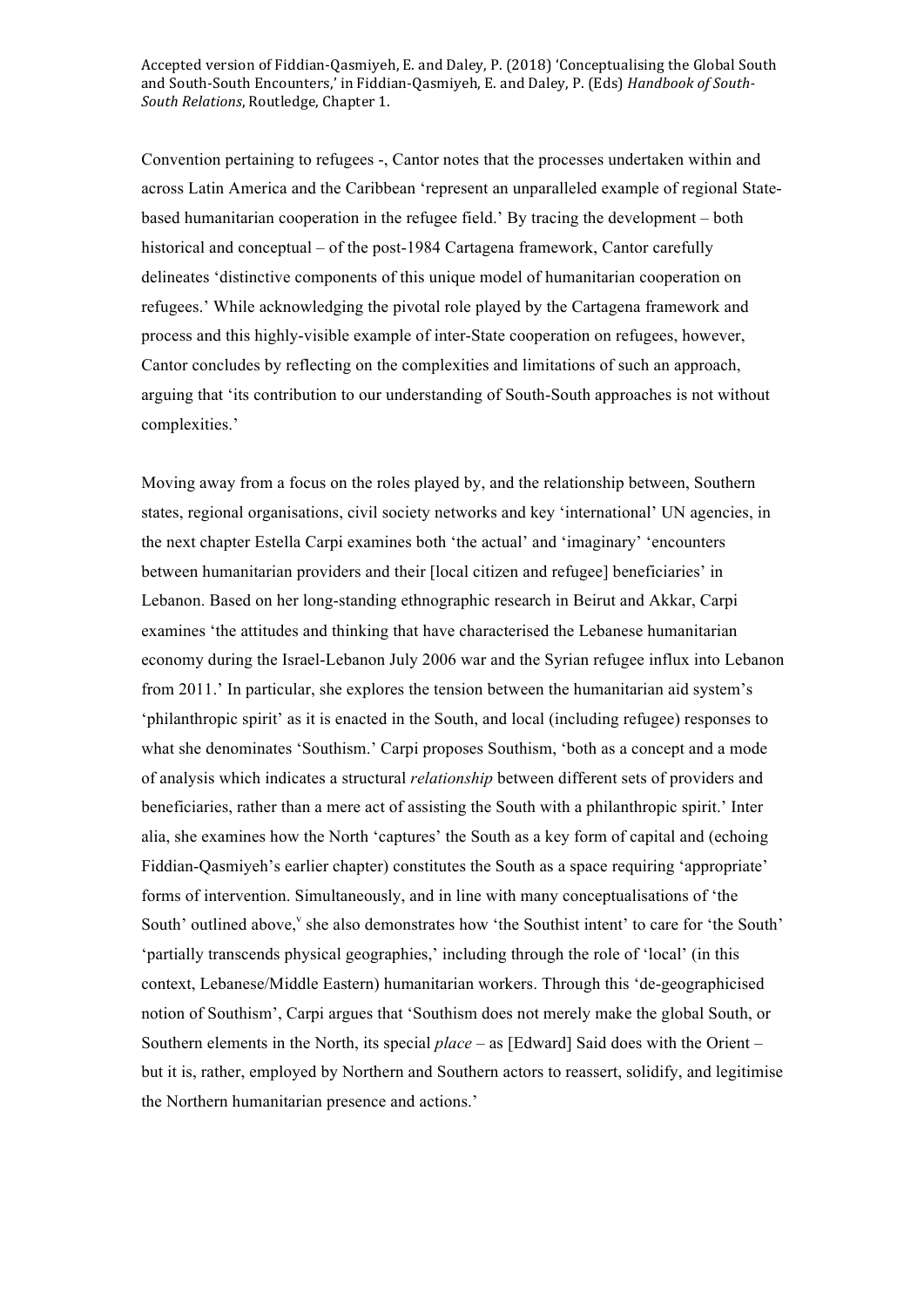With the preceding chapters in this section having discussed responses to refugees and IDPs in particular, a related issue is how South-South Cooperation can or should function with a view to decolonising cooperation and regional governance in security, including as a challenge to traditional North-South security relations. This question is explored by the final two chapters in the section, by Yonique Campbell and Patricia Daley respectively.

Global policies relating to national and regional security (from the threat of war) have, since the second World War, been dominated by countries in the global North, especially those making up the permanent members of the UN Security Council (the U.S.A., China, France, Russian Federation, the United Kingdom) and 10 non-permanent members which are voted in every two years. During the Cold War, decisions on whether a crisis poses a threat to regional and global security and whether to intervene militarily were dominated by ideological differences between capitalist and communist states, with countries from the global South pressured to support either position. It is in this context, including the threat of nuclear war, that the South's Non-Aligned Movement was particularly significant (see Daley in this volume). Despite this, the battlefields for the proxy wars between the superpowers took place in the independent territories of the global South. Since then, the security of the global North has dominated global security agenda and Northern military interventions in the South have tended to support the national interests of Northern countries, even after the ending of the Cold War, which some have argued has seen the re-emergence of the colonial order (Gregory 2004, Harvey 2003).

The ending of the Cold War should have provided the opportunity for South-South Cooperation on regional security governance; however, the military dominance of global North countries, and, since 2011, the West's 'war on terror,' continues to influence the security agenda of countries in the global South. In her chapter, Yonique Campbell examines the attempts by Latin American and Caribbean states to develop their autonomy away from the U.S.A.'s security paradigm - in effect to ''decolonise' cooperation and regional governance in security' through the establishment of new regional and sub-regional organizations that address security issues pertinent to the region, such as the high level of violence perpetrated by organized crime and narco-terrorism. Campbell argues that the success of South-South cooperation in the region will depend on the development of shared norms, but also consensus about the region's relationship with the U.S.A.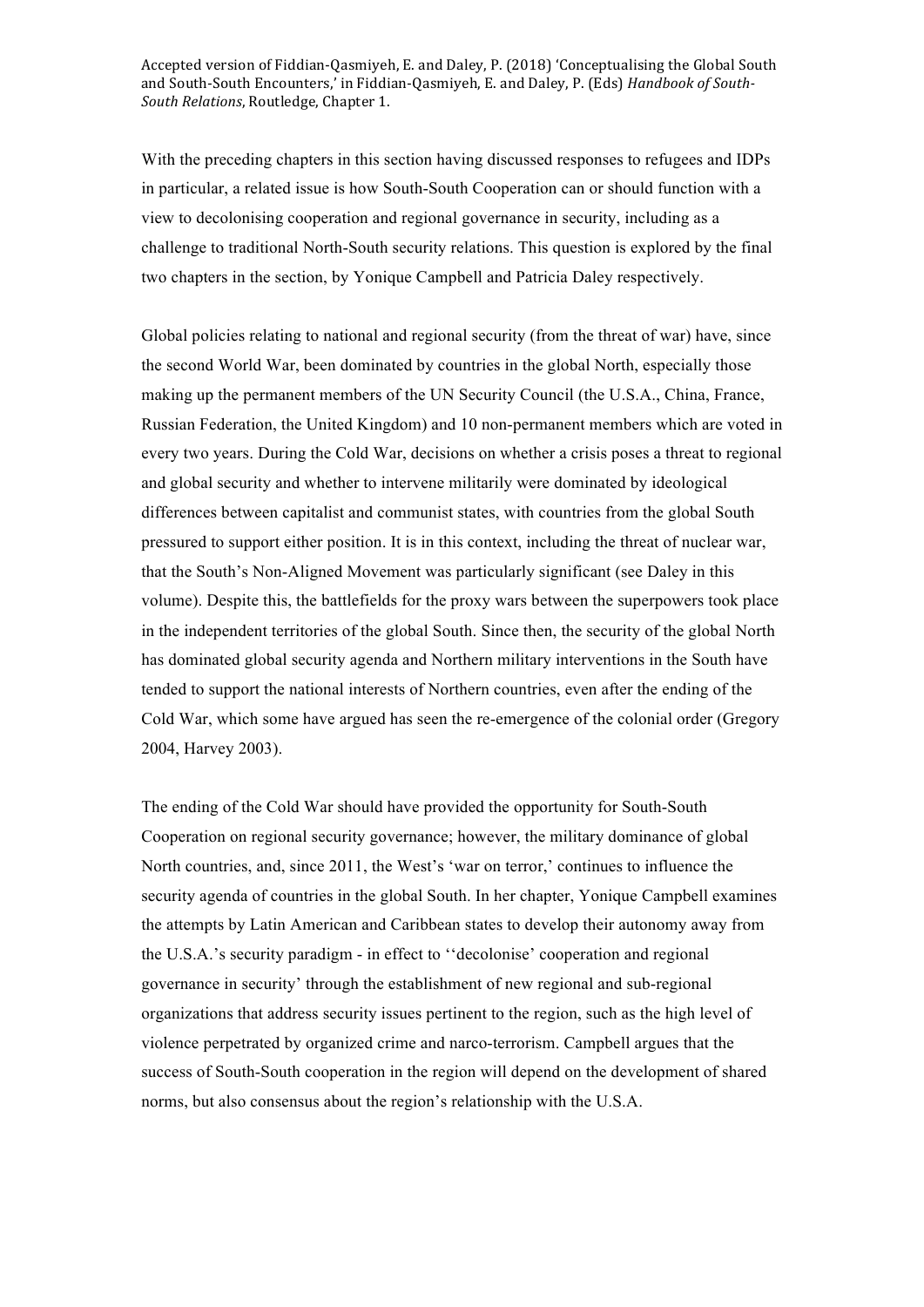Importantly, there is still considerable room for a debate as to what security actually means for the people of the global South. Peace is seen as the outcome of better security, and yet in the final chapter in this part of the Handbook, Patricia Daley shows how the mechanisms for peace have been defined by the global North since the Second World War, producing a paradigm, now commonly known as the 'liberal peace', based on militarization, liberal democracy, and neo-liberal capitalism as the only way to ensure peace. In her chapter, Daley looks at how the peace that newly-independent postcolonial states in the global South wanted in the 1950s and the 1960s differed from that of the liberal peace. Essentially,newlyindependent postcolonial states sought to define a non-violent peace that focuses on development and the recognition of the humanity of people in the global South, following years of colonial exploitation and impoverishment. Cold War geopolitics, as well as economic dependency on the global North through the International Monetary Fund and World Bank, and through humanitarian assistance, made it difficult for states in the global South to implement their conceptualization of peace and to take leading roles in the peace process. However, even with limited resources, initiatives, such as those taken by African states, challenge the hegemonic peace of the global North, and provide alternatives to that pushed by liberal institutions. Daley contends that despite some successes, 'South-South cooperation on peace has been largely muted, or, in fact, insufficiently researched.'

### **Part Five: South-South Connections**

Building upon Parts Three and Four, which have addressed key challenges and trends in relation to international development and humanitarianism, the final Part of the Handbook shifts to explore in greater detail a range of forms and scales of connection touched upon throughout the previous chapters, including particular attention to the mobilization and mobility of people, ideas and objects within and across the global South.

As indicated in Parts Three and Four, North-South and South-South perspectives on and approaches to development and humanitarian initiatives are highly heterogeneous, as exemplified by the diverse perceptions and modes of engagement developed by women, feminist and LGBTQI movements around the world. Indeed, as Fiddian-Qasmiyeh notes in her chapter, extensive critiques have by now denounced the extent to which Northern-led development *and* humanitarian policies alike 'have often been justified as being a moral imperative for Northern actors to 'save brown women from brown men' (Spivak 1993, p.93), reproducing 'them' and 'there' as inherently violent, oppressive and oppressed people and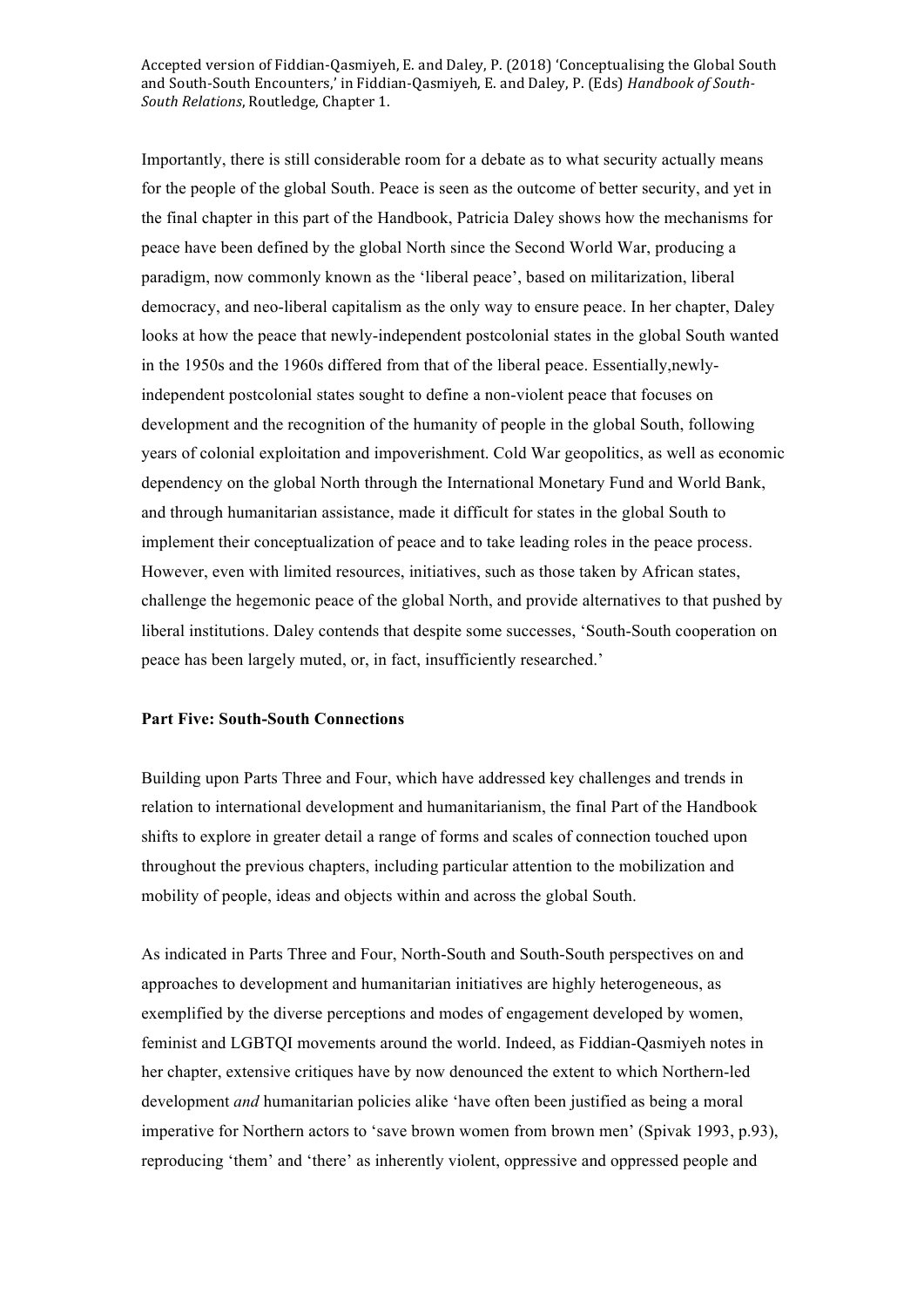spaces while 'we' and 'here' are positioned as democratic, free and empowered (see Abu-Lughod 2002; Fiddian-Qasmiyeh 2013).' In effect, scholars, practitioners and policy-makers alike have long been critiqued for universalizing Northern gender relations and for misinterpreting the nature of gender and sexual identities, and gender relations in the global South (Nayaran 1997, Oyewumi 1997, Cole 2007, Connell 2007, 2014, Daley 2015, Moltlafi 2018, Medie and Kang 2018). So too have they often misunderstood and misrepresented the diverse positions, positionalities, performances and modes of resistance developed by people across the South, including on the basis of intersecting identities (gender, race, class, age, religion, sexuality…), and in relation to diverse structures of oppression (patriarchy, misogyny, racism, heteronormativity, transphobia, (neo)colonialism…) (i.e. see Anzaldúa 1987, Basu 1995, Fiddian-Qasmiyeh 2014, Lugones 2007, Mohanty 1984 and 2003, Moghadam 2005, Trinh T Minh-ha 1989; also see Murrey, in this volume). This includes the commonly-made assertions that repressive practices, policies and legal systems vis-à-vis gender and sexuality are inherent to 'the South,' rather than acknowledging the extent to which colonialism and neoliberalism are at the root of repressive and patriarchal legal systems that institutionalise gender inequality and violence and, for instance, criminalise same-sex relations, around many parts of the world (Abbas and Ekine 2013, Falquet et al 2010, Murray and Roscoe 1998, Rai and Waylen 2014, Radhakrishnan and Solari, 2015).

At the same time, however, Southern feminists have often been rejected from different standpoints, including through the claim that feminism is a Northern import that runs counter to local cultures, and indeed is 'seeped in and [reinforces] unequal power relations' (Medie and Kang 2018, p. 38). As Sohela Nazneen in the first chapter in this part notes, however, the preoccupation with the Northern origins of feminism and the sometime heated debates between Northern and Southern feminists, has directed attention away from the dynamic Southern regional feminist networks and alliances that have grown since at least the 1980s. Indeed, there is an extensive and long history of writing, and acting, to promote social justice for women and gender-non-conforming individuals across what is currently conceptualised as the global South. In practice, Southern activists have developed significant intellectual arguments to challenge both dominant (and dominating) voices from the North and also those within the South who seek to maintain oppressive practices (see Connell 2014, Lugones 2007, Mama 2011). Nazneen discusses the need to extend and study those spaces within the South where 'regional flows of ideas and norms take place that critically influence national movements and policy and shape regional and global initiatives', whilst recognizing that even though the North-South power relations are no longer dominant for feminists, new areas of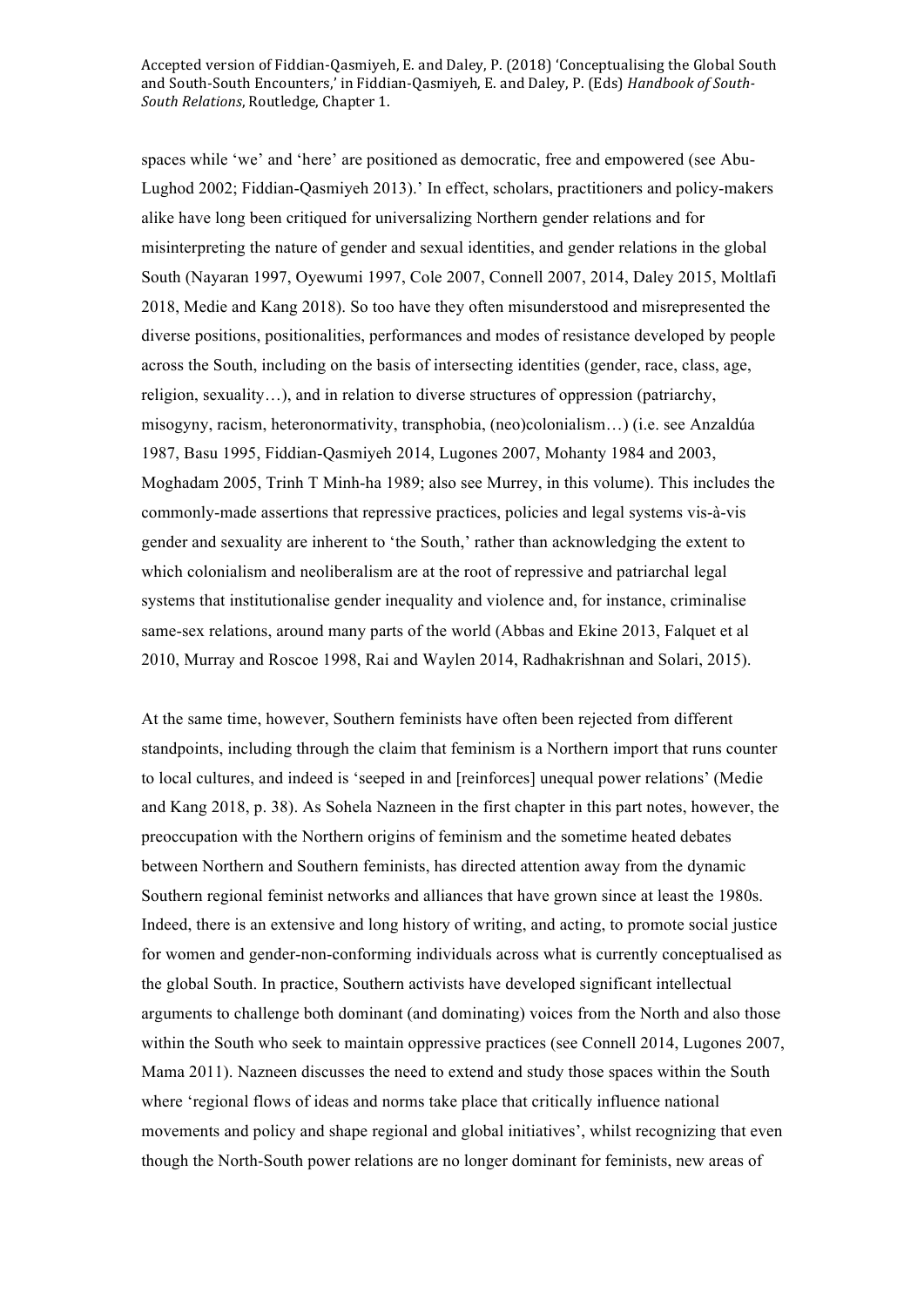tension and forms of inequalities are emerging based on resource access within the South, between diaspora and home country feminists, elite and grassroots feminists, and between nationalist feminists.

As approaches to diverse feminisms (in the plural) continue to expand, we also note the increased attention to masculinities beginning in the last decade of the  $20<sup>th</sup>$  century (Connell 1995). As critical scholars have noted, global South masculinities have long been constituted as deviant and deviating from hegemonic white male masculinities, and development agencies have, in turn, sought to intervene across the global South to promote a particular model of 'gender relations' without attention to the colonial legacy of white male racialized patriarchal systems and militarized masculinities (Connell 2014, Daley 2008, Madlala-Routledge 2008). With young men in the global South countries perceived as possessing or being susceptible to violent masculinities, development agencies have persistently conceptualized them as a group in urgent need of modernizing influences (Cleaver 2002, Honwana and Boeck 2005, Honwana 2012). This forces the question as to whether masculinities and youth, both previously excluded from being of scholarly concern, will follow the same intellectual trajectory of feminism. Can South-South cooperation, and its concomitant principles, provide the space to challenge ongoing attempts by development institutions in the global North to define, frame, and transform Southern masculinities and the category youth?

Indeed, youth in the global South have collectively become targets of development policy interventions and are being subjected to diverse forms of 'triangular cooperation' (as outlined earlier in this introduction). Southern countries are encouraged by Northern aid donors to see youth as a problem to be solved - either a threat or an opportunity –, 'a demographic dividend' arising from having much younger population profiles than countries in the global North (UNDP/ DFID 2010, Honwana 2005). Youth have been targeted as the route to end poverty, as potential agents of economic transformation through their perceived capacity to adopt new leadership practices and technology transfers, especially digital technology, and they are being repackaged as entrepreneurial neoliberal subjects (Jeffrey at al 2008, Jeffrey and Dyson 2013, Bersaglio et al 2015, Gough and Langevang 2015). In her chapter in this part of the Handbook, Grace Mwaura shows how most forms of South-South youth cooperation are still funded by the North and yet, echoing Omata's reflections on the lack of evidence vis-à-vis the impacts and outcomes of SSC, she notes that a lack of research means that there is no 'assess[ment] of the utility of such relationships, some of which have often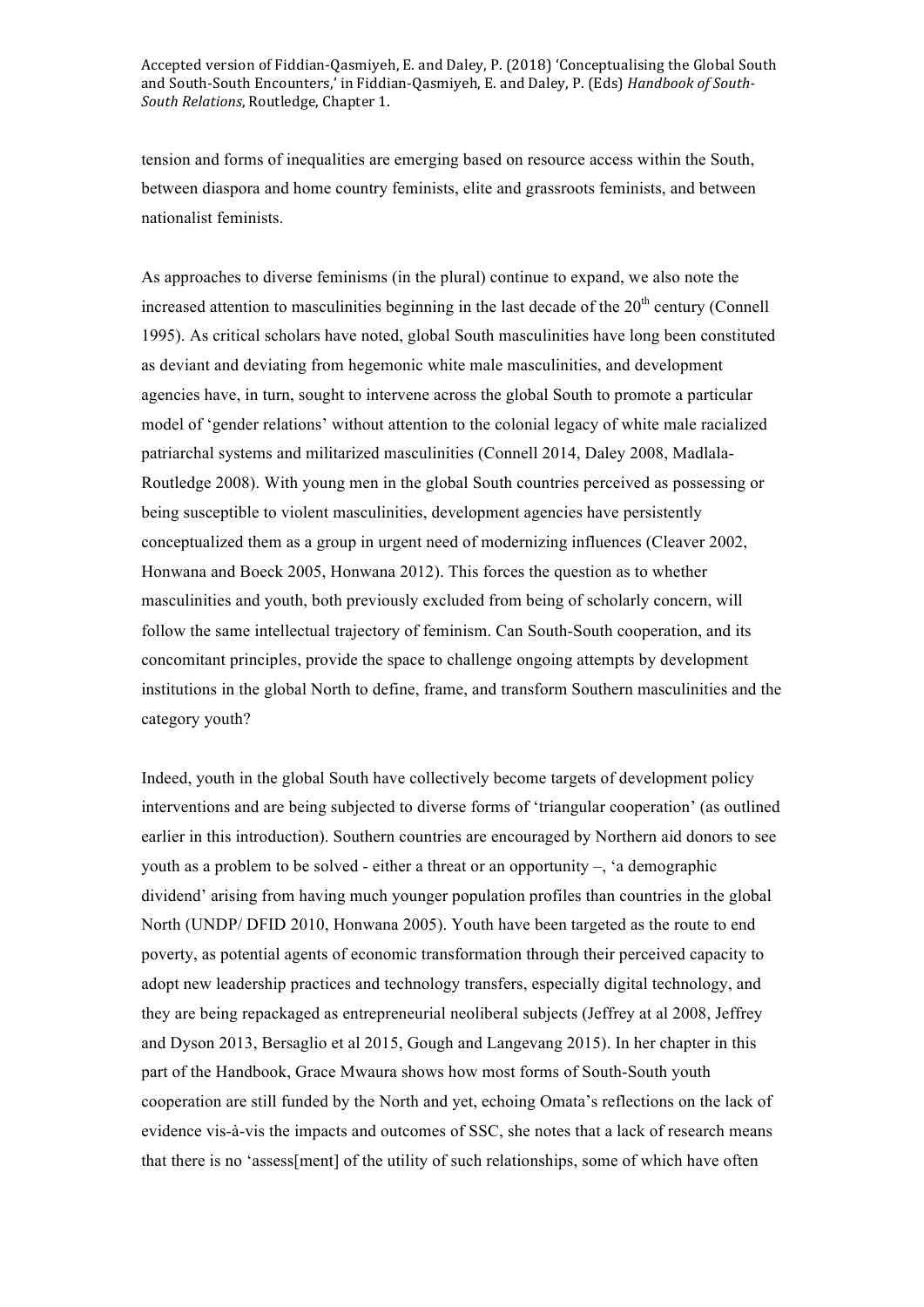existed in the form of time-bound programmes' (Mwaura, this volume). This North-South perspective also eludes the dynamics of South-South youth initiatives as promoted by countries such as China, or initiatives developed independently of states in the areas of culture, sport, transnational political activism, and education. In turn, Mwaura asks 'what is the utility of South-South relations in a context of idolized western cultures? Does 'Turning East', or in this case, 'Turning South,' imply emancipation from the North or does it signal alternative opportunities for young people to create livelihoods.'

In effect, a key area of youth policy intervention is education –a key focus for 'triangular collaboration' - where transnational migration for education has grown rapidly in the last two decades, with mobility, South-North and South-South, occurring at the same time as Southern education systems have been subjected to privatization and attempts at external governance by aid donors and the World Bank.<sup>vi</sup> Thomas Muhr and Mario Luiz Neves de Azevedo, in reviewing the literature on Latin America and the Caribbean's engagement with South-South education relations, identify 'two broad camps': 'a mainstream approach, embedded in liberal and (neo)realist international relations theories; and a critical theory approach, associated with counter-dependency thinking.' However, the case studies of the Cuban originated *¡Yo, Sí Puedo!* global South literacy cooperation programme, and of BRICS-sponsored educational initiatives show that 'South-South principles of solidarity, mutual benefits and efforts of selfreliance are very much practiced', despite attempts at the national level to integrate global South countries (China, India, South Africa) *into* 'global North-dominated higher education markets.' Nonetheless, Muhr and de Azevedo call for greater research into the hybridity of South-South educational cooperation.

In this vein, Johanna Waters and Maggie Leung's chapter draws our attention to multidirectional trends in South-South higher education mobility and argues for a specific focus on China's bid to be 'a powerhouse in global higher education linkages,' by making China a *destination* for students, as well as *funding* higher education projects abroad, as it does in African countries. By examining China's educational cooperation with African countries, they argue that there appears to be a mix of Chinese cultural, neoliberal, and global South solidarity principles and practices informing China's educational cooperation that ought to be studied further. Beyond the state, transnational forms of educational mobility are encouraged by the private sector, and yet the motivations, experiences and aspirations of individuals, such as those in African countries, who are taking advantage of new spaces of educational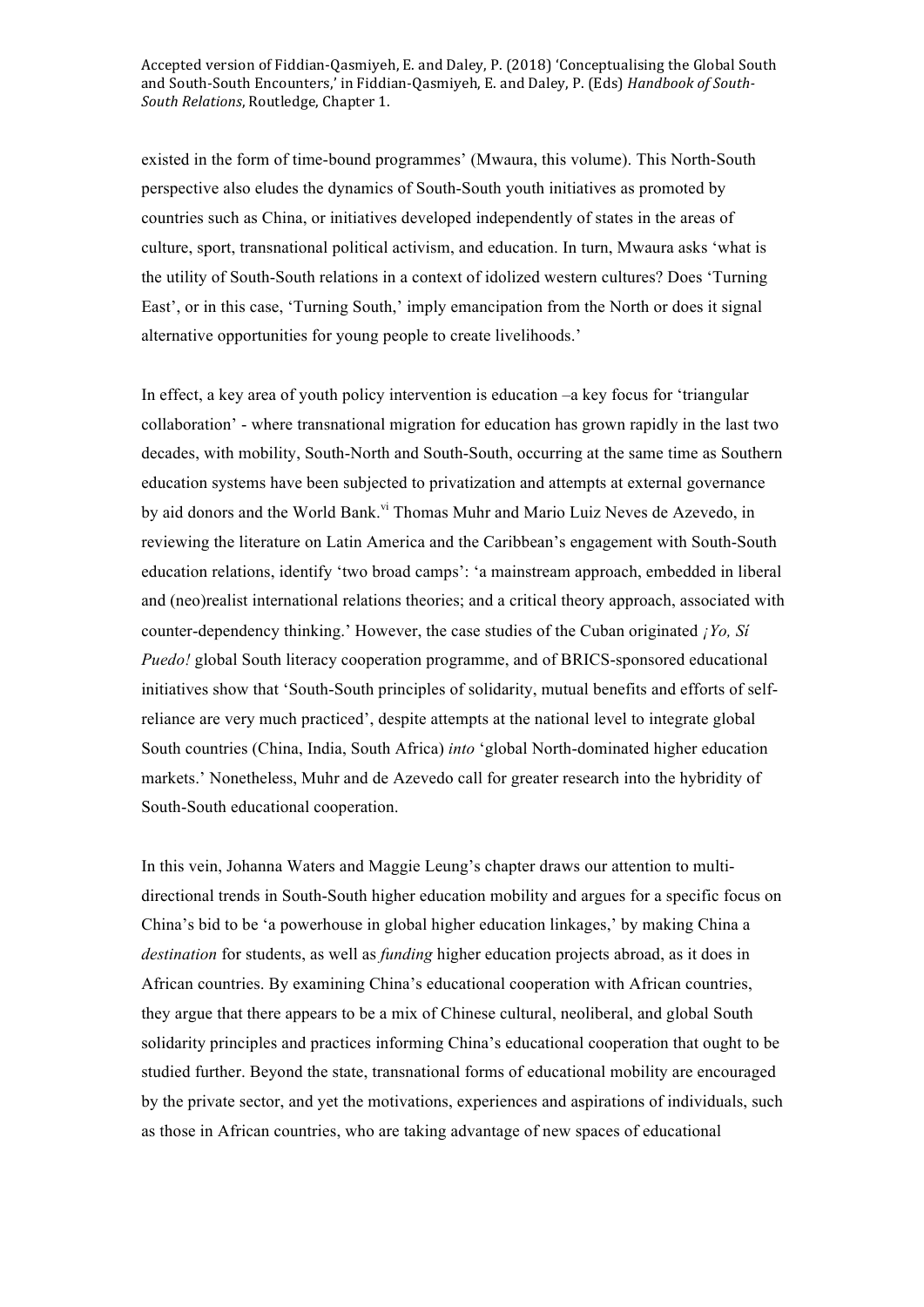opportunities in India, Malaysia, and other states within the continent, such as South Africa, largely remain outside the preoccupation of contemporary research.

More research might, as Muhr and de Avezedo argue, highlight the hybrid nature of Southern aspects of knowledge transfer to reveal that, whilst adopting some universalizing Northern educational practices such as higher education institutional rankings, Southerners are mobilising to reassert the 'mutual interests' and 'collective development' of Southern states as being central to their educational goals. Together, these chapters thus emphasise the difficulties of de-linking from Northern dominance under the current global economic systems, as Southern initiatives are co-opted and mainstreamed, yet they also point to examples of difference and cooperation that should be investigated further for lessons of national and collective self-reliance. Moreover, as Waters and Leung conclude, 'scholarship needs to expose the spatial and social diversity characterising contemporary international higher education, which should include a discussion of the potential epistemic pluralism that an alternative to Eurocentric knowledges might bring' to countries of the global South.

The final three chapters in the Handbook further contextualise the nature, experiences and impacts of South-South migration and mobility (Crush and Chikanda), before delving in more detail into 'medical tourism' both as a form of migration and as a mode of international cooperation (Ormond and Kaspar), and concluding with critical reflections on the important history, present and potential of South-South cultural and artistic flows and exchanges (Rojas Sotelo).

In their chapter, Jonathan Crush and Abel Chikanda indicate that South-South migration has increasingly come to the forefront of policy agendas as states and organisations have expanded their interest in the potential for migration *within the South* to promote development through different forms (including skilled labour migration, remittances, and/or horizontal modes of knowledge exchange). Indeed, as they demonstrate in their chapter, 'There is substantial evidence that globally [South-South migration] is as almost as voluminous as South-North migration, and for most origin and destination countries in the South it is by far the more important form of migration.' On the one hand, recognising the nature and significance of South-South migration can be viewed as an important corrective to Northern state and non-state discourses which depict the North as a 'magnet' for migrants from across the global South (i.e. incorrectly assuming that global migration is primarily a South-North phenomenon). This corrective could be perceived to be particularly important given that such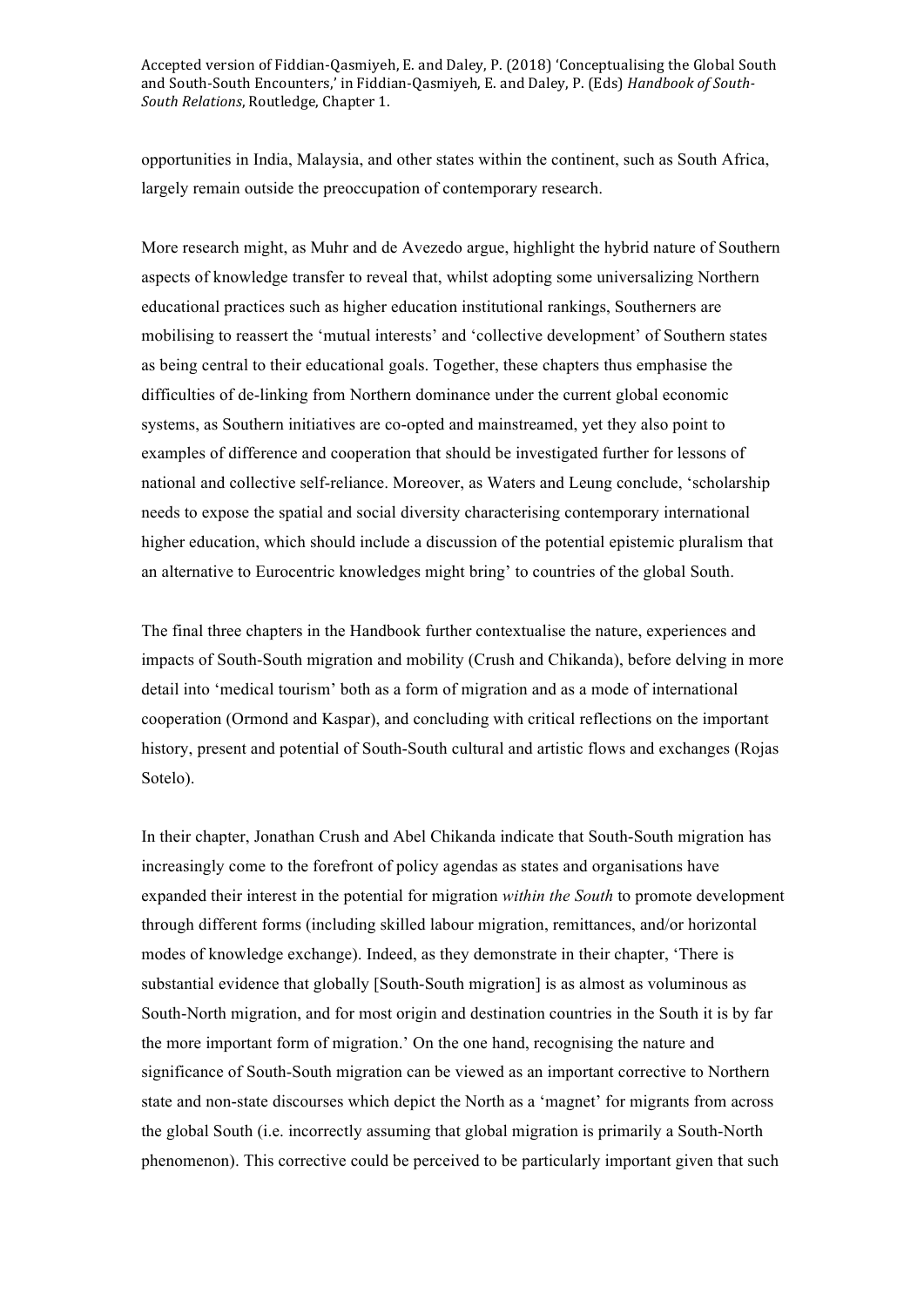discourses are used by Northern states and regional organisations to justify the implementation of draconian (and often illegal) measures to prevent certain people from being able to reach the North. On the other hand, however, the increasing policy interest in South-South migration has been paralleled by concerns that Northern actors may precisely be instrumentalising and co-opting Southern people and dynamics (in this case, migrants and migration flows) to achieve the aims established and promoted by Northern states and institutions – this raises the question of whether mobilising the benefits of South-South migration is not itself emblematic of the global North's desire to keep 'Southerners' in the global South? In this way, when Northern states and institutions promote the significance of South-South migratory flows, often invoking the 'fact' that this is an important way to enhance development outcomes across the South, this can be seen as being part and parcel of Northern states' inhumane, racist and racialized systems of border and immigration control (Brachet 2016). In such a context, we return to the question posed by Biney in her chapter on Pan-Africanism - 'what reparations for the trans-Atlantic slave trade and colonialism should entail for people of African descent living in the diaspora and those living on the African continent' – as this is core to acknowledging and enacting different actors' responsibilities for a range of historical and contemporary processes and phenomena, including exploitation, occupation and oppression by colonial and neo-colonial powers alike.

With such questions in mind, Crush and Chikanda note that, in spite of increased policy focus, South-South migration and Southern diasporic constellations remain under-researched and require much more detailed and nuanced analysis. In effect, they argue that 'the near absence of South-South movement from the migration literature before the turn of the century does not mean that it had not been occurring in the past; it has and for many decades.' They continue by stressing that: 'This blind spot is indicative of the hegemony of the Northern discourse on South-North migration, which has traditionally attracted widespread attention from scholars based in the North and has been assumed to have greater developmental value relative to other migration flows.' Through analysing the bilateral migration database of the United Nations Department of Economic and Social Affairs (UNDESA), in addition to other major sources of migration data, Crush and Chikanda take important steps to redress such gaps by tracing key trends in different forms of migration within and between different regions of the global South. Inter alia, they examine the feminization of South-South migration, and also the ways in which South-South migration has been typologised and conceptualised by different stakeholders. For instance, they note that 'the typology of South-South migration raises the issue of whether, and to what extent, these different categories of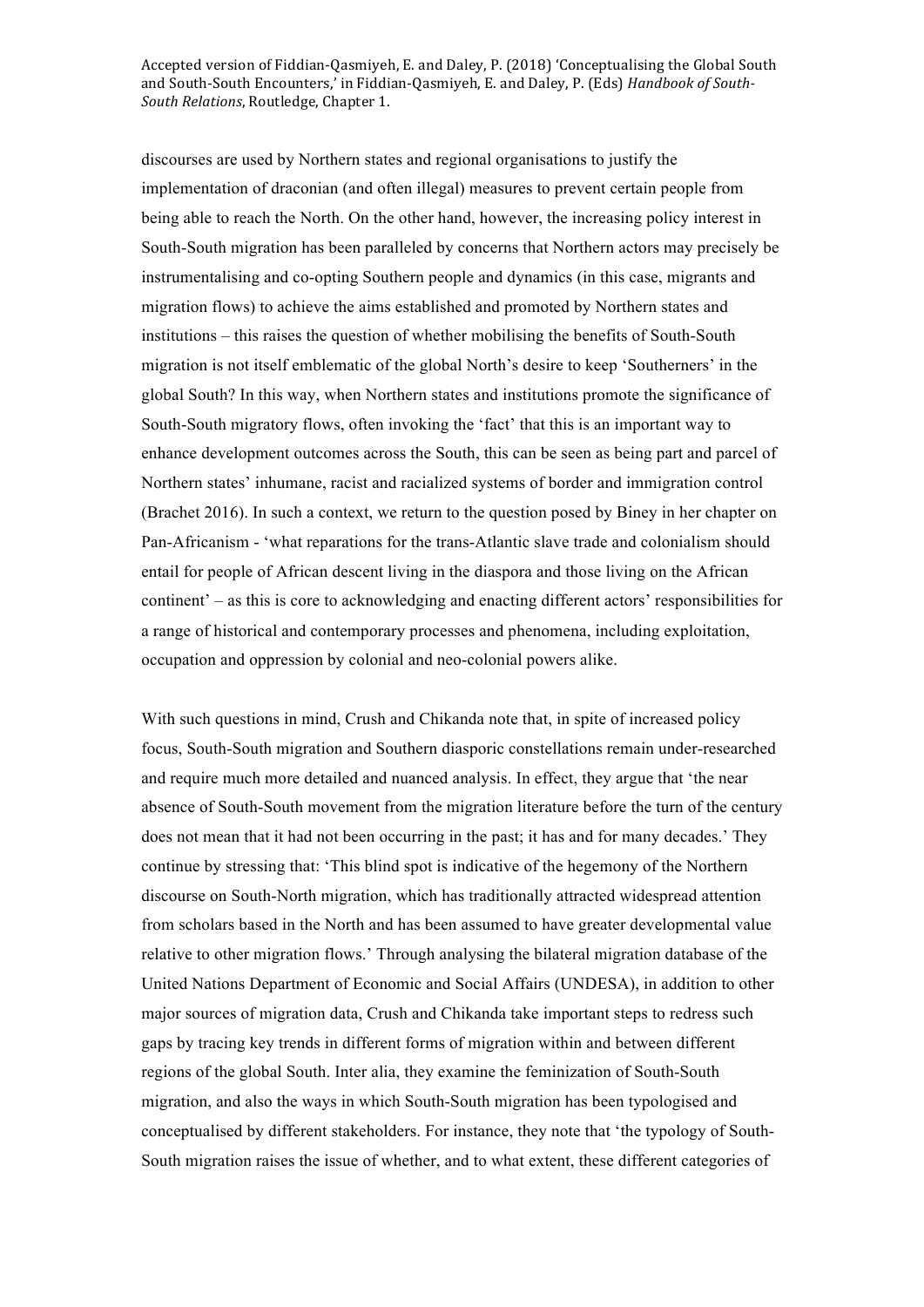migrant can be classified as members of 'diasporas' – indeed, their reflection on this matter echoes many of the points made by Biney (earlier in this Handbook) vis-à-vis Pan-Africanism.

Overall, Crush and Chikanda note that future research is urgently required vis-à-vis South-South migration, and argue that this provides an opportunity to develop more nuanced analyses of the relationship between migration and development since, 'while most discussions of South-North migration focus on the positive and negative development implications for countries of origin only, it is clear that South-South migration has development consequences for *both* countries of origin and destination (Anich et al., 2014).' In this regard, a key question is the extent to which different forms of South-South migration can be viewed as having the potential to promote core principles of South-South Cooperation, such as mutual benefit, solidarity and the development of sustainable systems of 'selfreliance' within and across the South in ways that challenge structural inequalities (also see Fiddian-Qasmiyeh 2015).

Indeed, the next chapter in this part of the Handbook, by Meghan Ormond and Heidi Kaspar, examines 'medical tourism' across countries of the global South as a form of South-South migration that potentially enables people to fill significant 'health gaps' that, for diverse reasons, they cannot meet in their countries of origin. In many ways complementing Muhr and de Azevedo's and Waters and Leung's earlier chapters on South-South education and scholarship programmes, Ormond and Kaspar's chapter draws on their extensive research with patients, medical providers, travel facilitators, and policy-makers across South, Central and South East Asia, and in the Caribbean. With reference to structural inequalities on global and national levels, Ormond and Kaspar note that 'widening health gaps' in the global South between those who can and cannot afford or access appropriate medical care – have themselves been 'produced' by a combination of 'Demographic and epidemiological transitions in global South countries, on the one hand, and the neoliberalisation both of national health systems and international development aid, on the other.'

It is precisely to fill the gaps that have been created and/or widened by neoliberal health and aid policies, that medical tourism across the global South has developed as a major phenomenon, with medical tourists' 'transnational movements reflecting and fostering asymmetrical social, economic and political relations that enable actors in some countries to be in a position to address the care deficiencies of people in other countries.' Through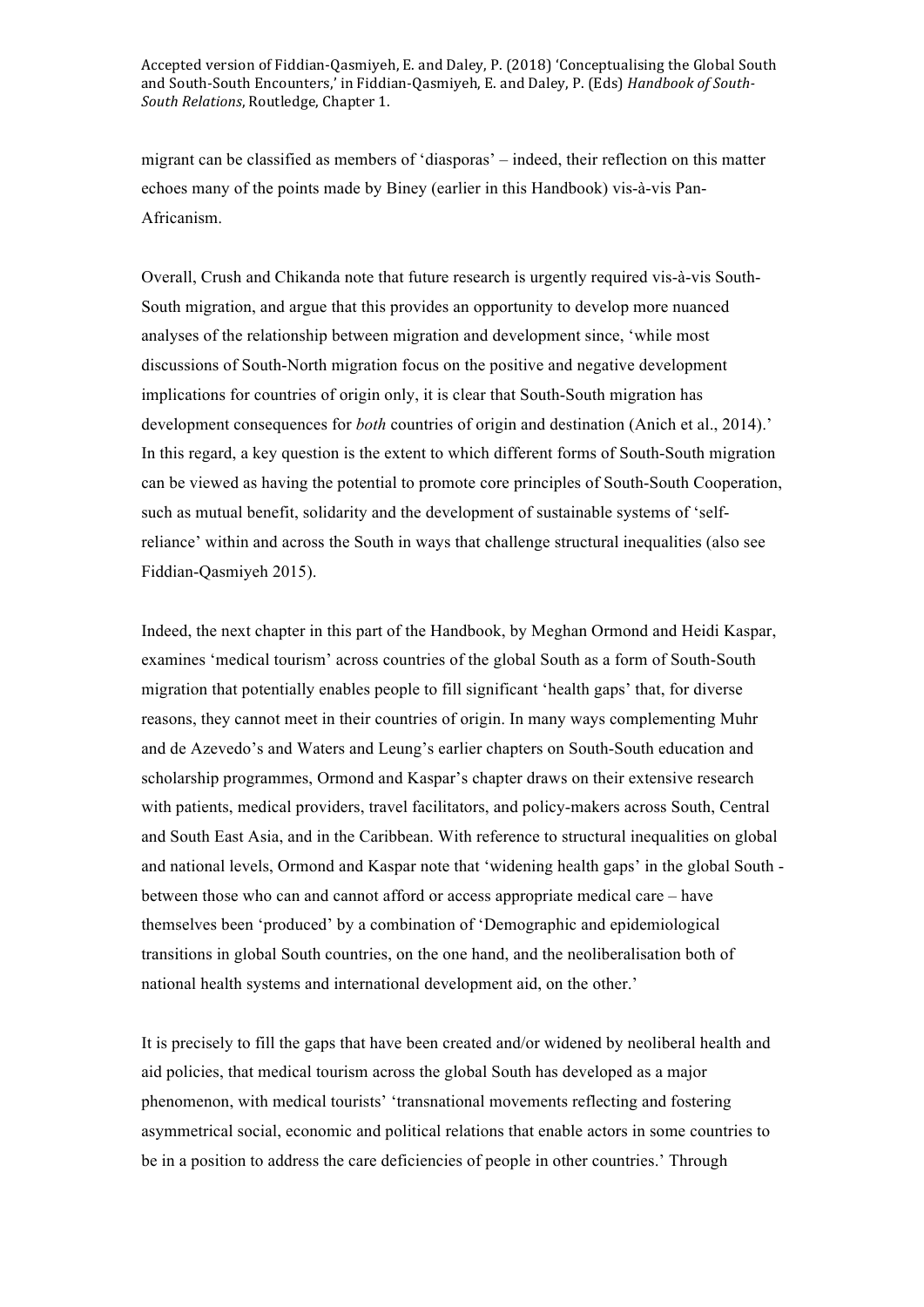detailed attention to the experiences and conceptualisations of people who have themselves sought or provided medical treatment elsewhere in the global South, Ormond and Kaspar argue that 'medical tourism reconfigures relations between and within source and destination countries' populations, by establishing novel forms of post-national market-mediated solidarities and forms of aid.' Whilst acknowledging the extent to which such arrangements may enable the development of 'bonds of social solidarity between states and their subjects', the chapter also stresses that medical tourism often takes place in ways that 'largely bypass government-to-government diplomatic and aid relations.' In line with other chapters in the Handbook which explore the diverse roles played by non-state actors – including members of local communities providing humanitarian assistance to refugees in the Middle East (Fiddian-Qasmiyeh), transnational feminist activists promoting social justice in South Asia (Nazneen), and non-state actors across Brazil and Africa working together to develop more ecologically sustainable modes of agriculture (Cabral) -, Ormond and Kaspar argue that a focus on medical tourism 'upends conventional thinking about the geography of care and solidarity.'

The final chapter in this part, and in the Handbook, provides a further critical analysis of the role and potential of collaboration and solidarity with regards to the important flows and counter-flows of ideas, people and objects. Turning his attention to the 'state of the arts of the global South,' Rojas Sotelo traces cultural and artistic flows and exchanges within, across and from the global South. Echoing the histories and debates traced throughout the Handbook, Rojas Sotelo notes that 'most of the global South… was transformed by modernity/coloniality, their experiences interconnected under global routes of exchange and diverse forms and processes of migration.' Against this historical backdrop, throughout which the arts of the South have simultaneously been 'treated as primitive, uncivilized, savage, and non-refined, but [also] as a source of inspiration for the Western Euro-North American art history,' and as objects to the collected, consumed and commercialised, Rojas Sotelo examines artistic production in/from the South with a particular focus on tropicalism, hybridity and bordering. In so doing, he highlights diverse conceptualisations of the South – including Mosquera's categorisation of 'the issue of 'Third World' or 'Art of the South' not as a geographic problem but as a problem of the geography of power (Rojas-Sotelo, 2011: 163)' -, the significance of race (and whiteness) in processes of artistic cultural production, circulation and consumption, and the development of pluriveral approaches that challenge, resist and fill gaps in existing epistemologies and ontologies, both of the North and the South. Inter alia, he highlights the extent to which 'decentered authors from the South, have been documenting how a potent cultural trialectic took place: indigenous and black artistic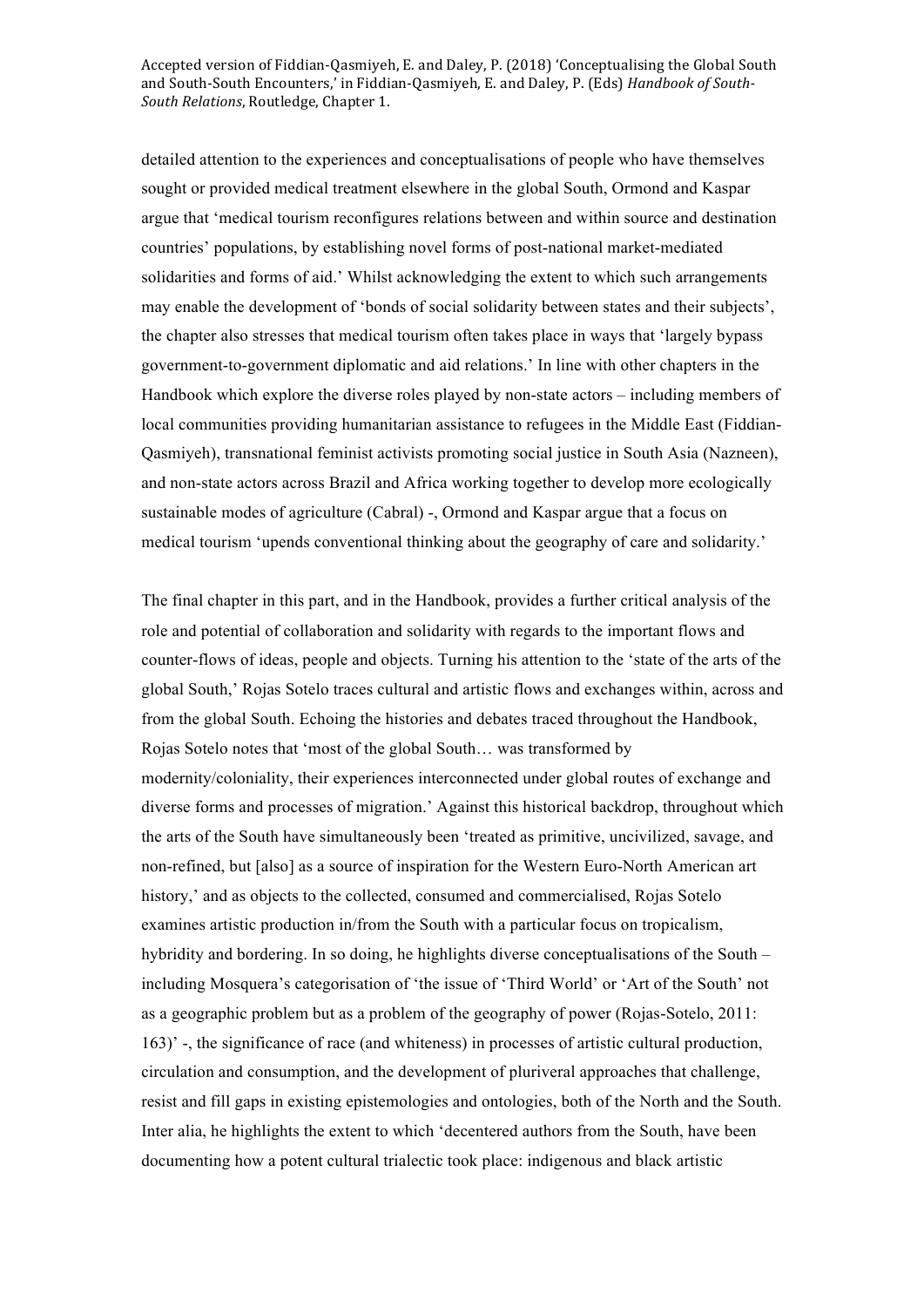expression fertilized white modernism, just as white art forms helped shape the indigenous and black modernisms in the South.' Within the context of such trialectics and other forms of interconnections and intersections, throughout his chapter Rojas Sotelo asserts that 'the margin is where their power resides,' while also noting, with reference to bordering, that 'A *mestizo/liminal and alternative* culture has surfaced from the borders, fractures, and crevices, creating a physical and symbolic ethos expressed in the work of the Chicana intellectual Gloria Anzaldua (1988).' Indeed, Rojas Sotelo demonstrates the significance of multiple processes and directionalities of interrelatedness, whether through modes of resistance (against Northern denigration or appropriation of Southern art and artists) or collaboration (with differently positioned and situated artists and audiences). Such modes of collaboration include those showcased, created and nurtured through the Havana Bienalle which, since 1984 'has been known as 'the Tri-continental art event,' presenting artists from Latin America, Africa, and Asia, as well as Southern artists living in the North.'

Indeed, as is powerfully argued by Rojas Sotelo, and as we have aimed to demonstrate throughout the course of this Handbook, 'The stories of the peoples of the South cannot be disentangled from those of the global North, as these stories refer to the building of nationstates and the participation of the people of the South in the economies, cultures, and epistemic understanding of the world.' In effect, while acknowledging the ongoing exclusion and marginalisation of Southern art and Southern ways of knowing, being, and acting, Rojas Sotelo nonetheless concludes that 'All these prominent examples of counter flows, subaltern, situated, and localized cultural production from the South may give a hopeful picture of how the world has become more interconnected, diverse and democratic.' Advocating for the creation of more diverse and meaningfully collaborative spaces, and for the incorporation of both aesthesis ('the sensing and feeling in opposition to the pure formal in aesthetics') and 'decolonial aesthetics' (which have thus far been missing in the discourse of decoloniality), Rojas Sotelo powerfully argues that 'By reconnecting cultural and artistic production to life itself, in relational terms, by readapting ways of living, belonging, and listening to the past and present, alternative systems of governance beyond modern democracy and late capitalism are possible.' This aim is part of the overarching project that we believe the chapters in this Handbook help us better understand, and work towards.

## **Concluding thoughts**

The idea of the global South may have arisen out of the deeply unequal and exploitation relationships that developed with peoples of the world subjected varyingly to Euro-Northern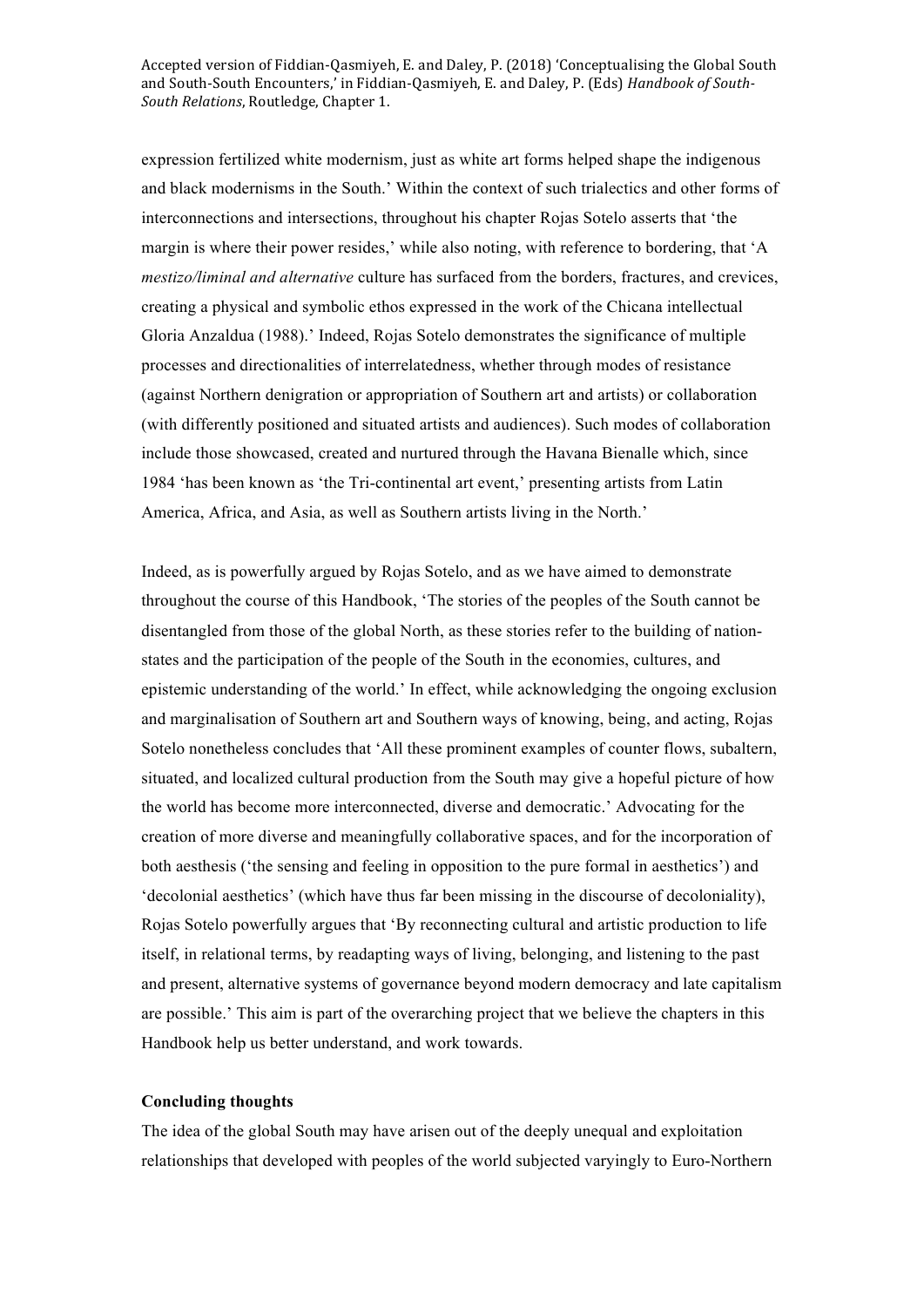American imperialism. As noted by our contributors, the South may be a product of the North, but persistent resistance to Northern domination has produced spatial configurations of common experience, mutual interests and solidarities. The ending of the super-power rivalry of the Cold War and neo-liberal globalization, seeing the rise of Southern economic powerhouses, has further challenged Northern hegemony and reconfigured South-South cooperation. Consequently, and as the chapters in this Handbook demonstrate, the South can no longer be seen as an empty vessel to be filled by modernizing influences from the North, despite ongoing attempts by Northern institutions to collaborate and shape these new dynamics. To the contrary, global interactions are highly nuanced in the  $21<sup>st</sup>$  century: flows of people, capital, and knowledge have new, complex geographies.

In the academy, the universalization of Northern knowledge and its transfer to the South has been challenged by post-colonial scholars (Chakrabarty 2007, Said 1978, Spivak 1988) and by the decolonial movement (al-Attas 2006, al-Attas and Sinha 2017, Maldonado-Torres 2006, Mignolo 2000, Ndlovu-Gatsheni 2013, Quijano 1991 and 2007, De Souza Santos 2014, Sundberg 2014, Wynter 2003). This is a movement that recognizes that political decolonization failed to address the coloniality of power. A decolonial approach to South-South relations thus offers opportunities for new research agendas that more explicitly address Northern conceptualizations and interpretations of Southern phenomena, and that open up the academy to new ways of thinking through Southern and indigenous approaches (Tuhiwai Smith et al 2018). It critiques assumptions about the unidirectional flow of knowledge that dominates policy frameworks; recognizes the existence of indigenous and multiple knowledge systems, and, in so doing, reveals and emphasizes the multi-directional flows of knowledge, including from the South to the North. Decoloniality further nuances South-South dynamics beyond binary and geographic assumptions, finding common ground with colonized societies and oppressed groups in the global North (Spillers 1987, Tuck and Wang 2012). Furthermore, it requires on-going attention to racial and gendered hierarchies (Spiller 1987, Lugones 2010), and sexuality (Lorde 1984, Tamale 2011, Lugones 2007), with and without the reference points coming from the global North.

Learning from the South can only occur if the Northern academy recognizes its dominance in the geopolitics of global knowledge production and the ways in which that dominance undermines and de-legitimizes knowledge produced in the global South. Critics from both the global North and South have pointed out how this imagined geography is used to legitimise knowledge produced in the global North or by Northerners on the South (Canagarajah 2002,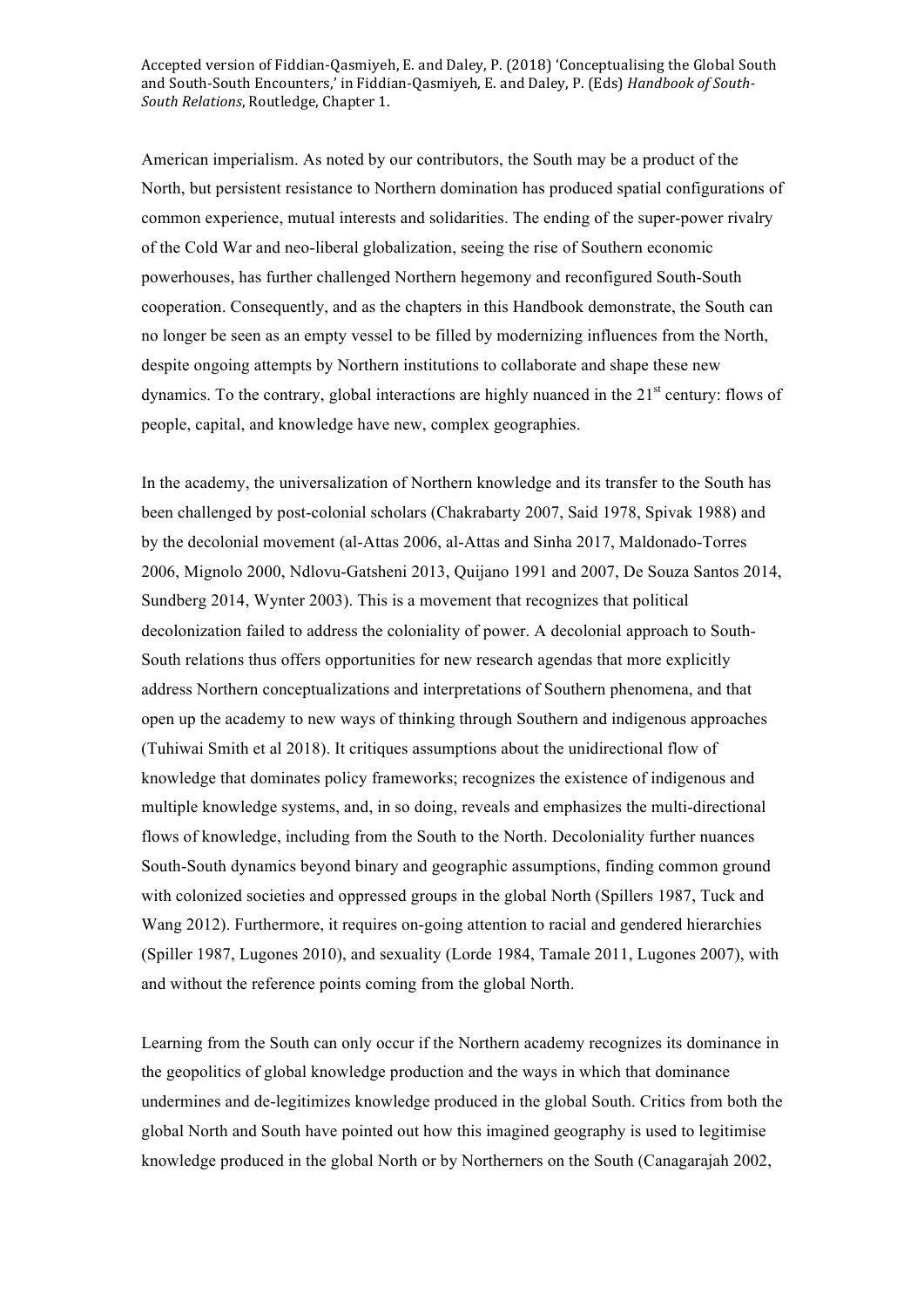Briggs and Weathers 2016, Cummings and Hoebink 2017, Medie and Kang 2018). Decoloniality demands a de-centering of global North knowledge through opening up spaces in Northern publications and through genuine collaborations in knowledge production; it demands new forms of transnational collaboration and mutual solidarity, which, as Sundberg (2007) contends, 'encourages individuals and collectives to speak for themselves, while walking with others [to produce the] embodied experiences [that] makes alliances between differently situated actors struggling against unequally constituted geometries of power more possible' (p. 162).

The chapters in this volume all point to new research agendas that are of relevance to the study of the South and the North. One such agenda would be exploring the 'Southernisation' of development, in particular how Northern donors and institutions have adopted the discourses and modes of operation of Southern actors, but also new forms of Southern transnational solidarities and cooperation at the state and non-state levels: 'a degeographicised notion of Southism that can better capture the complex role of international and local humanitarian workers in crisis settings, as well as the *ad hoc* relevance of nationality within [South-South co-operation]' (Carpi, this volume). For the Northern academy to remain relevant, it needs to address the silences in the histories and presents of Southern-led models of cooperation and exchange, interactions, and Southern relationalities with other Southern actors (state *and* non-state) in addition to with actors from across and within different Norths. In turn, greater attention should be paid to how Southern lenses have and must continue influencing and unsettling the Northern *academy* and institutions (see for example Tiostanova and Mignolo 2012, Daigle and Sundberg 2017, Esson et al. 2017). In essence, we must simultaneously remain alert and responsive to the potential for the mainstreaming and co-optation of Southern initiatives and approaches, whilst continuing to strive for meaningfully learning from alternative ways of being, knowing and engaging in and with the world. 

From a foundational acknowledgement of the dangers of essentialist binaries such as South-North and East-West and their concomitant hierarchies and modes of exploitation, this Handbook aims to explore and set out pathways to continue redressing the long-standing exclusion of polycentric forms of knowledge, politics and practice. It is our hope that this Handbook unsettles thinking about the South and about South-South relations, and prompts new and original research agendas that serve to transform and further complicate the geographic framing of the peoples of the world for emancipatory futures in the 21st century.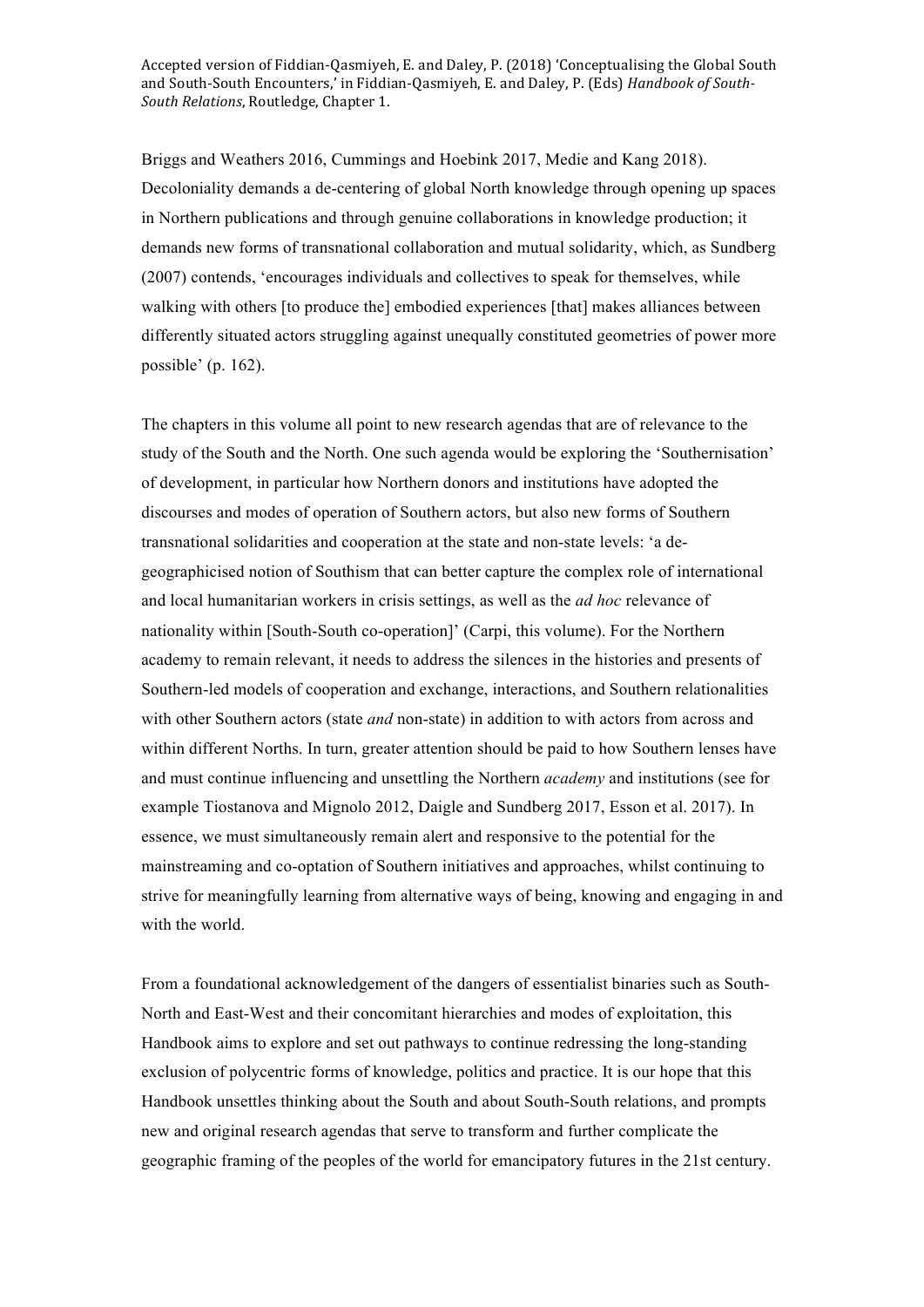## **References**

Abbas, H. and S. Ekine (eds.) 2013. *Queer African Reader*. Oxford: Pambazuka Press.

Abu-Lughod, J. (1989) *Before European Hegemony: The World System A.D. 1250-1350*. New York: Oxford University Press.

Abu-Lughod, L. (2002) 'Do Muslim Women Really Need Saving? Anthropological Reflections on Cultural Relativism and its Others,' *American Anthropologist*, 104(2): 783- 790.

Adi, H. 2018 *Panafricanism: A history*. London: Bloomsbury.

Amar, P. (Ed). (2012) 'Global South to the Rescue: Emerging Humanitarian Superpowers and Globalizing Rescue Industries,' *Globalizations*, 9(1): 1-13.

Amin, S. (1985) *Delinking: Towards a Polycentric World*, trans. Michael Wolfers. London: Zed.

Anzaldúa, G., 1987. *Borderlands/La Frontera: The New Mestiza.* Spinsters/Aunt Lute: San Francisco

al-Attas, S. F. 2006. *Alternative Discourse in Asian Social Science: Responses to Eurocentrism* Sage.

al-Attas, S. F. and V. Sinha. 2017. Sociological Theory Beyond the Canon. London: Palgrave Macmillan

Asad, T. (Ed) (1975) *Anthropology and the Colonial Encounter*. London: Ithaca Press.

Bassey, N. 2012. *To Cook a Continent: Destructive Extraction and the Climate Crisis in Africa*. Oxford: Pambazuka Press.

Bailey, S and R. Bryant 1997. *Third World Political Ecology: An Introduction*. London: Routledge

Basu, A. (ed) 1995. *The challenge of local feminisms*. Boulder C.O.: Westview Press.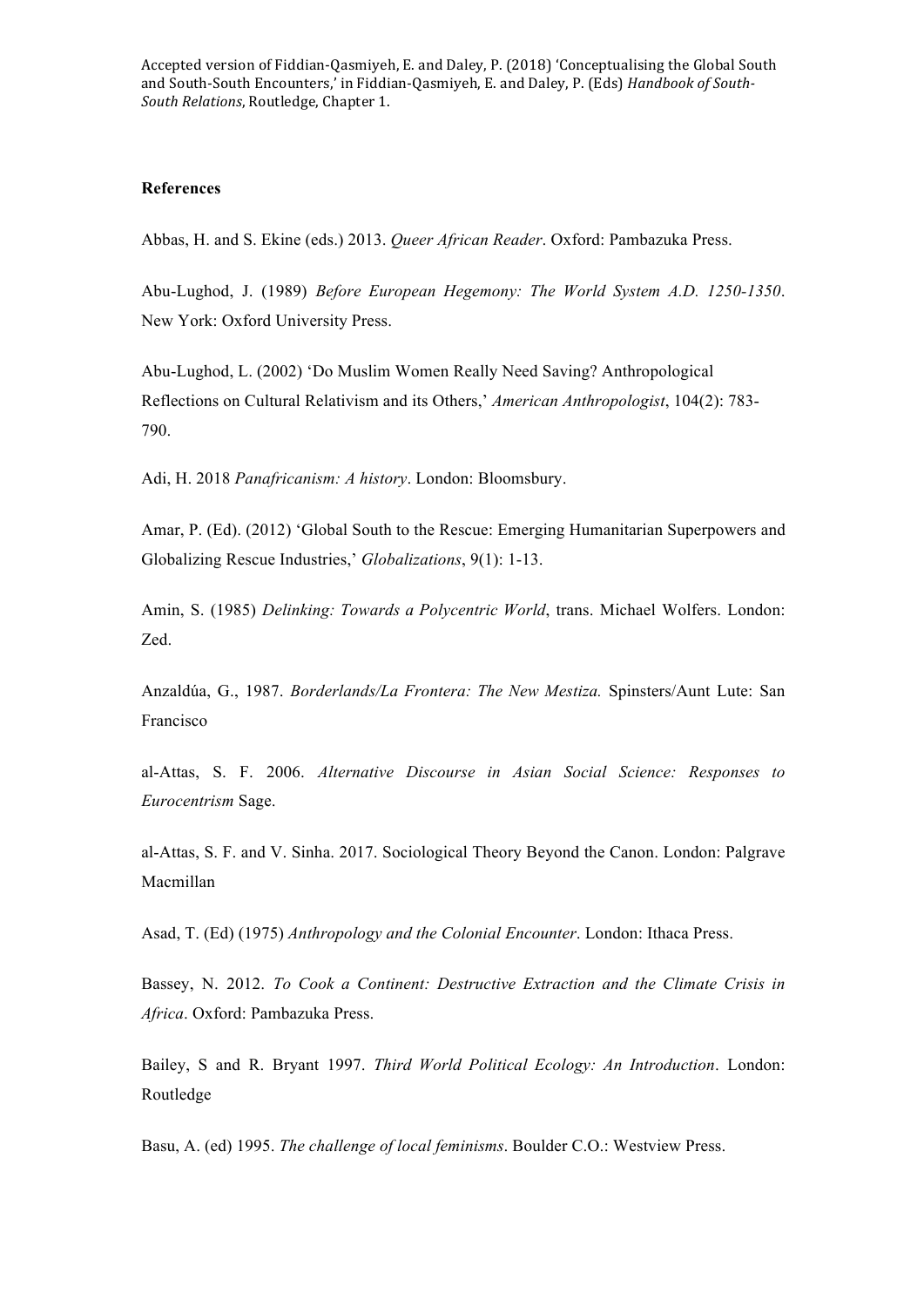Bhambra, G. K., 2014. *Connected Sociologies*. London: Bloomsbury Academic.

Bhambra, G. K. 2014. 'Postcolonial and decolonial dialogues,' *Postcolonial Studies*, 17:2, 115-121.

Boal, A. (1979) Theatre of the Oppressed, trans. Charles A. and Mari-Odilia Lea McBride. New York: Theatre Communications Group.

Bobiash, D. (1992) *South-South aid: how developing countries help each other.* Seitan: St Martin's Press.

Brachet, J. 2016. 'Policing the Desert: The IOM in Libya Beyond War and Peace,' *Antipode,*  48 (2): 272–292.

Brigg, M. (2002) 'Post-development, Foucault and the colonisation metaphor,' *Third World Quarterly*, 23:3, 421-436.

Briggs, R. C. and S. Weathers. 2016. 'Gender and location in African politics scholarship: the other white man's burden?' *African Affairs*, 115, 460, 466–89.

Bersaglio, B.; C. Enns and T. Kepe. 2015. Youth under construction: the United Nations' representations of youth in the global conversation on the post-2015 development agenda *Canadian Journal of Development Studies / Revue canadienne d'études du développement,* 36(1): 57-71.

Cabral, A. (1970) *National Liberation and Culture*, Syracuse N.Y.: Syracuse University Programe of Eastern African Studies.

Canagarajah, A. S. 2002. *A Geopolitics of Academic Writing*. Pittsburgh: University of Pittsburgh Press.

Carmody, P. 2013. *The Rise of the BRICS in Africa: The Geopolitics of South-South Relations*. Zed Press.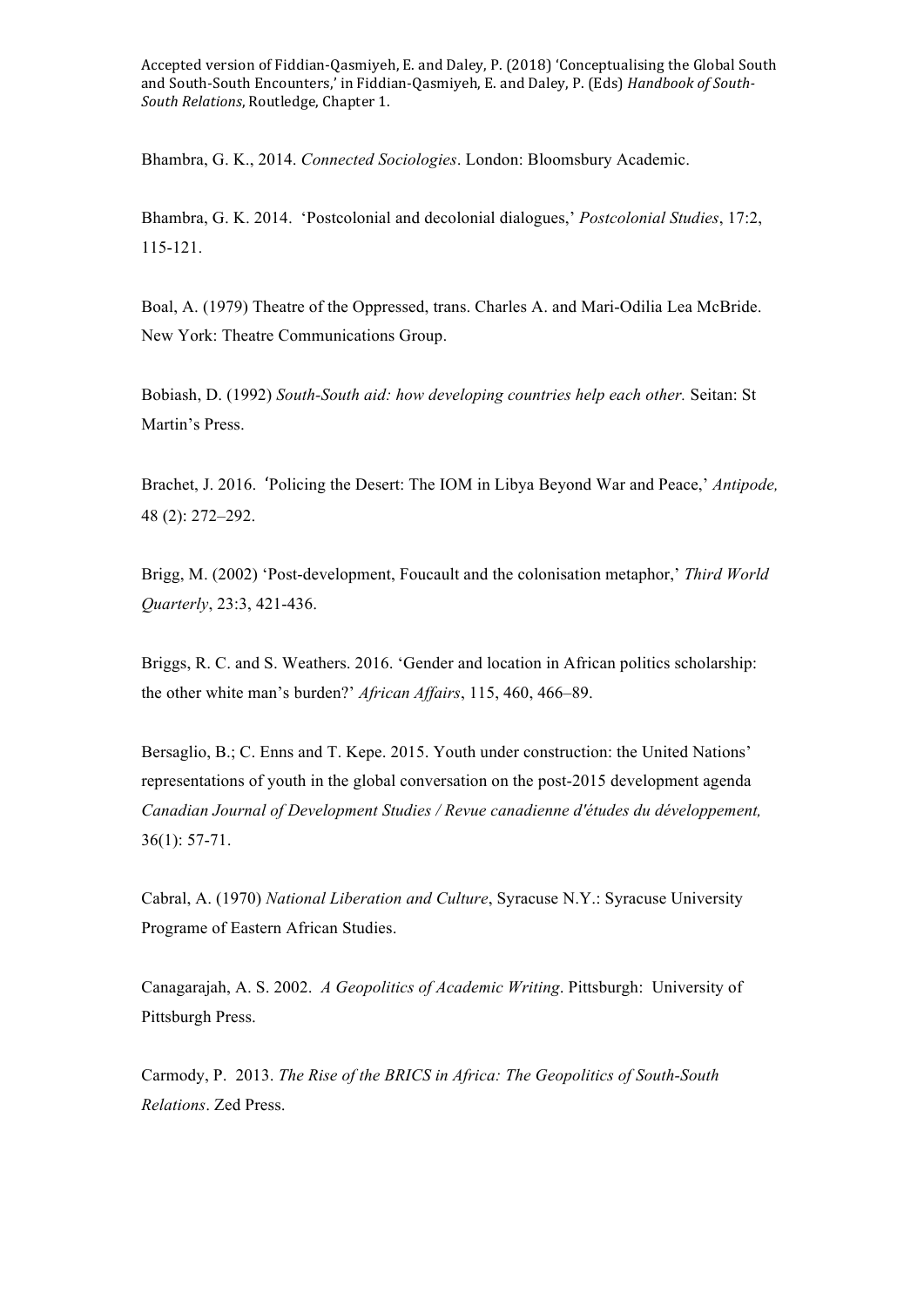Chakrabarty, D. 2007. *Provincializing Europe: Postcolonial Thought and Historical Difference*. Princeton, New Jersey: Princeton University Press.

Cheru, F. and C. Obi. 2010. (eds.) *The Rise of China and India in Africa: Challenges, opportunities and critical interventions*. London: Zed Books.

Cleaver, F. ed. 2002. *Masculinities Matter! Men, Gender and Development*. London and New York: Zed Books Ltd.

Cole, C. M, T. Manuh and S.F. Meischer (eds). 2007. *Africa after Gender*. Indiana University Press.

Connell, R. 2016. Masculinities in global perspective: hegemony, contestation, and changing structures of power. *Theory and Society* 45 (4): 303-318.

Connell, R. 2014a. The Sociology of Gender in Southern Perspective, *Current Sociology*, 62(4): 550-567.

Connell, R. 2014b. Margin becoming centre: for a world-centred rethinking of masculinities, *International Journal of Masculinity Studies* 9 (4): 217-231.

Connell, R. 2007. *Southern Theory. The Global Dynamics of knowledge in Social Science*. London: Polity

Connell, R.W. 1995. *Masculinities*. Cambridge: Polity Press.

Crenshaw, K. 1991. 'Mapping the Margins: Intersectionality, Identity Politics, and Violence against Women of Color,' *Stanford Law Review*, 43(6): 1241-1299.

Crush. J. (ed.) 1995. *The Power of Development*. London and New York: Routledge.

Cummings, S. and P. Hoebink. 2017. Representation of academics from developing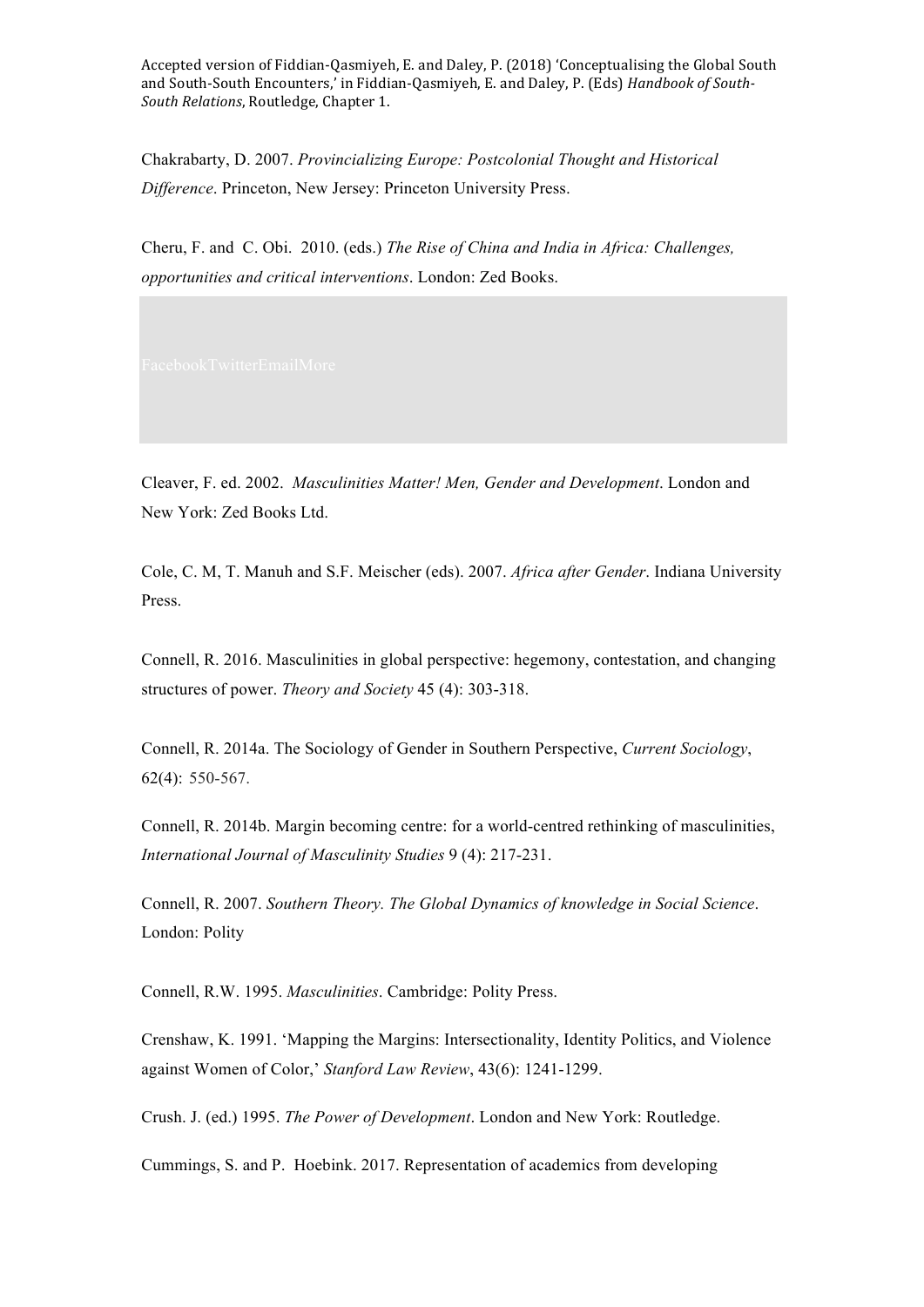countries as authors and editorial board members in scientific journals: does this matter to the field of development studies? *European Journal of Development Research*, 29 (2): 369–83.

Dabashi, H. (2015) *Can Non-Europeans Think?* London: Zed Books.

Daigle, M. and J. Sundberg. 2017. 'From where we stand: unsettling geographical knowledges in the classroom. *Transactions of the Institute of British Geographers* 42 338– 341 doi: 10.1111/tran.122.

Daley, P. O. 2008. *Gender and Genocide in Burundi: The Search for Spaces of Peace in Central Africa*. Oxford: James Currey; Bloomington, Indiana: Indiana University Press; Kampala, Uganda: Fontana.

Daley, P. O. 2015. 'Researching sexual violence in the Eastern Democratic Republic of Congo: Methodologies, ethics, and the production of knowledge in an African warscape,' In Anne Coles, Leslie Gray and Janet Momsen (eds.) *A Handbook of Gender and Development.*  London: Routledge. pp.429-440.

Dussel, E. 1977. *Filosofía de Liberación*. Mexico City: Edicol, 1977.

De Souza Santos, B. 2014. *Epistemologies of the South: Justice Against Epistemicide*. Boulder, Colrado: Paradigm Publishers.

Escobar, A. 2011. *Encountering Development: The making and Unmaking of the Third World*. Princeton: Princeton University Press.

Escobar, A. 1998. Whose Knowledge, Whose nature? Biodiversity, Conservation, and the Political Ecology of Social Movements. *Journal of Political Ecology* 5: 53-82.

Esson, J.; Noxolo, P.; R. Baxter; P. Daley and M. Byron. 2017. 'The 2017 RGS-IBG chair's theme: decolonising geographical knowledges, or reproducing coloniality?' *Area* 49 (3): 343- 388.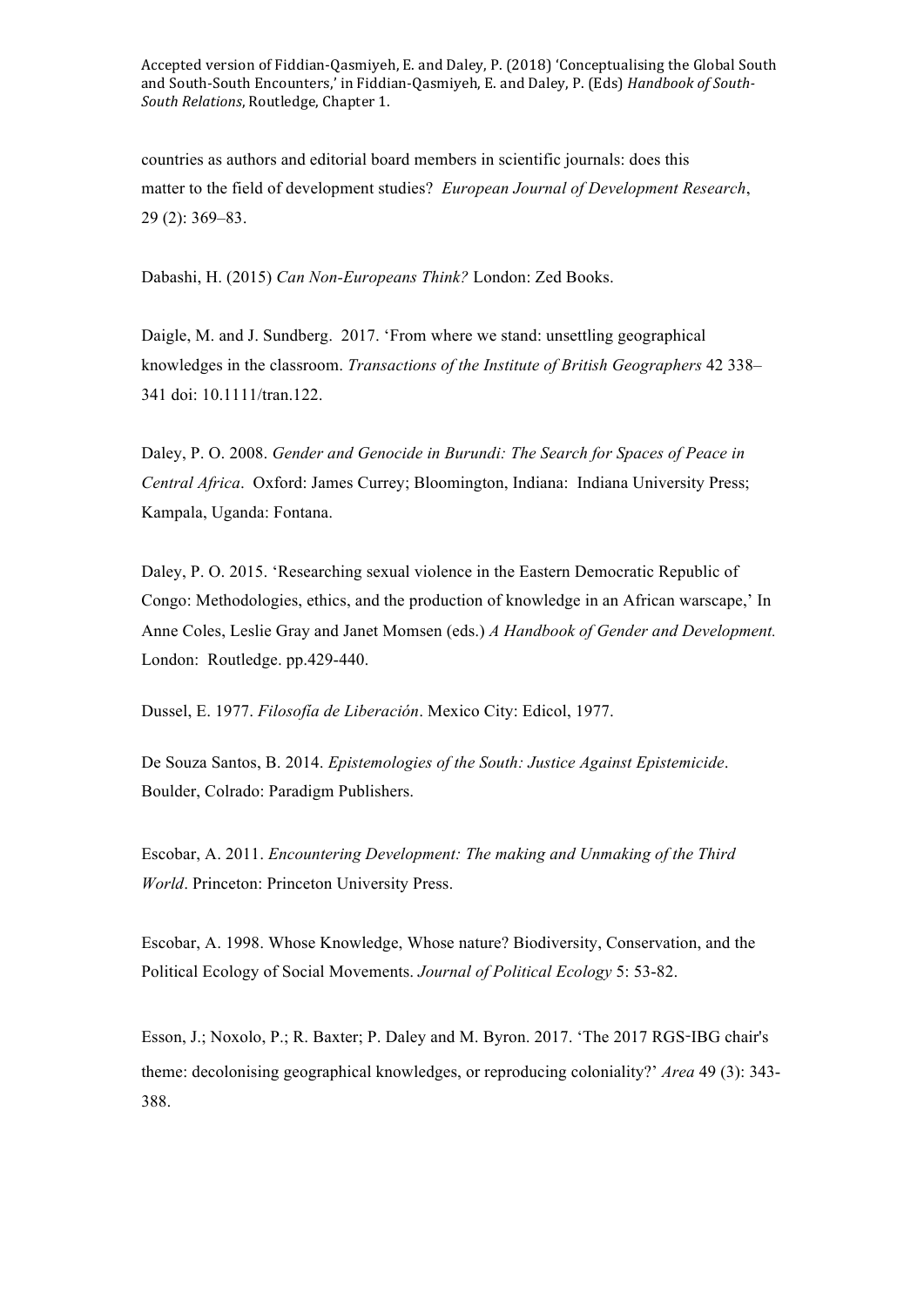Fiddian-Qasmiyeh, E. 2015. *South-South Educational Migration, Humanitarianism and Development: Views from the Caribbean, North Africa and the Middle East,* Oxford: Routledge.

Fiddian-Qasmiyeh, E. 2014. *The Ideal Refugees: Gender, Islam and the Sahrawi Politics of Survival*, Syracuse N.Y.: Syracuse University Press.

Freire, P., 1982. *Pedagogy of the oppressed*. New York: Continuum.

Falquet, J., Hirata, H., Kergoat, D. Labari, B., Le Feuvre, N. and Sow, F. (eds) 2010. *Le sexe*  de la mondialisation: Genre, classe, race et nouvelle division du travail. Paris Presses de Sciences Po.

Foltz, R. 2005. *Environmentalism in the Muslim World*. New York: Nova Science Publishers.

Frost, M. J. 2017. 'Humanitarianism and the Overseas aid craze in Britain's Colonial Straits Settlements, 1870-1920', *Past and Present*, 236: 169-205.

Gilroy, P. 1993. *The Black Atlantic: Modernity and Double Consciousness*, London: Verso.

Gough, K. V. and T. Langevang (eds.) 2016. *Young Entrepreneurs in Sub-Saharan Africa*. London: Routledge.

Gray, K. and B. Gills. (eds) (2016) 'Rising Powers and South-South Cooperation,' Special Issue of *Third World Quarterly*, 37(4).

Gregory, D. 2004. *The Colonial Present*: *Afghanistan, Palestine, Iraq*. Malden, MA and Oxford: Blackwell Publishers

Grosfoguel, R. 2011. 'Decolonizing Post-Colonial Studies and Paradigms of Political-Economy: Transmodernity, Decolonial Thinking, and Global Coloniality', *Transmodernity: Journal of Peripheral Cultural Production of the Luso-Hispanic World*, 1(1) https://escholarship.org/uc/item/21k6t3fq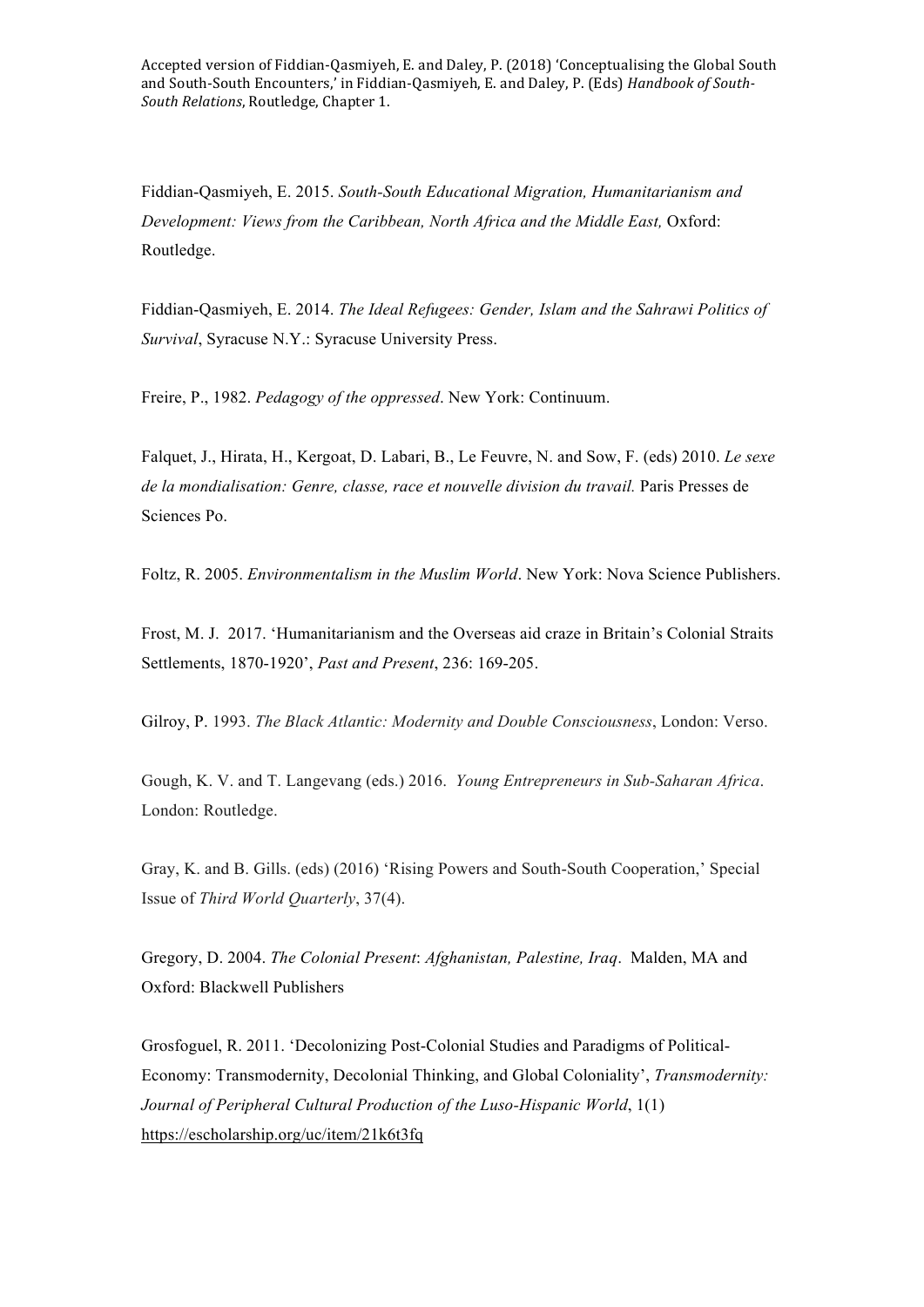Grovogu, S., 2011. A Revolution Nonetheless: The Global South in International Relations. *The Global South*, Vo.5, No.1, *Special Issue: The Global South and World Dis/Order*, 175- 190.

Guerro, D-G. and F. Manji (2008) *China's new role in Africa and the South*, Oxford: Fahamu Books.

Harvey, D. 2003. *The New Imperialism*. Oxford: O.U.P.

Honwana, A., and Boeck, F. D. 2005. *Makers and breakers: Children and youth in postcolonial Africa*. Oxford: James Currey.

Honwana, A. 2012. *The time of youth: Work, social change and politics in Africa*. Sterling, Va: Kumarian Press.

Jeffrey, C., Jeffery, P., and Jeffery, R. .2008. *Degrees without freedom: Education, masculinities and unemployment in north India.* Stanford: Stanford University Press.

Jeffrey, C. and J. Dyson. 2013. 'Zigzag capitalism: Youth entrepreneurship in the contemporary global South.' *Geoforum* 49: R1-R3.

Katz, C. 2004. *Growing up global: Economic restructuring and children's everyday lives*. Minneapolis: University of Minnesota Press.

Kwoba, B; O. Nylander; R. Chantiluke and A. Nangamso Nkopo (eds.) 2018. *Rhodes Must Fall: The Struggle to Decolonise the Racist Heart of Empire*. Zed Press.

Latour, B. 2004. *The Politics of Nature: How to Bring the Sciences into Democracy*. Cambridge, Mass: Harvard University Press.

Lorde, A. 1984. *Sister Outsider: Essays and Speeches*. Trumansburg, N.Y.: Crossing Press.

Lugones, M. 2007. 'Heterosexualism and the Colonial/Modern Gender System', *Hypatia* 22 (1):186-209.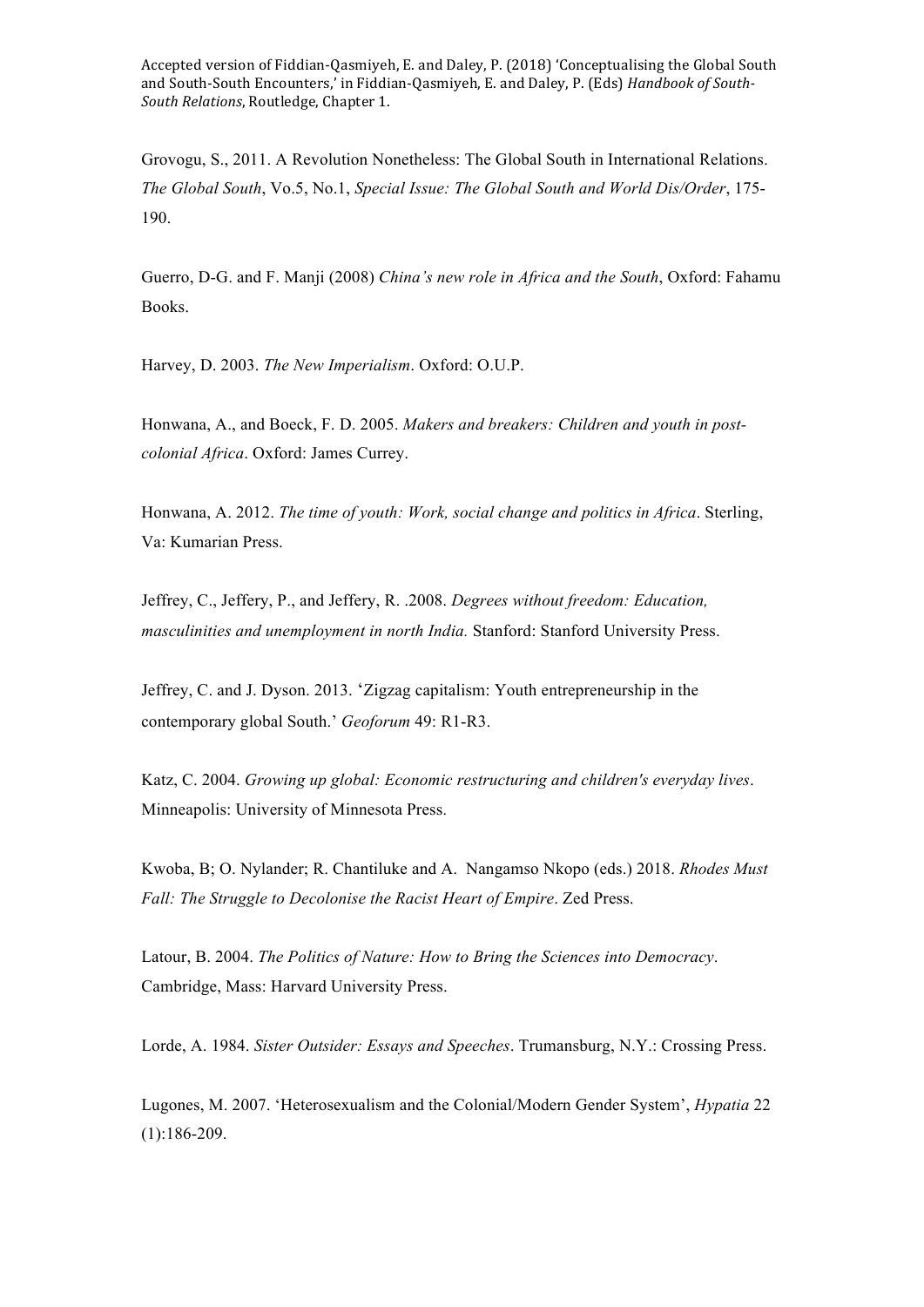Lugones, M. 2010. 'Toward a Decolonial Feminism', *Hypatia* 25(4): 742-759.

Madlala-Routledge, N. 2008. 'We need an international campaign to resist androcentric militarized neo-colonial masculinities!', *Feminist Africa* 10: 85-90.

Mama, A. 2011. 'What does it mean to do feminist research in African contexts?' *Feminist Review,* e4-e20.

Mawdsley, E. 2012. *From Recipients to Donors: The Emerging Powers and the Changing Development Landscape*. London: Zed.

McCann, G. and E. Mawdsley. eds. 2011*. India in Africa: Changing Geographies of Power*. Oxford: Fahamu Books.

Medie, P. and A. J. Kang. 2018. 'Power, knowledge and the politics of gender in the Global South', *European Journal of Politics and Gender,* 1(1-2): 37–54.

Mignolo, W. D. 2015. 'Foreword: Yes, We Can.' In H. Dabashi, *Can Non-Europeans Think*? London and New York: Zed Books.

Mignolo, W. D. 2000. *Local Histories/Global Designs: Coloniality, Subaltern Knowledges, and Border Thinking*. Princeton, NJ: Princeton University Press.

Moghadam, V., 2005. *Globalizing Women, Transnational Feminist Networks.* Baltimore: John Hopkins University.

Mohanty, C.T. 1984. Under Western eyes: feminist scholarship and colonial discourses Boundary 2, 12/13, 333–58.

Mohanty, C. T., 2003. 'Under Western Eyes' Revisited: Feminist Solidarity Through Anticapitalist Struggles. *Signs: Journal of Women in Culture and Society* 28(2), 499-535.

Morvaridi, B. and Hughes, C. (2018) 'South–South Cooperation and Neoliberal Hegemony in a Post**-**aid World,' *Development and Change*,

https://doi.org/10.1111/dech.12405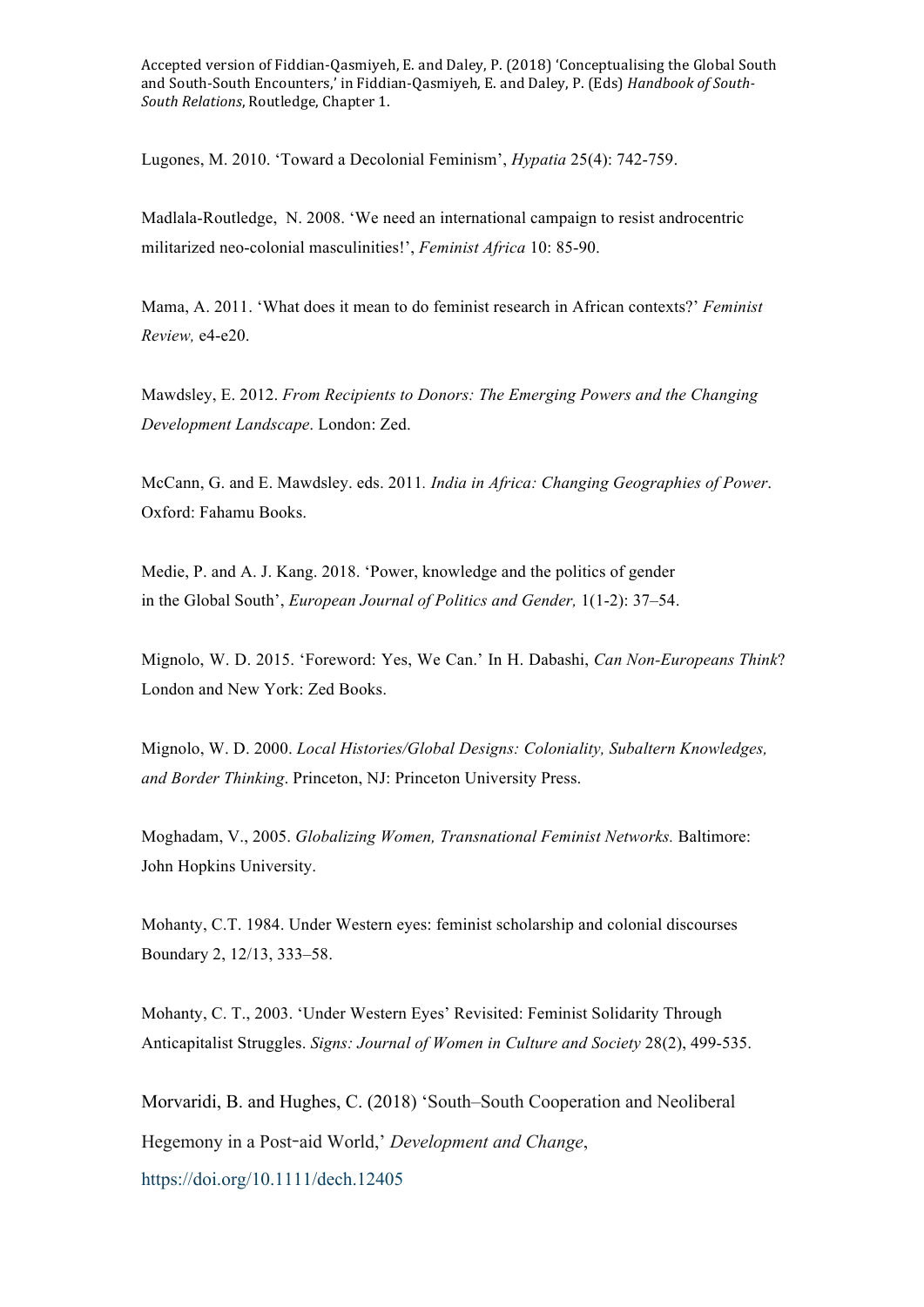Motlafi, N. 2018. 'The coloniality of the gaze on sexual violence: a stalled attempt at a South Africa–Rwanda dialogue?' *International Feminist Journal of Politics*, 20(1): 9–23

Murray, S. O. and W. Roscoe. 1998. *Boy-Wives and Female-Husbands: Studies in African Homosexualities*. London: Palgrave Macmillan.

Narayan, U.1997. *Dislocating cultures: Identities, traditions, and Third-World feminism*, New York, NY: Routledge

Ndlovu-Gatsheni, S. J. 2013. *Empire, Global Coloniality and African Subjectivity*. Berghahn Books.

Neumann, Rob. 2014. *Making Political Ecology: Human Geography in the Making*. Milton Park, Abingdon: Routledge.

Oyewumi, O. 1997. *The Invention of Women: Making an African Sense of Western Gender Discourses*. Zed Press.

Peet, R and M. Watts eds. 2005. *Liberation Ecologies: Environment, Development and Social Movements.* London: Routledge. 2<sup>nd</sup> edition.

Purdy, J. 2015. *After Nature: A Politics for the Anthropocene*. Cambridge Mass: Harvard University Press.

Prashad, V.J., 2012. *Poorer nations: a possible history of the global South.* Verso: London.

Pratt, M.L. 1992. *Imperial Eyes: Travel Writing and Transculturation*. New York: Routledge.

Quijano, A. 1991. 'Colonialidad y Modernidad/Racionalidad,' *Perú Indígena* 29: 11-21.

Quijano, A. 2007 'Coloniality and Modernity/Rationality', *Cultural Studies*, 21(2-3): 168-178

Radhakrishnan, S. and Solari, C. 2015. Empowered women, failed patriarchs: neoliberalism and global gender anxieties, *Sociology Compass*, 9(9): 784-802.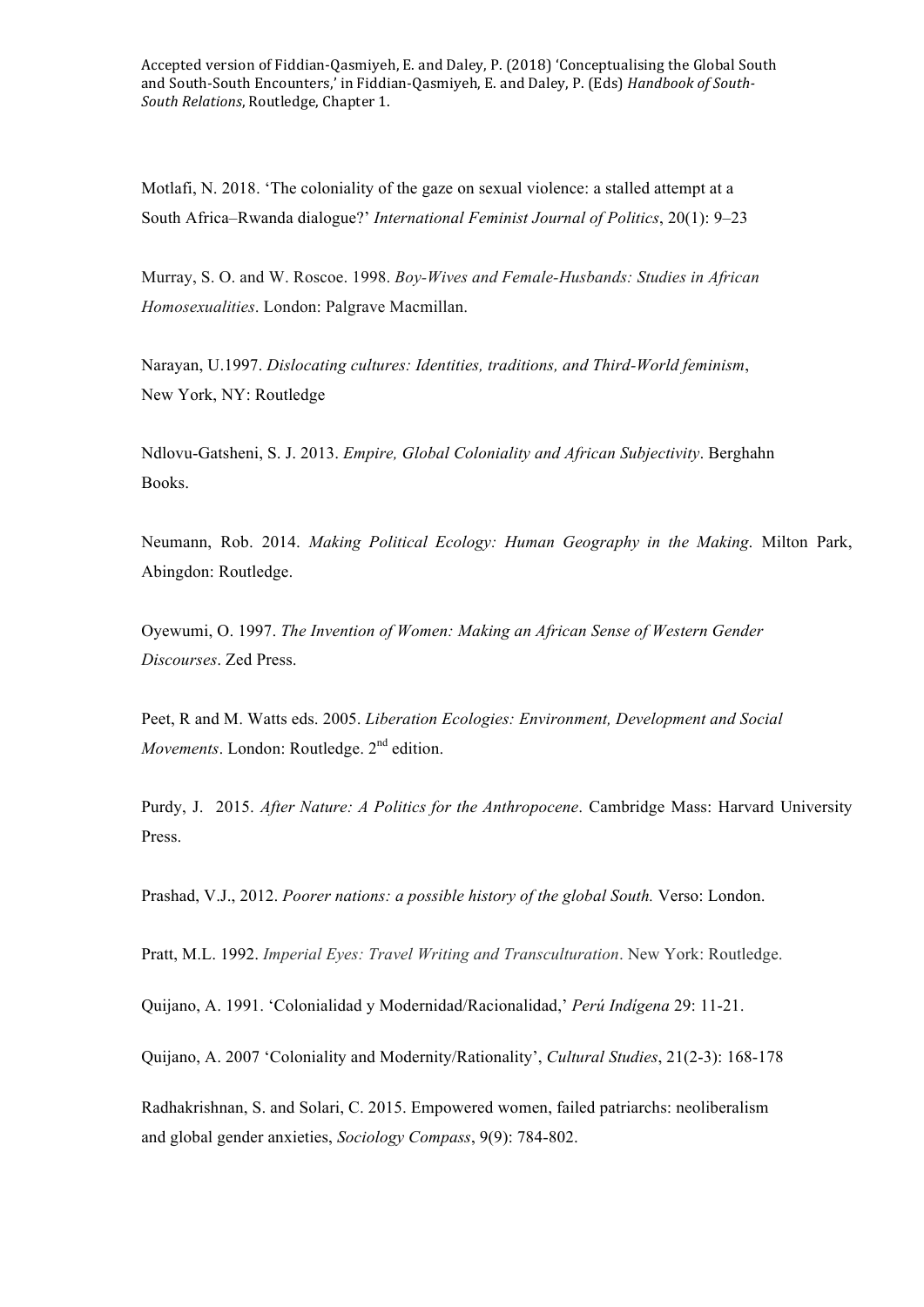Rai, S. and Waylen, G. (eds) 2014. *New frontiers in feminist political economy*, London: Routledge.

Said, E. 1978. *Orientalism: Western Conceptions of the Orient*. New York: Vintage Books.

Shohat, E. and Stam, R. 2014. *Unthinking Eurocentrism: Multiculturalism and the Media* (Second Edition), Oxford: Routledge.

Six, C. (2009) 'The Rise of Postcolonial States as Donors: a challenge to the development paradigm?' *Third World Quarterly,* 30 (6):1103-1121.

Skelton, T. and G. Valentine (Eds.) 1998. *Cool places: Geographies of youth cultures*. London: Routledge.

Spillers, H. 1987. 'Mama's Baby, Papa's Maybe: An American Grammar Book.' *Diacritics* 17 (2):64-81.

Steffen, W., Persson, Å., Deutsch, L., et al. 2011. 'The Anthropocene: From global change to planetary stewardship'. *Ambio*, 40(7): 739-761.

Tamale, S. (ed.) 2011. *African Sexualities: A reader*. Oxford: Pambazuka Press.

Spivak, G.C. 1988. *In Other Worlds: Essays in Cultural Politics*. New York: Routledge.

Taylor, Ian (2014) *Africa Rising?: BRICS - Diversifying Dependency*. Boydell and Brewer.

Maldonado-Torres, N. 2016. Outline of Ten Theses on Coloniality and Decoloniality frantzfanonfoundation-fondationfrantzfanon.com/.

Maldonado-Torres, N. and T. Minh-ha (1989) *Woman, Native, Other: Writing Postcoloniality and Feminism*, Bloomington: Indiana University Press.

Sundberg, J. 2007. Reconfiguring North–South Solidarity: Critical Reflections on Experiences of Transnational Resistance,' *Antipode* 39 (1): 144-166.

Sundberg, J. 2014. 'Decolonizing posthumanist geographies'. *Cultural Geographies* 21(1): 33-47.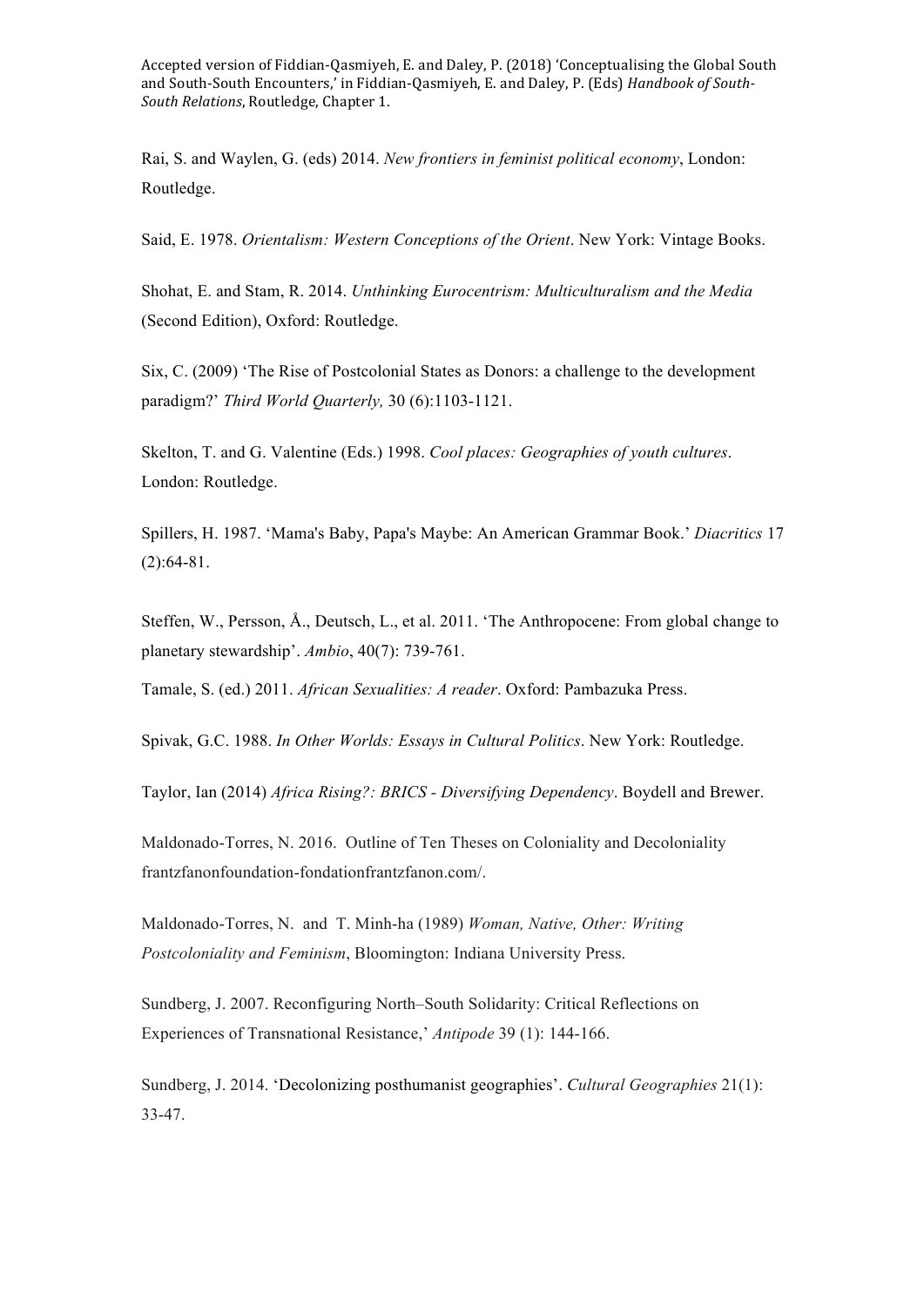Tiostanova, M. V. and W. Mignolo. 2012*. Learning to unlearn: Decolonial reflections from Eurasia and the Americas*. Columbus: Ohio State University Press.

Trinh T. Minh-ha (1989) *Woman, Native, Other: Writing Postcoloniality and Feminism*, Bloomington: Indiana University Press.

Tuck, R. and K. W. Yang. 2012. 'Decolonization is not a Metaphor', *Decolonization: Indigeneity, Education and Society* 1 (1): 1-40.

Tuhiwai Smith, L. (1999) *Decolonizing Methodologies: Research and Indigenous Peoples,* London: Zed

Tuhiwai Smith, L.; E. Tuck and K, Wayne Yang (eds.) .2018. *Indigenous and Decolonizing Studies in Education: Mapping the Long view*. Abingdon, Oxon: Routledge.

UNDP and DFID (2010) *Youth participation in development – A guide for development agencies and policy makers.* London: Restless Development.

UNDP (2013) *The Rise of the South:* 2013 Human Development Report, UNDP

van Dijk, R., Butter, I., de Bruijn, M., and Cardoso, C. (2011) 'Introduction: Ideologies of youth,' *Africa Development,* 36(3-4), 1-17.

wa Thiong'o, N., 1986. *Decolonising the Mind: The Politics of Language in African Literature*. London: Heinemann Educational.

Weiss, T. G. (2004) *Military-Civilian Interactions: Humanitarian Crises and the Responsibility to Protect.* Lanham: Rowman and Littlefield Publishers. 2<sup>nd</sup> Edition.

Weiss, T.G. and Erthal Abdenur, A. (2014) (Eds.) 'Emerging Powers and the UN: What Kind of Development Partnership,' Special Issue of *Third World Quarterly*, 35(10)

Woods, N. (2008) 'Whose aid? Whose influence? China, emerging donors and the silent revolution in development assistance,' *International Affairs,* 84(6): 1205-1221.